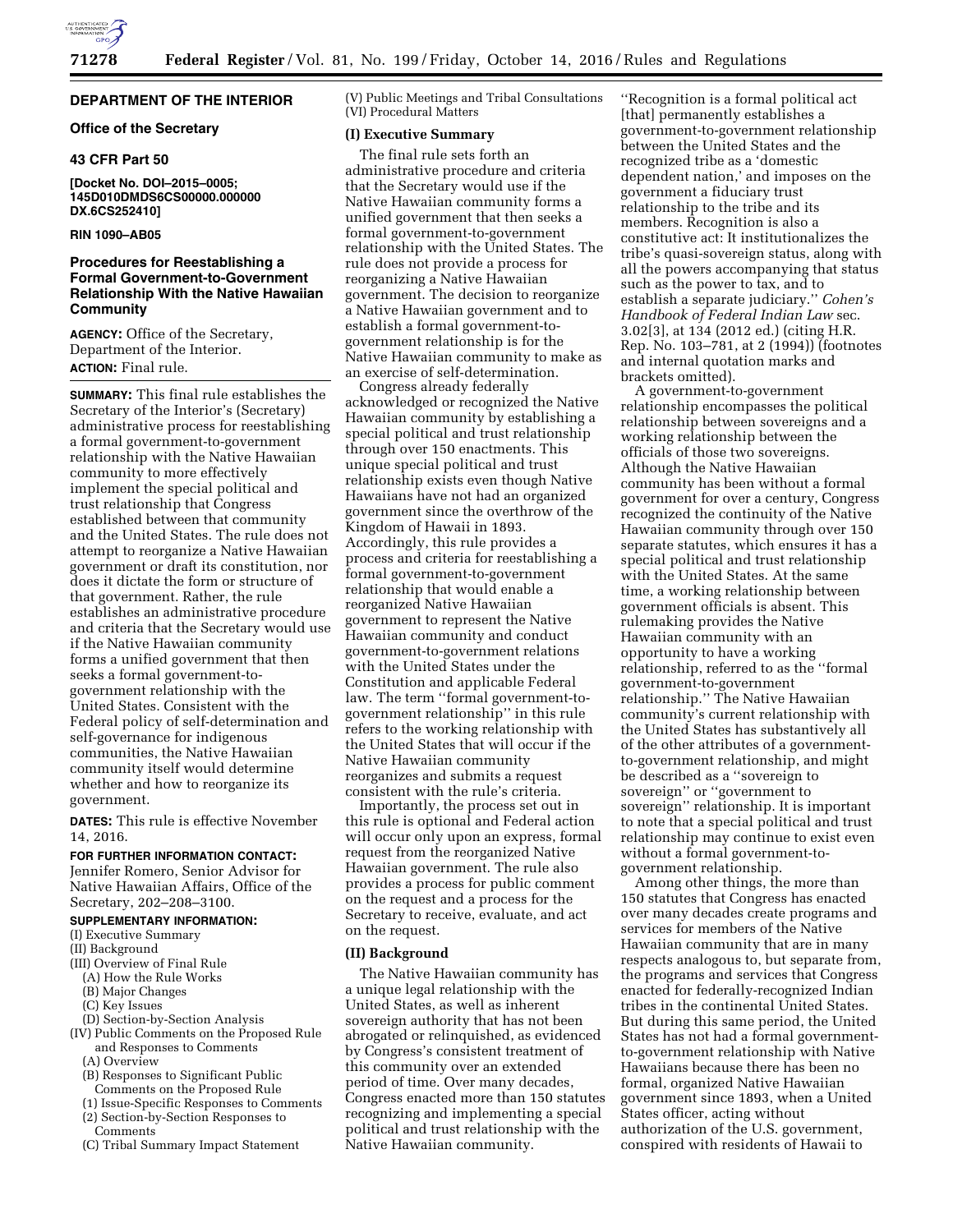overthrow the Kingdom of Hawaii. Many Native Hawaiians contend that their community's opportunities to thrive would be significantly bolstered through a sovereign Native Hawaiian government whose leadership could engage the United States in a formal government-togovernment relationship, exercise inherent sovereign powers of self-governance and self-determination on par with those exercised by tribes in the continental United States, and facilitate the implementation of programs and services that Congress created specifically to benefit the Native Hawaiian community.

The United States has a unique political and trust relationship with federally-recognized tribes across the country, as set forth in the Constitution, treaties, statutes, Executive Orders, administrative regulations, and judicial precedent. The Federal Government's relationship with federally-recognized tribes includes a trust responsibility—a longstanding, paramount commitment to protect their unique rights and ensure their well-being, while respecting their inherent sovereignty. In recognition of that special commitment—and in fulfillment of the solemn obligations it entails—the United States, acting through the Department of the Interior, developed processes to help tribes in the continental United States establish mechanisms to conduct formal government-to-government relationships with the United States.

Strong Native governments are critical to tribes' exercising their inherent sovereign powers, preserving their culture, and sustaining prosperous and resilient Native American communities. It is especially true that, in the current era of tribal self-determination, formal government-to-government relationships between tribes and the United States are enormously beneficial not only to Native Americans but to *all*  Americans. Yet an administrative process for establishing a formal government-to-government relationship has long been denied to members of one of the Nation's largest indigenous communities: Native Hawaiians. This rule provides a process to reestablish a formal government-to-government relationship with the Native Hawaiian community.

# *(A) The Relationship Between the United States and the Native Hawaiian Community*

Native Hawaiians are the aboriginal, indigenous people who settled the Hawaiian archipelago as early as 300 A.D., exercised sovereignty over their island archipelago and, over time, founded the Kingdom of Hawaii. *See* S.

Rep. No. 111–162, at 2–3 (2010). During centuries of self-rule and at the time of Western contact in 1778, ''the Native Hawaiian people lived in a highly organized, self-sufficient subsistence social system based on a communal land tenure system with a sophisticated language, culture, and religion.'' Native Hawaiian Education Act, 20 U.S.C. 7512(2); *accord* Native Hawaiian Health Care Act, 42 U.S.C. 11701(4). Although the indigenous people shared a common language, ancestry, and religion, four independent chiefdoms governed the eight islands until 1810, when King Kamehameha I unified the islands under one Kingdom of Hawaii. *See Rice*  v. *Cayetano,* 528 U.S. 495, 500–01 (2000). *See generally* Davianna Pomaikai McGregor & Melody Kapilialoha MacKenzie, *Moolelo Ea O Na Hawaii: History of Native Hawaiian Governance in Hawaii* (2015), *available at [http://www.regulations.gov/](http://www.regulations.gov/document?D=DOI-2015-0005-4290) [document?D=DOI-2015-0005-4290](http://www.regulations.gov/document?D=DOI-2015-0005-4290)*  (comment number 4290) (*Moolelo Ea O Na Hawaii*); Ralph S. Kuykendall, *The Hawaiian Kingdom Vol. I: 1778–1854, Foundation and Transformation* (1947). Kamehameha I's reign ended with his death in 1819 but the Kingdom of Hawaii, led by Native Hawaiian monarchs, continued. *Id.* 

Throughout the nineteenth century and until 1893, the United States ''recognized the independence of the Hawaiian Nation,'' ''extended full and complete diplomatic recognition to the Hawaiian Government,'' and ''entered into several treaties with Hawaiian monarchs.'' 42 U.S.C. 11701(6); *accord*  20 U.S.C. 7512(4); *see Rice,* 528 U.S. at 504 (citing treaties that the United States and the Kingdom of Hawaii concluded in 1826, 1849, 1875, and 1887); S. Rep. No. 103–126 (1993) (compiling conventions, treaties, and presidential messages extending U.S. diplomatic recognition to the Hawaiian government); *Moolelo Ea O Na Hawaii*  at 209–11, 240–47. But during that same period, Westerners became ''increasing[ly] involve[d] . . . in the economic and political affairs of the Kingdom,'' *Rice,* 528 U.S. at 501, 504– 05, over vocal protest by Native Hawaiians. *See, e.g.,* Kuykendall at 258– 60. An example of such involvement was adoption of the 1887 ''Bayonet Constitution'' that resulted in mass disenfranchisement of Native Hawaiians by imposing wealth and property qualifications on voters, among other changes in Kingdom governance. *See, e.g.,* Noenoe K. Silva, Kanaka Maoli Resistance to Annexation, 1 Oiwi: A Native Hawaiian Journal 43 (1998); Kuykendall, *The Hawaiian Kingdom* 

*Vol. III: 1874–1893, The Kalakaua Dynasty* (1967); Neil M. Levy, Native Hawaiian Land Rights, 63 Cal. L. Rev. 848, 861 (1975) (chronicling the displacement of Native Hawaiians from their land). Although Native Hawaiian monarchs continued to rule the Kingdom, the Bayonet Constitution triggered mass meetings and other forms of organized political protest by Native Hawaiians. This led to the establishment of Hui Kalaiaina, a Native Hawaiian political organization that advocated the replacement of that Constitution and protested subsequent annexation efforts. *See* Noenoe K. Silva, *Aloha Betrayed* 127–29 (2004); S. Rep. No. 107–66, at 19 n.29 (2001). It also foreshadowed the overthrow of the Kingdom in 1893 by a small group of non-Native Hawaiians, aided by the United States Minister to Hawaii and the Armed Forces of the United States. *See generally Moolelo Ea O Na Hawaii*  at 387–402; S. Rep. No. 111–162, at 3– 6 (2010); *Cohen's Handbook of Federal Indian Law* sec. 4.07[4][b], at 360–61 (2012 ed.); Kuykendall, *The Hawaiian Kingdom Vol. III* at 582–605.

The Kingdom was overthrown in January 1893 by a ''Committee of Safety'' comprised of American and European sugar planters, descendants of missionaries, and financiers. S. Rep. No. 103–126, at 21 (1993). The Committee established a provisional government, which later declared itself to be the Republic of Hawaii, and the U.S. Minister to the Kingdom of Hawaii ''immediately extended diplomatic recognition'' to the provisional government ''without the consent of Queen Liliuokalani or the Native Hawaiian people.'' *Id.* at 21. Indeed, in his December 18, 1893 message to Congress concerning the Hawaiian Islands, President Grover Cleveland described the provisional government as an ''oligarchy set up without the assent of the [Hawaiian] people,'' *id.* at 32, and noted, ''there is no pretense of any [ ] consent on the part of the Government of the Queen, which at that time was undisputed and was both the *de facto*  and the *de jure* government,'' and that ''it appears that Hawaii was taken possession of by the United State forces without the consent or wish of the government of the islands, or of anybody else so far as shown, except the United States Minister.'' *Id.* at 27–28 (quoting President Cleveland's Message Relating to the Hawaiian Islands— December 18, 1893) (italics in original). Following the overthrow of Hawaii's monarchy, Queen Liliuokalani, while yielding her authority under protest to the United States, called for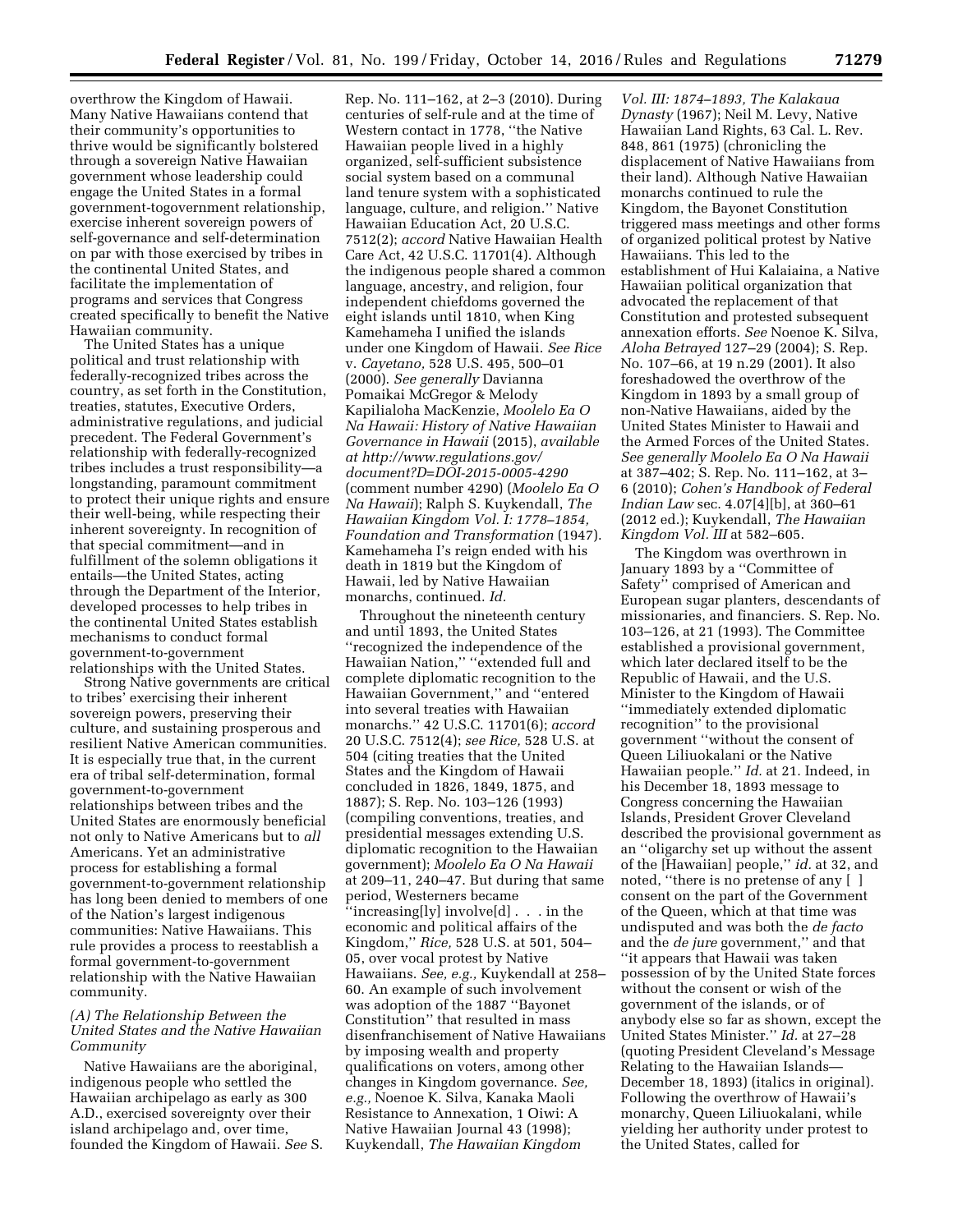reinstatement of Native Hawaiian governance. Joint Resolution of November 23, 1993, 107 Stat. 1511 (Apology Resolution). The Native Hawaiian community answered, alerting existing Native Hawaiian political organizations and groups from throughout the islands to reinstate the Queen and resist the newly formed Provisional Government and any attempt at annexation. *See Moolelo Ea O Na Hawaii* at 45–50. In 1895, Hawaiian nationalists loyal to Queen Liliuokalani attempted to regain control of the Hawaiian government. *Id.* at 49–50. These attempts resulted in hundreds of arrests and convictions, including the arrest of the Queen herself, who was tried and found guilty of misprision or concealment of treason. The Queen was subsequently forced to abdicate. *Id.*  These events, however, did little to suppress Native Hawaiian opposition to annexation. During this period, civic organizations convened a series of large public meetings of Native Hawaiians opposing annexation by the United States and led a petition drive that gathered 21,000 signatures, mostly from Native Hawaiians, opposing annexation. *See Moolelo Ea O Na Hawaii* at 424–28. These ''Kue Petitions'' are part of this rule's administrative record.

The United States nevertheless annexed Hawaii ''without the consent of or compensation to the indigenous people of Hawaii or their sovereign government who were thereby denied the mechanism for expression of their inherent sovereignty through selfgovernment and self-determination.'' Native Hawaiian Health Care Act, 42 U.S.C. 11701(11). The Republic of Hawaii ceded 1.8 million acres of land to the United States ''without the consent of or compensation to the Native Hawaiian people of Hawaii or their sovereign government,'' Apology Resolution at 1512, and Congress passed a joint resolution—the Newlands Resolution (also known as the Joint Resolution of Annexation)—annexing the islands in 1898. *See Rice,* 528 U.S. at 505.

Under the Newlands Resolution, the United States accepted the Republic of Hawaii's cession of ''all rights of sovereignty of whatsoever kind in and over the Hawaiian Islands and their dependencies,'' and resolved that the Hawaiian Islands were ''annexed as part of the territory of the United States'' and became subject to the ''sovereign dominion'' of the United States. No consent to these terms was provided by the Kingdom of Hawaii; rather, the joint resolution ''effectuated a transaction between the Republic of Hawaii and the United States'' without direct

relinquishment by the Native Hawaiian people of their claims to sovereignty as a people or over their national lands to the United States. *Moolelo Ea O Na Hawaii* at 431 (citing the Apology Resolution). Indeed, at the time of annexation, Native Hawaiians did not have an opportunity to vote on whether they favored annexation by the United States. Jon M. Van Dyke, *The Political Status of the Native Hawaiian People,*  17 Yale L. & Pol'y Rev. 95, 103 (1998).

The Hawaiian Organic Act, enacted in 1900, established the Territory of Hawaii, extended the U.S. Constitution to the territory, placed ceded lands under United States control, and directed the use of proceeds from those lands to benefit the inhabitants of Hawaii. Act of Apr. 30, 1900, 31 Stat. 141 (Organic Act).

Hawaii was a U.S. territory for six decades prior to becoming a State, during which time the Hawaiian government's ''English-mainly'' policy of the late 1850s was replaced by the territorial government's policy of ''English-only'' and outright suppression of the Hawaiian language in public schools. *See* Paul F. Lucas, *E Ola Mau Kakou I Ka Olelo Makuahine: Hawaiian Language Policy and the Courts,* 34 Hawaiian J. Hist. 1 (2000); *see also* Kuykendall, *The Hawaiian Kingdom Vol. I* at 360–62. *See generally*  Maenette K.P. Ah Nee Benham & Ronald H. Heck, *Culture and Educational Policy in Hawaii: The Silencing of Native Voices* ch. 3 (1998); *Native Hawaiian Law: A Treatise* at 1259–72 (Melody Kapilialoha MacKenzie ed., 2015). But various entities connected to the Kingdom of Hawaii adopted other methods of continuing their internal governance and social cohesion. Specifically, the Royal Societies, the Bishop Estate (now Kamehameha Schools), the Alii trusts, and civic clubs are organizations, each with direct ties to their royal Native Hawaiian founders, and are prime examples of Native Hawaiians' continuing efforts to keep their culture, language, governance, and community alive. *See Moolelo Ea O Na Hawaii* at 560–63; *id.,* appendix 4. Indeed, post-annexation, Native Hawaiians maintained their separate identity as a single distinct community through a wide range of cultural, social, and political institutions, as well as through efforts to develop programs to provide governmental services to Native Hawaiians. For example, Ahahui Puuhonua O Na Hawaii (the Hawaiian Protective Association) was an organization formed in 1914 under the leadership of Prince Jonah Kuhio Kalanianaole (Prince Kuhio) alongside other Native Hawaiian political leaders.

Its principal purposes were to maintain unity among Native Hawaiians, protect Native Hawaiian interests (including by lobbying the territorial legislature), and promote the education, health, and economic development of Native Hawaiians. It was organized ''for the sole purpose of protecting the Hawaiian people and of conserving and promoting the best things of their tradition.'' Hawaiian Homes Commission Act, 1920: Hearing on H.R. 13500 Before the S. Comm. on Territories, 66th Cong., 3d Sess. 44 (1920) (statement of Rev. Akaiko Akana). *See generally Moolelo Ea O Na Hawaii* at 501–07. The Association established twelve standing committees, published a newspaper, undertook dispute resolution, promoted the education and the social welfare of the Native Hawaiian community, and developed the framework that eventually became the Hawaiian Homes Commission Act (HHCA). In 1918, Prince Kuhio, who served as the Territory of Hawaii's Delegate to Congress, and other prominent Hawaiians founded the Hawaiian Civic Clubs, whose goal was ''to perpetuate the language, history, traditions, music, dances and other cultural traditions of Hawaii.'' McGregor, *Aina Hoopulapula: Hawaiian Homesteading,* 24 Hawaiian J. of Hist. 1, 5 (1990). The Clubs' first project was to secure enactment of the HHCA in 1921 to provide for the welfare of the Native Hawaiian people by setting aside and protecting Hawaiian home lands.

# *(B) Congress's Recognition of Native Hawaiians as a Political Community*

In a number of enactments, Congress expressly identified Native Hawaiians as ''a distinct and unique indigenous people with a historical continuity to the original inhabitants of the Hawaiian archipelago,'' Native Hawaiian Health Care Improvement Act, 42 U.S.C. 11701(1); *accord* Native Hawaiian Education Act, 20 U.S.C. 7512(1), with whom the United States has a ''special'' ''trust'' relationship, 42 U.S.C. 11701(15), (16), (18), (20); 20 U.S.C. 7512(8), (10), (11), (12). And when enacting Native Hawaiian statutes, Congress expressly stated in accompanying legislative findings that it was exercising its plenary power over Indian affairs: ''The authority of the Congress under the United States Constitution to legislate in matters affecting the aboriginal or indigenous peoples of the United States includes the authority to legislate in matters affecting the native peoples of Alaska and Hawaii.'' Native Hawaiian Health Care Improvement Act, 42 U.S.C. 11701(17); *see* H.R. Rep. No. 66–839, at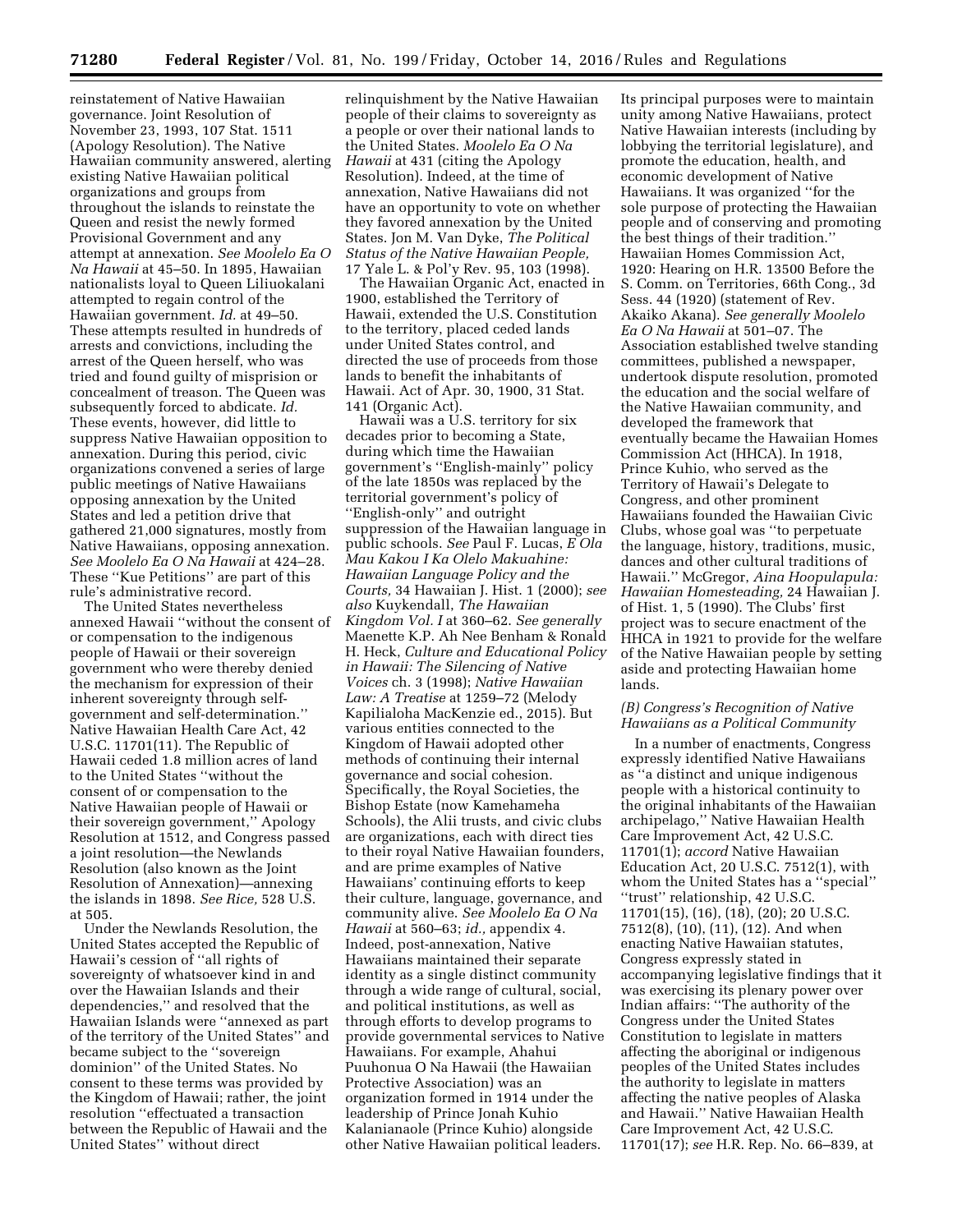11 (1920) (finding constitutional precedent for the HHCA ''in previous enactments granting Indians . . . special privileges in obtaining and using the public lands''); *see also* Native Hawaiian Education Act, 20 U.S.C. 7512(12)(B). Indeed, since Hawaii's admission to the United States, Congress has enacted dozens of statutes on behalf of Native Hawaiians. For example, Congress:

• Established special Native Hawaiian programs in the areas of health care, education, loans, and employment. *See, e.g.,* Native Hawaiian Health Care Improvement Act of 1988, 42 U.S.C. 11701–11714; Native Hawaiian Education Act, 20 U.S.C. 7511–7517; Workforce Investment Act of 1998, 29 U.S.C. 3221; Native American Programs Act of 1974, 42 U.S.C. 2991–2992.

• Enacted statutes to study and preserve Native Hawaiian culture, language, and historical sites. *See, e.g.,*  Kaloko-Honokokau National Park Reestablishment Act, 16 U.S.C. 396d(a); Native American Languages Act, 25 U.S.C. 2901–2906; National Historic Preservation Act of 1966, 54 U.S.C. 302706.

• Extended to the Native Hawaiian people many of ''the same rights and privileges accorded to American Indian, Alaska Native, Eskimo, and Aleut communities'' by classifying Native Hawaiians as ''Native Americans'' under numerous Federal statutes. Native Hawaiian Health Care Improvement Act, 42 U.S.C. 11701(19); *accord* Native Hawaiian Education Act, 20 U.S.C. 7512(13); *see, e.g.,* American Indian Religious Freedom Act, 42 U.S.C. 1996– 1996a. *See generally* Native Hawaiian Education Act, 20 U.S.C. 7512(13) (noting that ''[t]he political relationship between the United States and the Native Hawaiian people has been recognized and reaffirmed by the United States, as evidenced by the inclusion of Native Hawaiians'' in many statutes); *accord* Hawaiian Homelands Homeownership Act, 114 Stat. 2874–75, 2968–69 (2000).

These more recent enactments followed Congress's enactment of the HHCA, a Federal law that designated tracts totaling approximately 200,000 acres on the different islands for exclusive homesteading by eligible Native Hawaiians. Act of July 9, 1921, 42 Stat. 108; *see also Rice,* 528 U.S. at 507 (HHCA's stated purpose was ''to rehabilitate the native Hawaiian population'') (citing H.R. Rep. No. 66– 839, at 1–2 (1920)); *Moolelo Ea O Na Hawaii* at 507–09, 520–35. The HHCA was enacted in response to the precipitous decline in the Native

Hawaiian population since Western contact; by 1919, the Native Hawaiian population declined by some estimates from several hundred thousand in 1778 to only 22,600. 20 U.S.C. 7512(7). Delegate Prince Kuhio, Native Hawaiian politician and Hawaiian Civic Clubs cofounder John Wise, and U.S. Secretary of the Interior Franklin Lane urged Congress to set aside land to ''rehabilitate'' and help Native Hawaiians reestablish their traditional way of life. *See* H.R. Rep. No. 66–839, at 4 (statement of Secretary Lane) (''One thing that impressed me was the fact that the natives of the islands, who are our wards, I should say, and for whom in a sense we are trustees, are falling off rapidly in numbers and many of them are in poverty''). Other HHCA proponents repeatedly referred to Native Hawaiians as a ''people'' (at times, as a ''dying people'' or a ''noble people''). *See, e.g.,* H.R. Rep. No. 66–839, at 2–4 (1920); *see also* 59 Cong. Rec. 7453 (1920) (statement of Delegate Prince Kuhio) (''[I]f conditions continue to exist as they do today . . . , my people . . . will pass from the face of the earth.''). Congress found constitutional precedent for the HHCA in previous enactments addressing Indian rights in using public lands, H.R. Rep. No. 66– 839, at 11, and has since acknowledged that the HHCA ''affirm[ed] the trust relationship between the United States and the Native Hawaiians.'' 42 U.S.C. 11701(13); *accord* 20 U.S.C. 7512(8).

In 1938, Congress again exercised its trust responsibility by preserving Native Hawaiians' exclusive fishing rights in the Hawaii National Park. Act of June 20, 1938, ch. 530, sec. 3(a), 52 Stat. 784.

In 1959, as a condition of statehood, the Hawaii Admission Act contained two provisions expressly recognizing Native Hawaiians and requiring the State of Hawaii to manage lands for the benefit of the indigenous Native Hawaiian people. Act of March 18, 1959, 73 Stat. 4 (Admission Act). First, the Federal Government required the State to adopt the HHCA as a provision of its constitution, which effectively ensured continuity of the Hawaiian home lands program. *Id.* sec. 4, 73 Stat. 5. Second, it required the State to manage a Congressionally mandated public land trust for specific purposes, including the betterment of Native Hawaiians. *Id.* sec. 5(f), 73 Stat. 6 (requiring that lands transferred to the State be held by the State ''as a public trust . . . for [among other purposes] the betterment of the conditions of native Hawaiians, as defined in the [HHCA], as amended''). In addition, the Federal Government maintained an oversight role with respect to the home

lands. *See* Admission Act sec. 4; Hawaiian Home Lands Recovery Act (HHLRA), Act of November 2, 1995, 109 Stat. 357. Congress again recognized in more recent statutes that ''Native Hawaiians have a cultural, historic, and land-based link to the indigenous people who exercised sovereignty over the Hawaiian Islands, and that group has never relinquished its claims to sovereignty or its sovereign lands.'' Native Hawaiian Education Act, 20 U.S.C. 7512(12)(A); *accord* Hawaiian Homelands Homeownership Act, 114 Stat. 2968 (2000); Native Hawaiian Health Care Improvement Act, 42 U.S.C. 11701(1) (''The Congress finds that: Native Hawaiians comprise a distinct and unique indigenous people with a historical continuity to the original inhabitants of the Hawaiian archipelago whose society was organized as a Nation prior to the arrival of the first nonindigenous people in 1778.''); *see also* Hawaiian Homelands Homeownership Act, 114 Stat. 2966 (2000); 114 Stat. 2872, 2874 (2000); Consolidated Appropriations Act, 118 Stat. 445 (2004) (establishing the U.S. Office of Native Hawaiian Relations). Notably, in 1993, Congress enacted the Apology Resolution to acknowledge the 100th anniversary of the overthrow of the Kingdom of Hawaii and to offer an apology to Native Hawaiians. In that Resolution, Congress acknowledged that the overthrow of the Kingdom of Hawaii resulted in the suppression of Native Hawaiians' ''inherent sovereignty'' and deprived them of their ''rights to selfdetermination,'' and that ''long-range economic and social changes in Hawaii over the nineteenth and early twentieth centuries have been devastating to the population and to the health and wellbeing of the Hawaiian people.'' It further recognized that ''the Native Hawaiian people are determined to preserve, develop, and transmit to future generations their ancestral territory and their cultural identity in accordance with their own spiritual and traditional beliefs, customs, practices, language, and social institutions.'' Apology Resolution at 1512–13; *see* Native Hawaiian Education Act, 20 U.S.C. 7512(20); Native Hawaiian Health Care Improvement Act, 42 U.S.C. 11701(2). In light of those findings, Congress ''express[ed] its commitment to acknowledge the ramifications of the overthrow of the Kingdom of Hawaii, in order to provide a proper foundation for reconciliation between the United States and the Native Hawaiian people.'' Apology Resolution at 1513. Congress also urged the President of the United States to ''support reconciliation efforts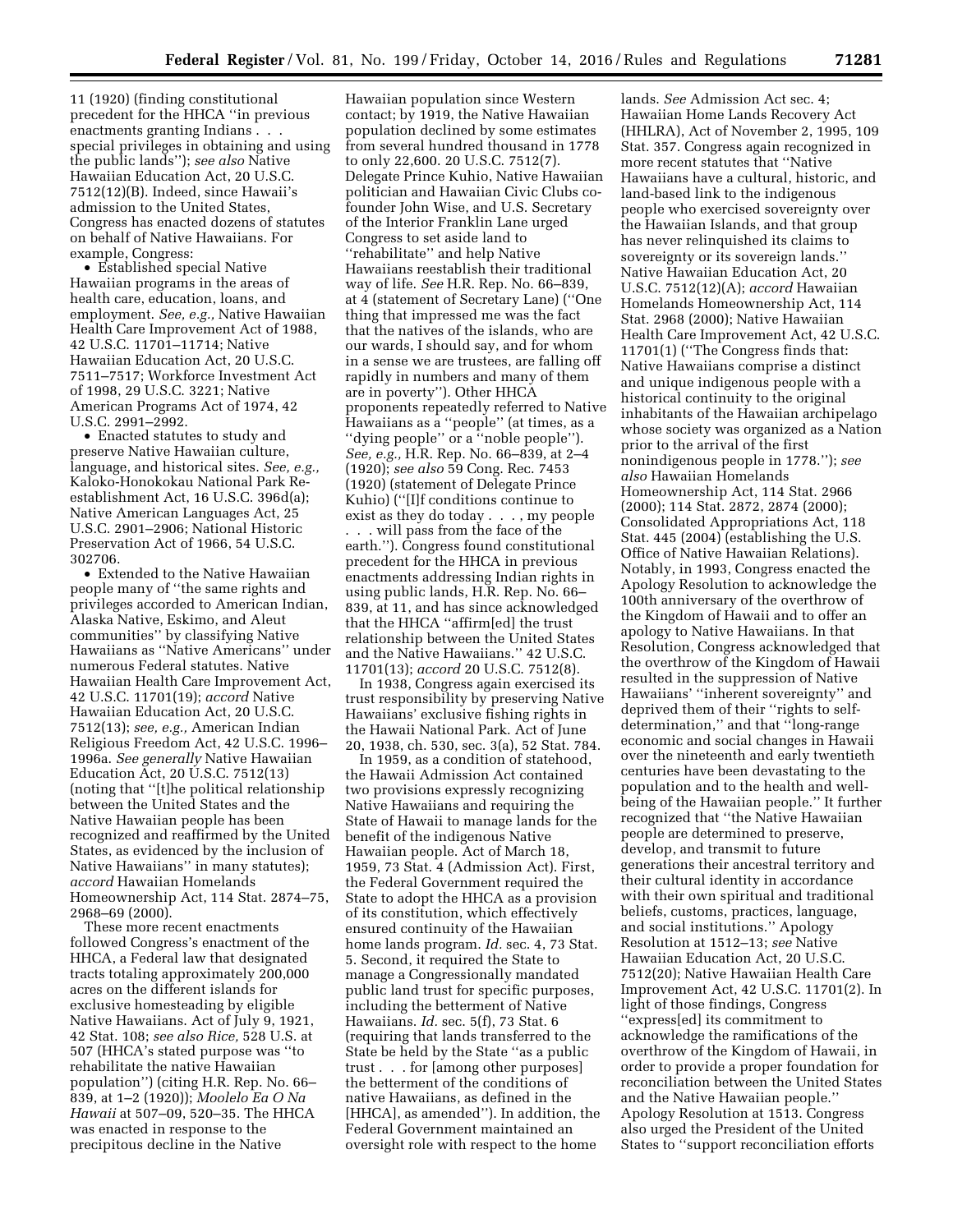between the United States and the Native Hawaiian people.'' *Id.* at 1511. These Congressional findings and other Congressional actions demonstrate that indigenous Hawaiians, like numerous tribes in the continental United States, have both an historical and existing cohesive political and social existence, derived from their inherent sovereign authority, which has survived despite repeated external pressures to abandon their way of life and assimilate into mainstream American society.

The Executive Branch also made findings and recommendations following a series of hearings and meetings with the Native Hawaiian community in 1999, when the U.S. Departments of the Interior and of Justice issued, ''From Mauka to Makai: The River of Justice Must Flow Freely,'' a report on the reconciliation process between the Federal Government and Native Hawaiians. The report found that ''the injustices of the past have severely damaged the culture and general welfare of Native Hawaiians,'' and that exercising self-determination over their own affairs would enable Native Hawaiians to ''address their most pressing political, health, economic, social, and cultural needs.'' Department of the Interior & Department of Justice, *From Mauka to Makai* at 4, 46–48, 51 (2000) (citing Native Hawaiians' poor health, poverty, homelessness, and high incarceration rates, among other socioeconomic impacts). The report ultimately recommended as its top priority that ''the Native Hawaiian people should have self-determination over their own affairs within the framework of Federal law.'' *Id.* at 3–4.

Congress also found it significant that the State of Hawaii ''recognizes the traditional language of the Native Hawaiian people as an official language of the State of Hawaii, which may be used as the language of instruction for all subjects and grades in the public school system," and "promotes the study of the Hawaiian culture, language, and history by providing a Hawaiian education program and using community expertise as a suitable and essential means to further the program.'' Native Hawaiian Education Act, 20 U.S.C. 7512(21); *see also* Native Hawaiian Health Care Improvement Act, 42 U.S.C. 11701(3) (continued preservation of Native Hawaiian language and culture). Congress's efforts to protect and promote the traditional Hawaiian language and culture demonstrate that it repeatedly recognized a continuing Native Hawaiian community. In addition, at the State level, recently enacted laws mandated that members of certain state

councils, boards, and commissions complete a training course on Native Hawaiian rights, and approved traditional Native Hawaiian burial and cremation customs and practices. *See*  Act 169, Sess. L. Haw. 2015; Act 171, Sess. L. Haw. 2015. These State actions similarly reflect recognition by the State government of a continuing Native Hawaiian community.

Congress consistently enacted programs and services expressly and specifically for the Native Hawaiian community that are in many respects analogous to, but separate from, the programs and services that Congress enacted for federally-recognized tribes in the continental United States. As Congress explained, it ''does not extend services to Native Hawaiians because of their race, but because of their unique status as the indigenous peoples of a once sovereign nation as to whom the United States has established a trust relationship.'' Hawaiian Homelands Homeownership Act, 114 Stat. 2968 (2000). Thus, ''the political status of Native Hawaiians is comparable to that of American Indians and Alaska Natives.'' Native Hawaiian Education Act, 20 U.S.C. 7512(12)(B), (D). Congress's treatment of Native Hawaiians flows from that political status of the Native Hawaiian community.

Congress, under its plenary authority over Indian affairs, repeatedly acknowledged its special relationship with the Native Hawaiian community since the overthrow of the Kingdom of Hawaii more than a century ago. Congress concluded that it has a trust obligation to Native Hawaiians in part because it bears responsibility for the overthrow of the Kingdom of Hawaii and suppression of Native Hawaiians' sovereignty over their land. But the Federal Government has not maintained a formal government-togovernment relationship with the Native Hawaiian community as an organized, sovereign entity. Reestablishing a formal government-to-government relationship with a reorganized Native Hawaiian sovereign government would facilitate Federal agencies' ability to implement the established relationship between the United States and the Native Hawaiian community through interaction with a single, representative governing entity. Doing so would strengthen the selfdetermination and self-governance of Native Hawaiians and facilitate the preservation of their language, customs, heritage, health, and welfare. This interaction is consistent with the United States government's broader policy of advancing Native communities and enhancing the implementation of

Federal programs by implementing those programs in the context of a formal government-to-government relationship.

Consistent with the HHCA, which is the first Congressional enactment clearly recognizing the Native Hawaiian community's special relationship with the United States, Congress requires Federal agencies to consult with Native Hawaiians under several Federal statutes. *See, e.g.,* the National Historic Preservation Act of 1966, 54 U.S.C. 302706; the Native American Graves Protection and Repatriation Act, 25 U.S.C. 3002(c)(2), 3004(b)(1)(B). And in 2011, the Department of Defense established a consultation process with Native Hawaiian organizations when proposing actions that may affect property or places of traditional religious and cultural importance or subsistence practices. *See* U.S. Department of Defense Instruction Number 4710.03: Consultation Policy with Native Hawaiian Organizations (2011). Other statutes specifically related to implementation of the Native Hawaiian community's special trust relationship with the United States affirmed the continuing Federal role in Native Hawaiian affairs, such as the Hawaiian Home Lands Recovery Act (HHLRA), 109 Stat. 357, 360 (1995). The HHLRA also authorized a position within the Department to discharge the Secretary's responsibilities for matters related to the Native Hawaiian community. And in 2004, Congress provided for the Department's Office of Native Hawaiian Relations to effectuate and implement the special legal relationship between the Native Hawaiian people and the United States; to continue the reconciliation process set out in 2000; and to assure meaningful consultation before Federal actions that could significantly affect Native Hawaiian resources, rights, or lands are taken. *See* Consolidated Appropriations Act, 118 Stat. 445–46 (2004).

# *(C) Actions by the Continuing Native Hawaiian Community*

As discussed above, Native Hawaiians were active participants in the political life of the Kingdom of Hawaii, and this activity continued following the overthrow through coordinated resistance to annexation and a range of other organized forms of political and social organizations. *See generally* Silva, *Aloha Betrayed;* Silva, 1 Oiwi: A Native Hawaiian Journal 40 (examining Hawaiian-language print media and documenting the organized Native Hawaiian resistance to annexation); Silva, *I Ku Mau Mau: How Kanaka*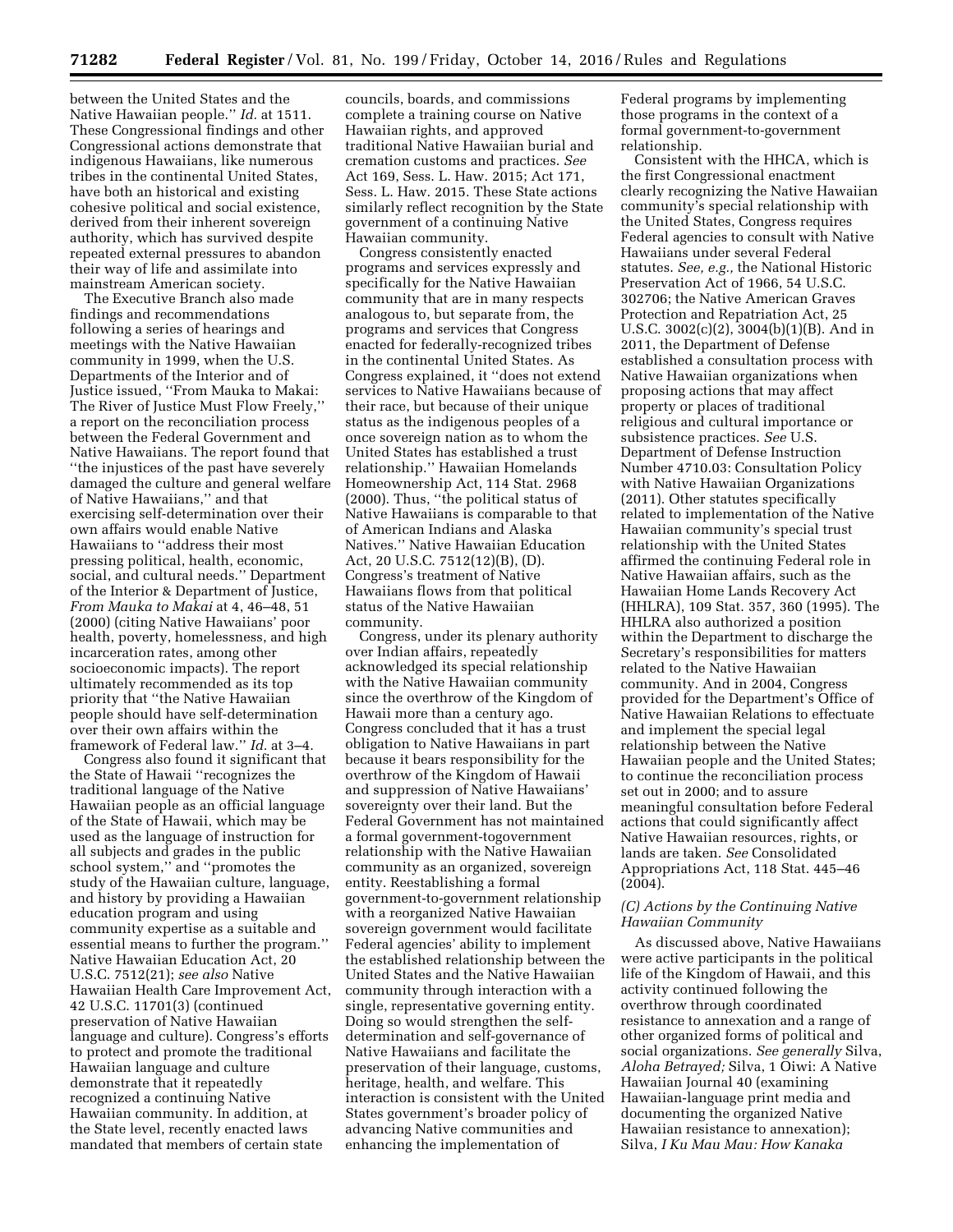*Maoli Tried to Sustain National Identity Within the United States Political System* (documenting mass meetings, petitions, and citizen testimonies by Native Hawaiian political organizations during and after the annexation period). The Native Hawaiian community maintained its cohesion and its distinct political voice through the twentieth century to the present day. Through a diverse group of organizations that includes, for example, the Hawaiian Civic Clubs and the various Hawaiian Homestead Associations, Native Hawaiians deliberate and express their views on issues of importance to their community, some of which are discussed above. *See generally Moolelo Ea O Na Hawaii* at 535–55; *see id.* at 606–30 & appendix 4 (listing organizations, their histories, and their accomplishments). Native Hawaiians' organized action to advance Native Hawaiian self-determination resulted in the passage of a set of amendments to the State Constitution in 1978 to reaffirm the ''solemn trust obligation and responsibility to native Hawaiians'' by providing additional protection and recognition of Native Hawaiian interests—a key example of political action in the community. Haw. Rev. Stat. 10–1(a) (2016). Those amendments established the Office of Hawaiian Affairs (OHA), which administers trust monies to benefit the Native Hawaiian community and generally promotes Native Hawaiian affairs, Hawaii Const. art. XII, secs. 4–6, and provided for recognition of certain traditional and customary legal rights of Native Hawaiians, *id.* art. XII, sec. 7. The amendments reflected input from broad segments of the Native Hawaiian community, as well as others, who participated in statewide discussions of proposed options. *See* Noelani Goodyear-Kaopua, Ikaika Hussey & Erin Kahunawaikaala Wright, *A Nation Rising: Hawaiian Movements for Life, Land, and Sovereignty* (2014).

There are numerous additional examples of active engagement within the community on issues of selfdetermination and preservation of Native Hawaiian culture and traditions: Ka Lahui Hawaii, a Native Hawaiian self-governance initiative, which organized a constitutional convention resulting in a governing structure with elected officials and governing documents; the Hui Naauao Sovereignty and Self-Determination Community Education Project, a coalition of over 40 Native Hawaiian organizations that worked together to educate Native Hawaiians and the public about Native Hawaiian history and self-governance;

the 1988 Native Hawaiian Sovereignty Conference, where a resolution on selfgovernance was adopted; the Hawaiian Sovereignty Elections Council, a Statefunded entity, and its successor, Ha Hawaii, a nonprofit organization, which helped hold an election and convene *Aha Oiwi Hawaii,* a convention of Native Hawaiian delegates to develop a constitution and create a government model for Native Hawaiian selfdetermination; and efforts resulting in the creation and future transfer of the Kahoolawe Island reserve to ''the sovereign native Hawaiian entity,'' *see*  Haw. Rev. Stat. 6K–9 (2016). Moreover, the community's continuing efforts to integrate and develop traditional Native Hawaiian law, which Hawaii state courts recognize and apply in various family-law and property-law disputes, *see Cohen's Handbook of Federal Indian Law* sec. 4.07[4][e], at 375–77 (2012 ed.); *see also Native Hawaiian Law: A Treatise* at 779–1165, encouraged development of traditional justice programs, including a method of alternative dispute resolution, ''hooponopono,'' that the Native Hawaiian Bar Association endorses. *See*  Andrew J. Hosmanek, *Cutting the Cord: Hooponopono and Hawaiian Restorative Justice in the Criminal Law Context,* 5 Pepp. Disp. Resol. L.J. 359 (2005); *see also* Hawaii Const. art. XII, sec. 7 (protecting the traditional and customary rights of certain Native Hawaiian tenants).

Against this backdrop of activity, Native Hawaiians and Native Hawaiian organizations asserted selfdetermination principles in court. Notably, in 2001, they brought suit challenging Native Hawaiians' exclusion from the Department's acknowledgment regulations (25 CFR part 83), which establish a uniform process for Federal acknowledgment of Indian tribes in the continental United States. The United States Court of Appeals for the Ninth Circuit upheld the geographic limitation in the part 83 regulations, concluding that there was a rational basis for the Department to distinguish between Native Hawaiians and tribes in the continental United States, given the unique history of Hawaii and the history of separate Congressional enactments regarding the two groups. *Kahawaiolaa* v. *Norton,* 386 F.3d 1271, 1283 (9th Cir. 2004), *cert. denied,* 545 U.S. 1114 (2005). The Ninth Circuit also noted the question whether Native Hawaiians ''constitute one large tribe . . . or whether there are, in fact, several different tribal groups.'' *Id.* The court believed it appropriate for the Department to apply its expertise to

''determine whether native Hawaiians, or some native Hawaiian groups, could be acknowledged on a government-togovernment basis.'' 1 *Id.* 

In recent years, Congress considered legislation to reorganize a single Native Hawaiian governing entity and reestablish a formal government-togovernment relationship between it and the United States. In 2010, during the Second Session of the 111th Congress, nearly identical Native Hawaiian government reorganization bills were passed by the House of Representatives (H.R. 2314), reported out favorably by the Senate Committee on Indian Affairs (S. 1011), and strongly supported by the Executive Branch (S. 3945). In a letter to the Senate concerning S. 3945, the Secretary and the Attorney General stated: ''Of the Nation's three major indigenous groups, Native Hawaiians unlike American Indians and Alaska Natives—are the only one that currently lacks a government-to-government relationship with the United States. This bill provides Native Hawaiians a means by which to exercise the inherent rights to local self-government, selfdetermination, and economic selfsufficiency that other Native Americans enjoy.'' 156 Cong. Rec. S10990, S10992 (Dec. 22, 2010).

The 2010 House and Senate bills provided that the Native Hawaiian government would have ''the inherent powers and privileges of selfgovernment of a native government under existing law,'' including the inherent powers ''to determine its own membership criteria [and] its own membership'' and to negotiate and implement agreements with the United

<sup>&</sup>lt;sup>1</sup>The Department carefully reviewed the *Kahawaiolaa* briefs, in which the United States suggested that Native Hawaiians have not been recognized by Congress as an Indian tribe. That suggestion, however, must be read in the context of the *Kahawaiolaa* litigation, which challenged the validity of regulations determining which Native groups should be recognized as tribes eligible for Federal Indian programs, services, and benefits and as having a formal government-to-government relationship with the United States. *See* 25 CFR 83.2 (2004). As noted throughout this rule, Congress has not recognized Native Hawaiians as eligible for general Federal Indian programs, services, and benefits; and while Congress has provided separate programs, services, and benefits for Native Hawaiians in the exercise of its constitutional authority with respect to indigenous communities in the United States, Congress has not itself established a formal government-to-government relationship with the Native Hawaiian community. That matter has been left to the Executive or for later action by Congress itself. So, in context, the suggestion in the United States' *Kahawaiolaa* briefs is not inconsistent with the positions taken in this rulemaking. To the extent that other positions taken in this rulemaking may be seen as inconsistent with statements or positions of the United States in the *Kahawaiolaa* litigation, for the reasons stated in the proposed rule, and in this final rule, the views in this rulemaking reflect the Department's policy.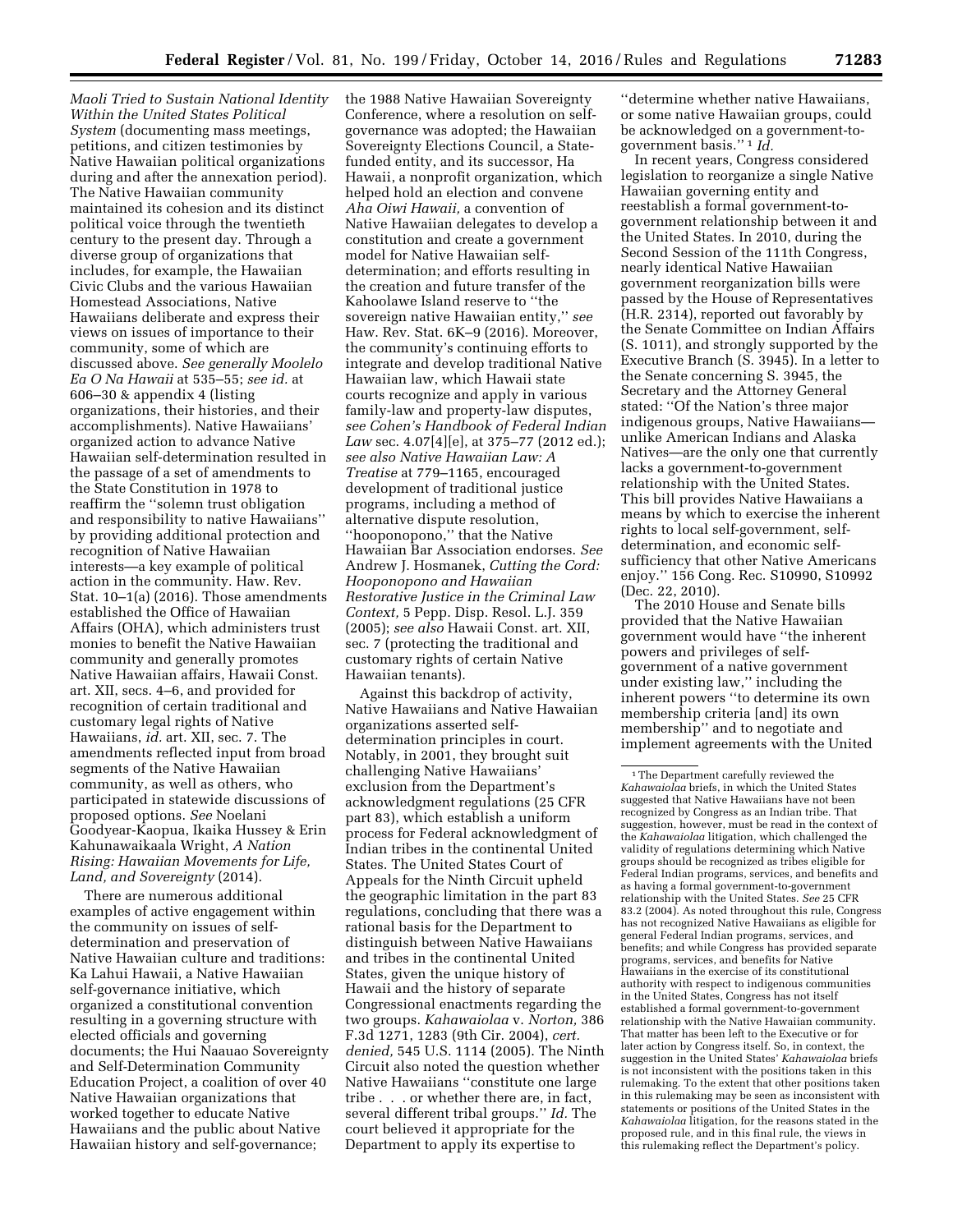States or with the State of Hawaii. The bills required protection of the civil rights and liberties of Natives and non-Natives alike, as guaranteed in the Indian Civil Rights Act of 1968, 25 U.S.C. 1301 *et seq.,* and provided that the Native Hawaiian government and its members would not be eligible for Federal Indian programs and services unless Congress expressly declared them eligible. And S. 3945 expressly left untouched the privileges, immunities, powers, authorities, and jurisdiction of federally-recognized tribes in the continental United States.

The bills further acknowledged the existing ''special political and legal relationship with the Native Hawaiian people'' and established a process for ''the Native Hawaiian people to exercise their inherent rights as a distinct, indigenous, native community to reorganize a single unified Native Hawaiian governing entity.'' Some in Congress, however, expressed a preference for allowing the Native Hawaiian community to petition through the Department's Federal acknowledgment process. *See, e.g.,* S. Rep. No. 112–251, at 45 (2012); S. Rep. No. 111–162, at 41 (2010).

In 2011, in Act 195, the State of Hawaii expressed its support for reorganizing a Native Hawaiian government that could then be federally recognized, while also providing for State recognition of the Native Hawaiian people as ''the only indigenous, aboriginal, maoli people of Hawaii.'' Haw. Rev. Stat. 10H–1 (2015); *see* Act 195, sec. 1, Sess. L. Haw. 2011. In particular, Act 195 established a process for compiling a roll of qualified Native Hawaiians to facilitate the Native Hawaiian community's development of a reorganized Native Hawaiian governing entity. *See* Haw. Rev. Stat. 10H–3–4 (2015); *id.* 10H–5 (''The publication of the roll of qualified Native Hawaiians . . . is intended to facilitate the process under which qualified Native Hawaiians may independently commence the organization of a convention of qualified Native Hawaiians, established for the purpose of organizing themselves.''); Act 195, secs. 3–5, Sess. L. Haw. 2011.

Act 195 established the Native Hawaiian Roll Commission to oversee the process for compiling the roll of qualified Native Hawaiians. The Commission accepted registrations from individuals subject to verification of their Native Hawaiian ancestry while also ''pre-certifying'' for the roll individuals who were listed on any registry of Native Hawaiians maintained by OHA. Haw. Rev. Stat. 10H– 3(a)(2)(A)(iii) (2015). On July 10, 2015,

the Commission certified an initial list of more than 95,000 qualified Native Hawaiians, as defined by Haw. Rev. Stat. 10H–3 (2015). In addition to the initial list, the Commission certified supplemental lists of qualified Native Hawaiians and published a compilation of the certified lists online—the Kanaiolowalu. *See Kanaiolowalu, Certified List* (Oct. 19, 2015), *[http://](http://www.kanaiolowalu.org/list) [www.kanaiolowalu.org/list](http://www.kanaiolowalu.org/list)* (last visited Apr. 19, 2016).

In December 2014, a private nonprofit organization known as Nai Aupuni formed to support efforts to achieve Native Hawaiian self-determination. It originally planned to hold a monthlong, vote-by-mail election of delegates to an Aha, a convention to consider paths for Native Hawaiian selfgovernance. Nai Aupuni limited voters and delegates to Native Hawaiians and it relied on the roll compiled by the Commission to identify Native Hawaiians. Delegate voting was to occur throughout the month of November 2015, but a lawsuit by six individuals seeking to halt the election delayed those efforts. *See Akina* v. *Hawaii,* 141 F. Supp. 3d 1106, 1111 (D. Haw. 2015).

Plaintiffs alleged, among other things, violations of the Fifteenth Amendment to the U.S. Constitution and the Voting Rights Act. The district court ruled that plaintiffs did not demonstrate a likelihood of success on their claims and denied their motion for a preliminary injunction. The district court also found that the scheduled election was a private election ''for delegates to a private convention, among a community of indigenous people for purposes of exploring selfdetermination, that will not—and cannot—result in any federal, state, or local laws or obligations by itself.'' The court found it was ''not a state election.'' Plaintiffs appealed to the Ninth Circuit.

During the appeal, Nai Aupuni mailed the delegate ballots to certified voters and the voting for delegates began. Plaintiffs filed an urgent motion for an injunction pending appeal in the Ninth Circuit, which was denied. Plaintiffs then filed an emergency application for an injunction pending appellate review in the U.S. Supreme Court on November 23, 2015. Justice Kennedy enjoined the counting of ballots on November 27, 2015. Five days later, the Supreme Court, by a vote of 5 to 4, granted plaintiffs' request and enjoined the counting of ballots and the certifying of winners, pending the final disposition of the appeal in the Ninth Circuit. *See Akina* v. *Hawaii,* 136 S. Ct. 581 (2015). These orders were not accompanied by opinions. On August 29, 2016, the Ninth Circuit dismissed plaintiffs' appeal of

the preliminary-injunction order as moot. *Akina* v. *Hawaii,* No. 15–17134, 2016 WL 4501686 (9th Cir. Aug. 29, 2016). The litigation remained pending in Federal district court at the time this final rule was issued.

After the Supreme Court enjoined the counting of the ballots, Nai Aupuni, citing concerns about the potential for years of delay in litigation, terminated the election and chose to never count the votes. Instead, Nai Aupuni invited all registered candidates participating in the election to participate in the Aha. During February 2016, nearly 130 Native Hawaiians took part in the Aha. On February 26, 2016, by a vote of 88 to-30 with one abstention (not all participants were present to vote), the Aha delegates voted to adopt a constitution. *See* Press Release, Native Hawaiian Constitution Adopted (Feb. 26, 2016); Constitution of the Native Hawaiian Nation (2016), *available at <http://www.aha2016.com>* (last visited Apr. 19, 2016). Aha participants also adopted a declaration that lays out a history of Native Hawaiian selfgovernance ''so the world may know and come to understand our cause towards self-determination through selfgovernance.'' Declaration of the Sovereignty of the Native Hawaiian Nation: An Offering of the Aha, *available at <http://www.aha2016.com>* (last visited Apr. 19, 2016).

The development of the roll of qualified Native Hawaiians, the effort to elect delegates to an Aha, and the adoption of a constitution by the Aha participants are all events independent of this rule. The purpose of the rule is to provide a process and criteria for reestablishing a formal government-togovernment relationship that would enable a reorganized Native Hawaiian government to represent the Native Hawaiian community and conduct formal government-to-government relations with the United States under the Constitution and applicable Federal law. These events, however, provide context and significant evidence of the community's interest in reorganizing and reestablishing the formal government-to-government relationship that warrants the Secretary proceeding with this rulemaking process.

### (III) Overview of Final Rule

The final rule reflects the totality of the comments from the Advance Notice of Proposed Rulemaking (ANPRM) and the Notice of Proposed Rulemaking (NPRM or proposed rule) stages of the rulemaking process in which commenters urged the Department to promulgate a rule announcing a procedure and criteria by which the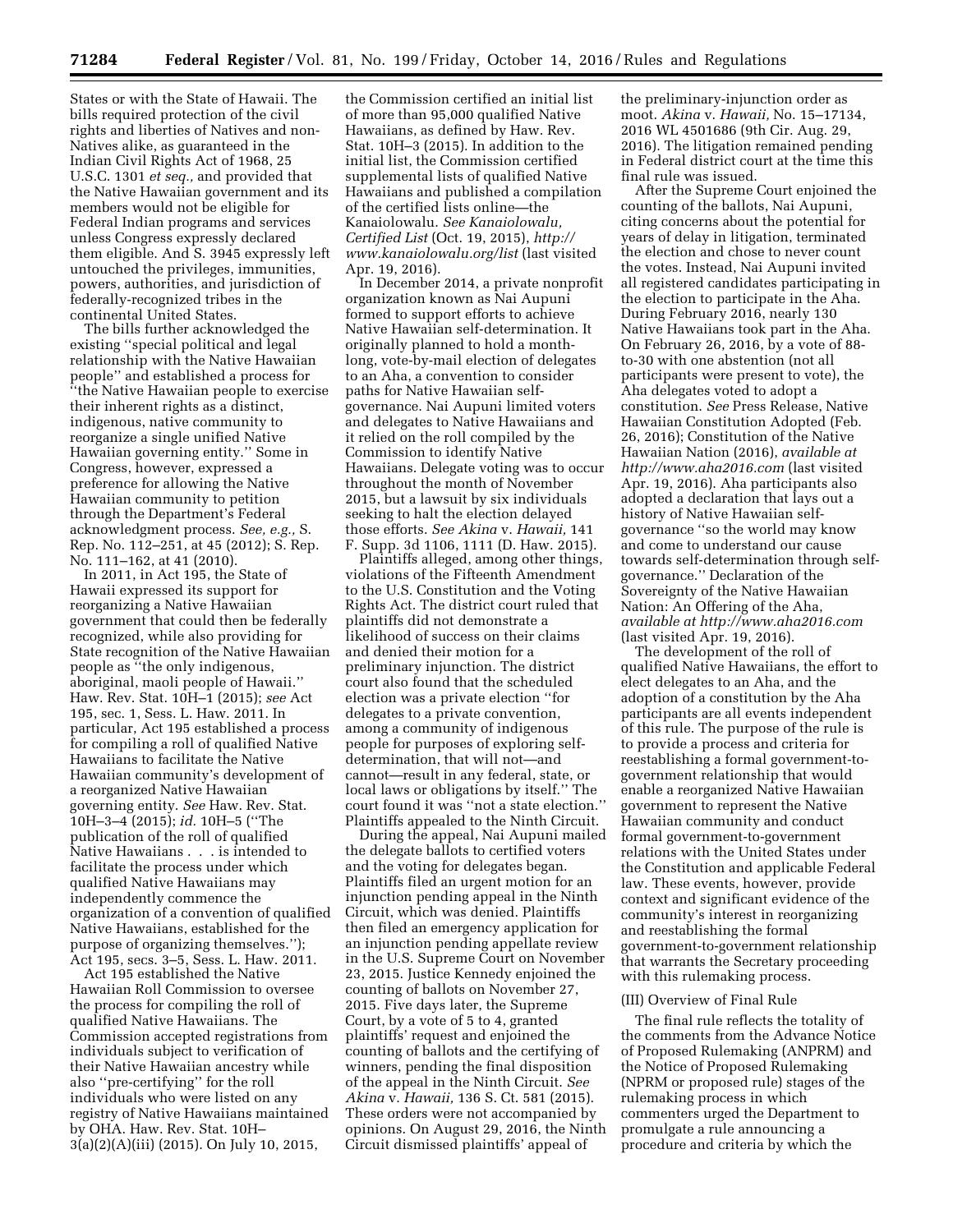Secretary could reestablish a formal government-to-government relationship with the Native Hawaiian community. The Department will rely on this final rule as the sole administrative avenue for doing so with the Native Hawaiian community.

In accordance with the wishes of the Native Hawaiian community as expressed in the comments on the ANPRM and the NPRM, the final rule does not involve the Federal Government in convening a constitutional convention, in drafting a constitution or other governing document for the Native Hawaiian government, in registering voters for purposes of ratifying that document, or in electing officers for that government. Any government reorganization would instead occur through a fair and inclusive community-driven process. The Federal Government's only role is deciding whether the request satisfies the rule's requirements, enabling the Secretary to reestablish a formal government-to-government relationship with the Native Hawaiian government.

Moreover, if a Native Hawaiian government reorganizes, it will be for that government to decide whether to seek to reestablish a formal governmentto-government relationship with the United States. The process established by this rule is optional, and Federal action would occur only upon an express formal request from the reorganized Native Hawaiian government.

*Existing Federal Legal Framework.* In adopting this rulemaking, the Department must adhere to the legal framework, discussed above, that Congress already established to govern relations with the Native Hawaiian community. The existing body of legislation makes plain that Congress determined repeatedly, over a period of almost a century, that the Native Hawaiian population is an existing Native community within the scope of the Federal Government's powers over Native American affairs and with which the United States has already acknowledged or recognized an ongoing special political and trust relationship. Congress described this trust relationship, for example, in findings enacted as part of the Native Hawaiian Education Act, 20 U.S.C. 7512 *et seq.,*  and the Native Hawaiian Health Care Improvement Act, 42 U.S.C. 11701 *et seq.* Those findings observe that ''[t]hrough the enactment of the Hawaiian Homes Commission Act, 1920, Congress affirmed the special relationship between the United States and the Native Hawaiians,'' 20 U.S.C. 7512(8); *see also* 42 U.S.C. 11701(13),

(14) (also citing a 1938 statute conferring leasing and fishing rights on Native Hawaiians). Congress then ''reaffirmed the trust relationship between the United States and the Hawaiian people'' in the Hawaii Admission Act, 20 U.S.C. 7512(10); *accord* 42 U.S.C. 11701(16). Since then, ''the political relationship between the United States and the Native Hawaiian people has been recognized and reaffirmed by the United States, as evidenced by the inclusion of Native Hawaiians'' in at least ten statutes directed in whole or in part at American Indians and other native peoples of the United States such as Alaska Natives. 20 U.S.C. 7512(13); *see also* 42 U.S.C. 11701(19), (20), (21) (listing additional statutes). Although a trust relationship exists, today there is no single unified Native Hawaiian government in place, and no procedure for reestablishing a formal government-to-government relationship should such a government reorganize.

*Authority.*2 The authority to issue this rule is vested in the Secretary by 25 U.S.C. 2, 9, 479a, 479a–1; 43 U.S.C. 1457; Act of January 23, 2004, sec. 148, 118 Stat. 445; and 5 U.S.C. 301. *See also United States* v. *Holliday,* 70 U.S. 407, 419 (1865) (''In reference to all matters of [tribal status], it is the rule of this court to follow the action of the executive and other political departments of the government, whose more special duty it is to determine such affairs.'').

Congress has plenary power with respect to Indian affairs. *See Michigan* v. *Bay Mills Indian Cmty.,* 134 S. Ct. 2024, 2030 (2014); *United States* v. *Lara,* 541 U.S. 193, 200 (2004); *Morton* v. *Mancari,*  417 U.S. 535, 551–52 (1974). Congress's plenary power over Indian affairs flows in part from the Indian Commerce Clause, which authorizes Congress to ''regulate Commerce with . . . Indian Tribes.'' 3 U.S. Const. art. I, sec. 8, cl. 3.

<sup>3</sup> "The term "Indian" was first applied by Columbus to the native people of the New World based on the mistaken belief that he had found a sea route to India. The term has been understood ever since to refer to the indigenous people who inhabited the New World before the arrival of the first Europeans. *See Worcester* v. *Georgia,* 31 U.S. (6 Pet.) 515, 544 (1832) (referring to Indians as ''those already in possession [of the land], either as aboriginal occupants, or as occupants by virtue of

''[N]ot only does the Constitution expressly authorize Congress to regulate commerce with the Indian tribes, but long continued legislative and executive usage and an unbroken current of judicial decisions have attributed to the United States . . . the power and the duty of exercising a fostering care and protection over all dependent Indian communities.'' *United States* v. *Sandoval,* 231 U.S. 28, 45–46 (1913). Congress's authority to aid Indian communities, moreover, extends to all such communities within the borders of the United States, ''whether within its original territory or territory subsequently acquired.'' *Sandoval,* 231 U.S. at 46. Thus, despite differences in language, culture, religion, race, and community structure, Native people in the East, *Oneida Indian Nation* v. *County of Oneida,* 414 U.S. 661 (1974), the Plains, *Kansas Indians,* 72 U.S. (5 Wall.) 737 (1867), the Southwest, *Sandoval,* 231 U.S. at 46, the Pacific Northwest, *Washington* v. *Yakima Indian Nation,* 439 U.S. 463 (1979), and Alaska, *Organized Village of Kake* v. *Egan,* 369 U.S. 60 (1962), all fall within Congress's Indian affairs power. *See*  Solicitor's Opinion, *Status of Alaskan Natives,* 53 I.D. 593, 605 (Decisions of the Department of the Interior, 1932) (It is ''clear that no distinction has been or can be made between the Indians and other natives of Alaska so far as the laws and relations of the United States are concerned whether the Eskimos and other natives are of Indian origin or not as they are all wards of the Nation, and their status is in material respects similar to that of the Indians.''); Felix Cohen's *Handbook of Federal Indian Law,* at 401, 403 (1942 ed.) (Constitution is source of authority over Alaska Natives). So too, Congress's Indian affairs power under the Constitution extends to the Native Hawaiian community. *See* Organic Act (applying Constitution to Territory of Hawaii and declaring all persons who were citizens of the Republic of Hawaii on August 12,

<sup>2</sup>Effective September 1, 2016, the U.S. House of Representatives' Office of the Law Revision Counsel reclassified certain statutory provisions in Title 25 cited in the proposed rule. Because the reclassified version of Title 25 is not widely available in printed form as of the date of this publication, the Department retained the statutory citations referenced in the proposed rule. The new citations and more information about the reclassification of Title 25 can be found at: *[http://uscode.house.gov/](http://uscode.house.gov/editorialreclassification/t25/index.html)  [editorialreclassification/t25/index.html](http://uscode.house.gov/editorialreclassification/t25/index.html)* (last visited Sept. 14, 2016).

a discovery made before the memory of man''); *Johnson* v. *M'Intosh,* 21 U.S. (8 Wheat.) 543, 572– 74 (1823) (referring to Indians as ''original inhabitants'' or ''natives'' who occupied the New World before discovery by ''the great nations of Europe'').

At the time of the Framers and in the nineteenth century, the terms ''Indian,'' ''Indian affairs,'' and ''Indian tribes'' were used to refer to the indigenous peoples not only of the Americas but also of the Caribbean and areas of the Pacific extending to Australia, New Zealand, and the Philippines. *See, e.g.,* W. Dampier, *A New Voyage Around the World*  (1697); Joseph Banks, *The Endeavor Journal of Sir Joseph Banks* (1770); William Bligh, *Narrative of the Mutiny on the Bounty* (1790); A.F. Gardiner, *Friend of Australia* (1830); James Cook, *A Voyage to the Pacific Ocean* (1784) (referring to Native Hawaiians).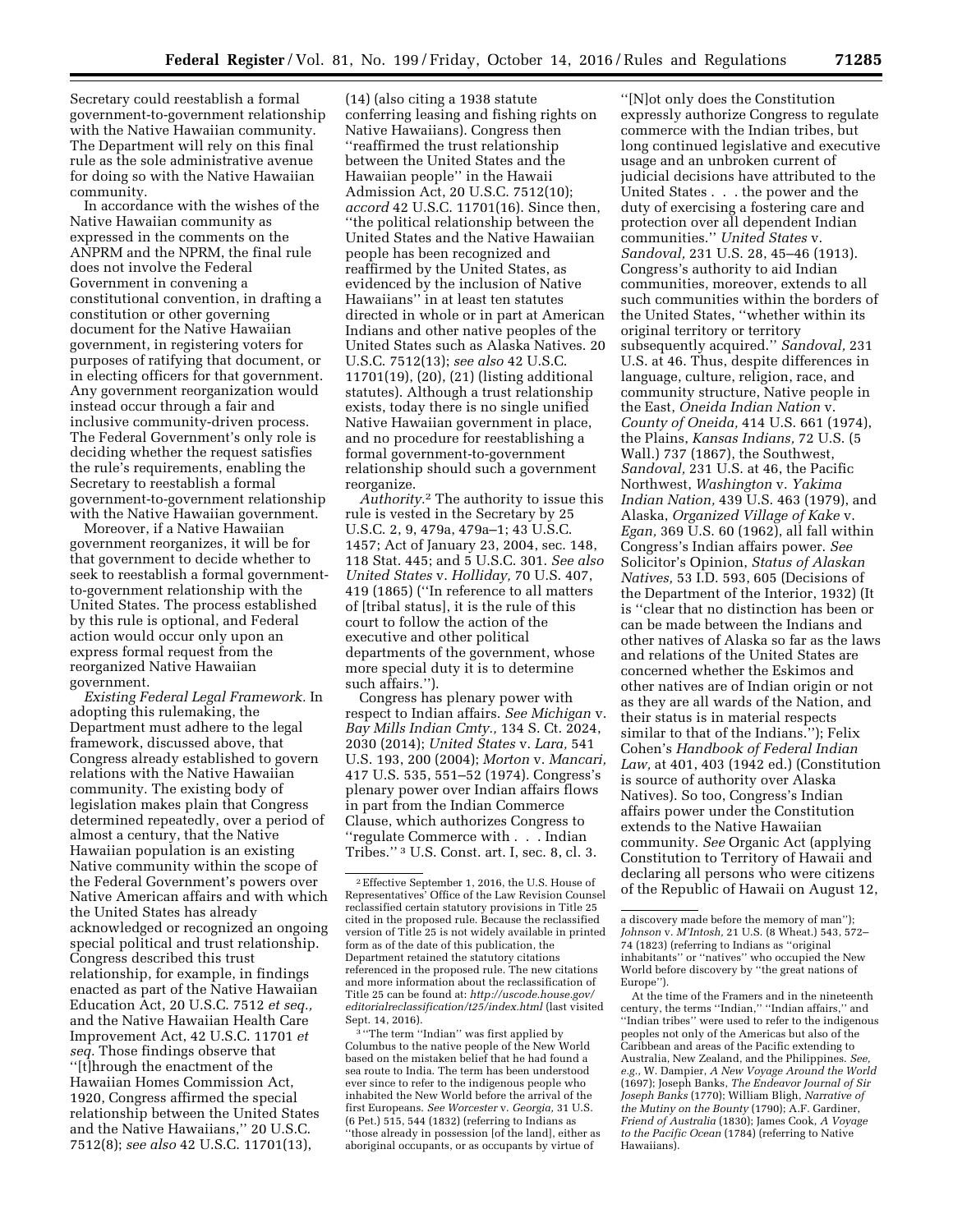1898 citizens of the United States); *see also* Nationality Act of 1940, 54 Stat. 1137, 1138 (making every ''person born in the United States to a member of an Indian, Eskimo, Aleutian, or other aboriginal tribe'' a citizen).

Exercising this plenary power over Indian affairs, Congress delegated to the President the authority to ''prescribe such regulations as he may think fit for carrying into effect the various provisions of any act relating to Indian affairs, and for the settlement of the accounts of Indian affairs.'' 25 U.S.C. 9. Congress charged the Secretary with directing, consistent with ''such regulations as the President may prescribe,'' the ''management of all Indian affairs and of all matters arising out of Indian relations.'' 25 U.S.C. 2. And Congress expressly authorized the Secretary to supervise ''public business relating to . . . Indians,'' 43 U.S.C. 1457(10), and to ''prescribe regulations for the government of [the Department of the Interior] . . . [and for] the distribution and performance of its business,'' 5 U.S.C. 301.

Congress recognized and ratified its delegation of authority to the Secretary to recognize self-governing Native American groups in the Federally Recognized Indian Tribe List Act of 1994, 108 Stat. 4791 (the List Act). *See*  25 U.S.C. 479a & note (recognizing the Secretary's authority to acknowledge that Native American groups ''exist as an Indian tribe''). The Congressional findings included in the List Act confirm the ways in which an Indian tribe gains acknowledgment or recognition from the United States, including that ''Indian tribes presently may be recognized by Act of Congress . . . .'' 25 U.S.C. 479a note. Here, Congress recognized Native Hawaiians through more than 150 separate statutes. At the same time, the language of the List Act's definition of the term ''Indian tribe'' is broad and encompasses the Native Hawaiian community. *See* 25 U.S.C. 479a(2).4

Over many decades and more than 150 statutes, Congress exercised its plenary power over Indian affairs to recognize that the Native Hawaiian community exists as an Indian tribe within the meaning of the Constitution. Through these statutes, the United States maintains a special political and trust relationship with the Native

Hawaiian community. Congress also charged the Secretary with the duty to ''effectuate and implement the special legal relationship between the Native Hawaiian people and the United States.'' Act of January 23, 2004, sec. 148, 118 Stat. 445. The Secretary's promulgation of a process and criteria by which the United States may reestablish a formal government-togovernment relationship with a reorganized Native Hawaiian government whose request satisfies the rule's requirements simply acknowledges and implements what Congress already made clear on more than 150 occasions, stretching back nearly a century. *See, e.g.,* 12 U.S.C. 1715z 13b; 20 U.S.C. 80q *et seq.;* 20 U.S.C. 7511 *et seq.;* 25 U.S.C. 3001 *et seq.;* 25 U.S.C. 4221 *et seq.;* 42 U.S.C. 2991 *et seq.;* 42 U.S.C. 3057g *et seq.;* 42 U.S.C. 11701 *et seq.;* 54 U.S.C. 302706; HHCA, 42 Stat. 108; Admission Act, 73 Stat. 4; Apology Resolution, 107 Stat. 1510; HHLRA, 109 Stat. 357 (1995).

Reestablishment of a formal government-to-government relationship would allow the United States to more effectively implement the special political and trust relationship that Congress established between the United States and the Native Hawaiian community and administer the Federal programs, services, and benefits that Congress created specifically for the Native Hawaiian community. As discussed above, Native Hawaiians are indigenous people of the United States who have retained inherent sovereignty and with whom Congress established a special political and trust relationship through a course of dealings over many decades. Congress repeatedly regulated the affairs of the Native Hawaiian community as it has with other Indian tribes, consistent with its authority under the Constitution. Hence, § 50.44(a) of the final rule states that upon reestablishment of the formal government-to-government relationship, the Native Hawaiian Governing Entity will have the same formal governmentto-government relationship under the United States Constitution as the formal government-to-government relationship between the United States and a federally-recognized tribe in the continental United States (subject to the limitation on programs, services, and benefits appearing in § 50.44(d)), will have the same inherent sovereign governmental authorities, and will be subject to the same plenary authority of Congress, *see* § 50.44(b).

*Definitions.* Congress employs two definitions of ''Native Hawaiians,'' which the rule labels as ''HHCA Native Hawaiians'' and ''Native Hawaiians.''

The former is a subset of the latter, so every HHCA Native Hawaiian is by definition a Native Hawaiian. But the converse is not true: Some Native Hawaiians are not HHCA Native Hawaiians.

As used in the rule, the term ''HHCA Native Hawaiian'' means a Native Hawaiian individual who meets the definition of ''native Hawaiian'' in HHCA sec. 201(a)(7), 42 Stat. 108 (1921), and thus has at least 50 percent Native Hawaiian ancestry, regardless of whether the individual resides on Hawaiian home lands, is an HHCA lessee, is on a wait list for an HHCA lease, or receives any benefits under the HHCA. Satisfying this definition generally requires that documentation demonstrating eligibility under HHCA sec. 201(a)(7) be available, such as official Department of Hawaiian Home Lands (DHHL) records or other State records. *See* response to comment (1)(c)(1) below for further discussion. The availability of such documentation may be attested to by a sworn statement which, if false, is punishable under Federal or state law. *See, e.g.,* Haw. Rev. Stat. 710–1062 (2016). Alternatively, a sworn statement of a close family relative who is an HHCA Native Hawaiian may be used to establish that a person meets the HHCA's definition.

The term ''Native Hawaiian,'' as used in the rule, means an individual who is a descendant of the aboriginal people who, prior to 1778, occupied and exercised sovereignty in the area that now constitutes the State of Hawaii. This definition flows directly from multiple Acts of Congress. *See, e.g.,* 12 U.S.C. 1715z–13b(a)(6); 25 U.S.C. 3001(10); 25 U.S.C. 4221(9); 42 U.S.C. 254s(c); 42 U.S.C. 11711(3). Satisfying this definition generally requires that records documenting generation-bygeneration descent be available, such as enumeration on a roll or list of Native Hawaiians certified by a State of Hawaii commission or agency under State law, where the enumeration was based on documentation that verified descent, or through current or prior enrollment as a Native Hawaiian in a Kamehameha Schools program. The availability of such documentation may be attested to by sworn statement which, if false, is punishable under state law. A Native Hawaiian may also sponsor a close family relative through a sworn statement attesting that the relative meets the definition of Native Hawaiian. Enumeration in official DHHL records demonstrating eligibility under the HHCA also would satisfy the definition of ''Native Hawaiian,'' as it would show that a person is an HHCA Native Hawaiian and by definition a ''Native

<sup>4</sup>As discussed more fully in Section (IV)(C), Native Hawaiians would not be added to the list that the Secretary is required to publish under sec. 104 of the List Act, 25 U.S.C. 479a–1(a), because Congress provides a separate suite of programs and services targeted directly to Native Hawaiians and not through programs broadly applicable to Indians in the continental United States.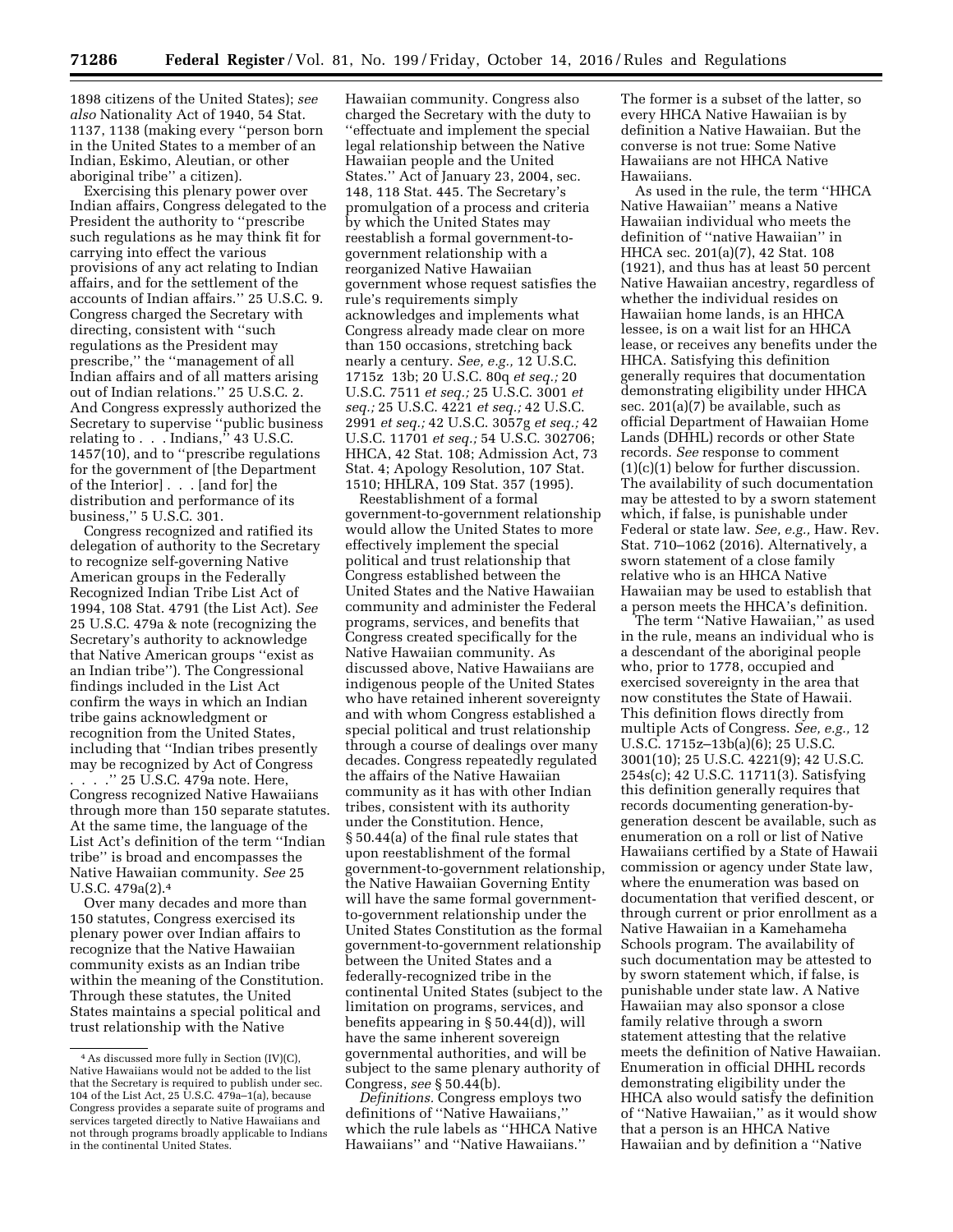Hawaiian'' as that term is used in this rule.

In keeping with the framework created by Congress, the rule requires that, to reestablish a formal governmentto-government relationship with the United States, a Native Hawaiian government must have a constitution or other governing document ratified both by a majority vote of Native Hawaiians and by a majority vote of those Native Hawaiians who qualify as HHCA Native Hawaiians. Thus, regardless of which Congressional definition is used, a majority of the voting members of the community with which Congress established a trust relationship through existing legislation will confirm their support for the Native Hawaiian government's structure and fundamental organic law.

*Ratification Process.* The rule sets forth certain requirements for the process of ratifying a constitution or other governing document, including requirements that the ratification referendum be free and fair, that there be public notice before the referendum occurs, and that there be a process for ensuring that all voters are actually eligible to vote. Recognizing that the community may seek further explanation on the technical aspects of the rule, including the ratification process explained below and the use of sworn statements explained in Section (IV)(B), the Department will provide technical assistance at the request of the Native Hawaiian community.

*Form of ratification.* The rule does not fix the form of the ratification referendum. For example, the ratification could be an integral part of the process by which the Native Hawaiian community adopts its governing document, or the referendum could take the form of a special election held solely for the purpose of measuring Native Hawaiian support for a governing document adopted through other means. The ratification referendum by the Native Hawaiian community need not be the same election in which the Native Hawaiian community initially adopts a governing document. The referendum could be conducted simultaneously or separately for both HHCA Native Hawaiians and Native Hawaiians. The ratification process must, however, provide separate vote tallies for (a) HHCA Native Hawaiian voters and (b) all Native Hawaiian voters.

*Thresholds indicating broad-based community support.* To ensure that the ratification vote reflects the views of the whole Native Hawaiian community, the turnout in the ratification referendum must be sufficiently large to

demonstrate broad-based community support. Accordingly, the rule focuses on the number who vote in favor of the governing document rather than the number of voters who participate in the ratification referendum. Specifically, the rule requires a minimum of 30,000 affirmative votes from Native Hawaiian voters, including a minimum of 9,000 affirmative votes from HHCA Native Hawaiians, as an objective measure to ensure that the vote represents the views of the Native Hawaiian community as a whole. The Secretary will only evaluate a request under this rule that meets this minimum broadbased community participation threshold.

In addition to this minimum affirmative-vote threshold, the rule creates a presumption of broad-based community support if the affirmative votes exceed 50,000, including affirmative votes from at least 15,000 HHCA Native Hawaiians. If a request meets these thresholds (50,000 and 15,000), the Secretary would be well justified in finding broad-based community support among Native Hawaiians.

*Explanation of data used to support thresholds.* There is no existing applicable numerical standard for measuring broad-based community support. The Department accordingly applied its expertise to develop such a standard based on available data. For reasons explained in the proposed rule (*see* 80 FR at 59124–25) and in this rule's Responses to Comments (Section (IV)(B)), the Department took a range of evidence into account, including actual data on voter turnout in the State of Hawaii, which indicates that the above thresholds are appropriate and achievable in practice. Based on the volume of comments received on the issue during the proposed-rule stage, the Department determined there is a need for further explanation about how it calculated the range of voter turnout. Described below is one of the reasoned methods the Department used to calculate the numerical thresholds for community support as well as the ranges for affirmative votes. The following method illustrates one of the many reasonable methods for calculating the required thresholds.

### Summary

The Department first reviewed Native Hawaiian voter turnout numbers in Hawaii for national and State elections and determined those numbers indicate broad-based participation within Hawaii in those elections. Actual voter data from 1998 supports this conclusion. There were just over 100,000 Native

Hawaiian registered voters, nearly 65,000 of whom cast ballots in that offyear (*i.e.,* non-presidential) Federal election. That same year, the total number of registered voters in Hawaii (Native Hawaiian and non-Native Hawaiian) was about 601,000, and about 413,000 of those voters cast a ballot. By the 2012 general presidential election, Hawaii's total number of registered voters (Native Hawaiian and non-Native Hawaiian) increased to about 706,000, of whom about 437,000 cast a ballot. And in the 2014 general gubernatorial election, the equivalent figures were about 707,000 and about 370,000, respectively. The Department concludes that such turnouts are a valid measure of broad-based participation in elections.

Second, to determine the turnout numbers today that indicate broadbased participation by the Native Hawaiian community, the Department estimated the percentage of Native Hawaiian voters within that general voter turnout. This estimate is based on actual voter data from 1988 to 1998 (*see*  table below). The Department then adjusted that estimate to account for the growth in the number of Native Hawaiians as a percentage of the general population of Hawaii, and projected the percentage of Native Hawaiians within the reported voter turnout in recent elections in Hawaii, discussed below in more detail.

Third, the Department adjusted the estimate upward to account for out-of-State Native Hawaiian voters. These calculations result in a range of the number of anticipated Native Hawaiian voters, between 60,000 and 100,000, which the Department determined indicates broad-based community participation. The minimum required number of affirmative votes by Native Hawaiians is based on the low-end figure of this range, *i.e.,* 30,000.

Finally, the Department estimated the number of affirmative votes required of HHCA Native Hawaiians to demonstrate their broad-based support as 30 percent of the Native Hawaiian threshold, since HHCA Native Hawaiian adults are approximately 30 percent of the Native Hawaiian adult population, as discussed in more detail below.

# Supporting Explanation

Different approaches result in different estimates based on the broad range of evidence that the Department examined. The Department is reassured, however, by the fact that different methods produced roughly similar estimates. Weighing the available data, and applying different methods to analyze those data, the Department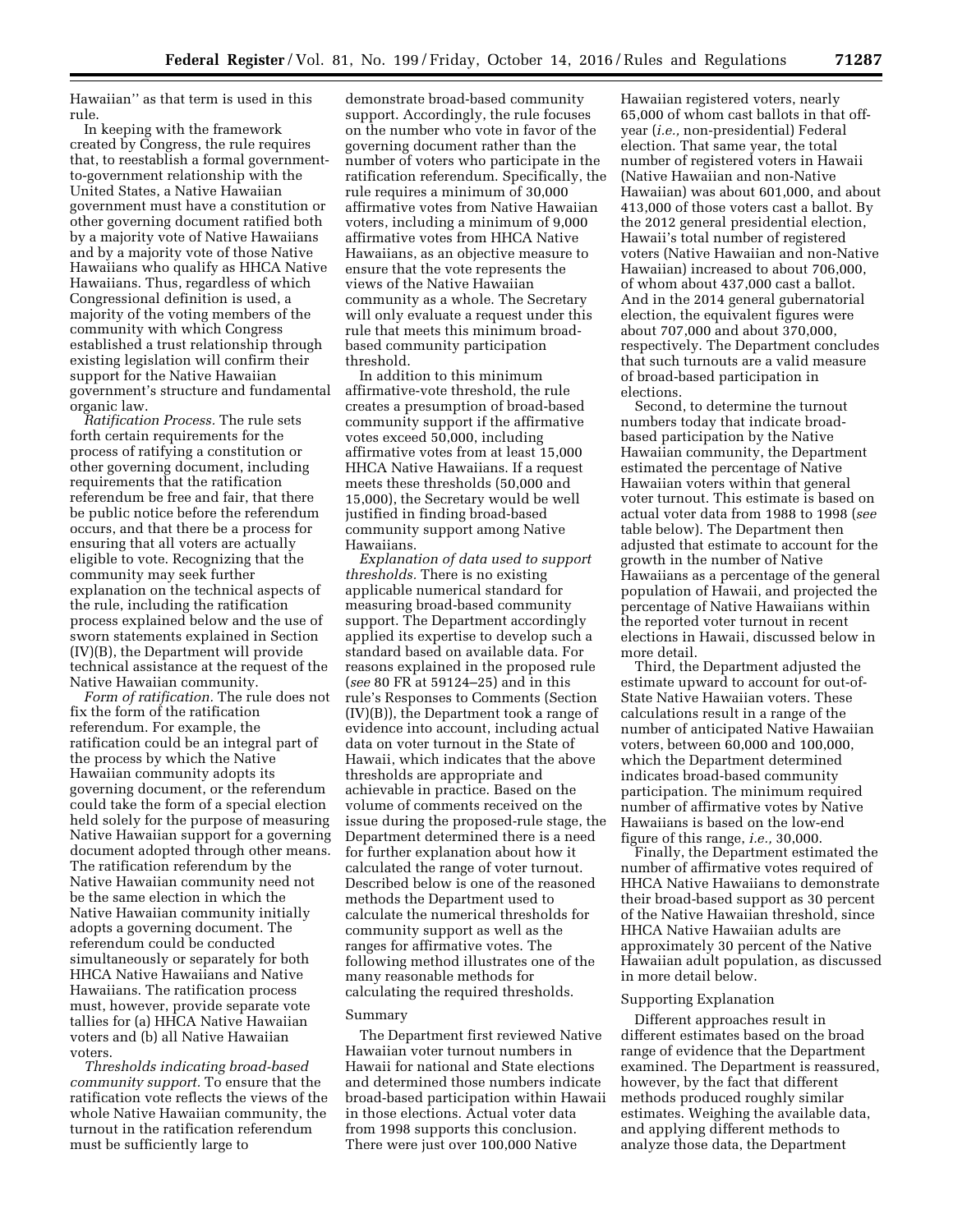concluded that it is reasonable to expect that a Native Hawaiian ratification referendum would have a turnout somewhere in the range between 60,000 and 100,000, although a figure outside that range is possible. The Department concludes that turnout within this range demonstrates broad-based participation.

Of course, turnout in a Native Hawaiian ratification referendum could diverge from Native Hawaiian turnout in a regular general election; but the

year-to-year consistency of turnout figures from regular general elections in Hawaii suggests strong patterns that are likely to be replicated in a Native Hawaiian ratification referendum. Generally, more recent data are preferable to older data when projecting future turnout. If Native Hawaiian voterturnout data for the most recent elections existed, the Department would have considered it. Because such data are not available, however, the

Department analyzed the last six elections in which separate voterturnout figures specifically for Native Hawaiians are available (1988 to 1998), as well as overall (Native Hawaiian and non-Native Hawaiian) voter-turnout figures for 1988 to 2014, the date of the most recent biennial general election. The figures are reproduced in the following table:

| Year | Overall voter<br>turnout (native<br>Hawaiian and<br>non-native<br>Hawaiian.<br>combined) * | Native Hawaiian voter turnout** | Native<br>Hawaiian<br>voters as % of<br>voter turn-<br>$Q$ ut $**$ |
|------|--------------------------------------------------------------------------------------------|---------------------------------|--------------------------------------------------------------------|
| 1988 | 368,567                                                                                    | 48.238                          | 13.09                                                              |
| 1990 | 354,152                                                                                    | 49.231                          | 13.90                                                              |
| 1992 | 382,882                                                                                    | 51.029                          | 13.33                                                              |
| 1994 | 377.011                                                                                    | 55.424                          | 14.70                                                              |
| 1996 | 370,230                                                                                    | 52.102                          | 14.07                                                              |
| 1998 | 412,520                                                                                    |                                 | 15.71                                                              |
| 2000 | 371.379                                                                                    | Unknown.                        |                                                                    |
| 2002 | 385,462                                                                                    | Unknown.                        |                                                                    |
| 2004 | 431,662                                                                                    | Unknown.                        |                                                                    |
| 2006 | 348,988                                                                                    | Unknown.                        |                                                                    |
| 2008 | 456.064                                                                                    | Unknown.                        |                                                                    |
| 2010 | 385,464                                                                                    | Unknown.                        |                                                                    |
| 2012 | 437.159                                                                                    | Unknown.                        |                                                                    |
| 2014 | 369,642                                                                                    | Unknown.                        |                                                                    |

\* Data from the Hawaii Office of Elections, which recorded on its Web site the actual voter-turnout figures from presidential-year (*e.g.,* 2012, 2008, 2004) and off-year or gubernatorial (*e.g.,* 2014, 2010, 2006) general elections in Hawaii.

\*\* For biennial general elections prior to the Supreme Court's decision in *Rice* v. *Cayetano,* 528 U.S. 495 (2000), the Office of Elections' Web site shows voter-turnout figures for the State as a whole and also specifically for Native Hawaiian voters (because only Native Hawaiian voters were qualified to vote in OHA elections prior to 2000). Starting in 2000, the same source shows voter-turnout figures only for the State as a whole, that is, for the undifferentiated combination of Native Hawaiians and non-Native Hawaiians.

\*\*\* Native Hawaiian voters average 14.13 percent of the voter turnout in these six elections.

These figures show that overall turnout generally increased during the 1988-to-2014 period, although not always smoothly, and that Native Hawaiian turnout was doing the same during the 1988-to-1998 period, but at a somewhat faster rate than the overall turnout was increasing. These trends are consistent with census data showing Hawaii's population increasing and showing Hawaii's Native Hawaiian population increasing more rapidly than its non-Native population.

As the table above shows, overall turnout for this entire period (1988 to 2014) ranged from a low of 348,988 to a high of 456,064. The Native Hawaiian percentage of the overall turnout, for the years for which the table contains such data (1988 to 1998), ranged from a low of 13.1 percent in 1988 (48,238 divided by 368,567) to a high of 15.7 percent in 1998 (64,806 divided by 412,520). Since 1998, the fraction of the State's population that is Native Hawaiian grew by about 14.4 percent (this figure is derived by extrapolating from data showing Hawaii's Native Hawaiian population and Hawaii's total

population in the 2000 and 2010 Federal decennial censuses).

Applying the population growth percentage of 14.4 to the voter-turnout numbers and then applying the Native Hawaiian voter-turnout percentage figures to those adjusted numbers results in a potential turnout of in-State Native Hawaiians that ranges from a low of about 52,300 (1.144 × 348,988 × 0.131= 52,300) to a high of about 81,913  $(1.144 \times 456,064 \times 0.157 = 81,913)$ . The Department concludes that this voterturnout range would reflect broad-based community participation of in-State Native Hawaiians.

The rule also accounts for Native Hawaiians residing out-of-State who can participate in the ratification referendum. The out-of-State Native Hawaiian population is roughly comparable in size to the in-State Native Hawaiian population. Many Native Hawaiians living outside Hawaii remain strongly engaged with the Native Hawaiian community, as reflected in the substantial number of comments on this rule from Native Hawaiians residing out-of-State and by many Native

Hawaiian civic organizations in the continental United States. Notwithstanding the number of comments, the Department concludes that the rate of participation of this population in a nation-building process is likely to be considerably lower than that of in-State Native Hawaiians.

One indicator of lower out-of-State Native Hawaiian voter turnout is the relatively low number of out-of-State Native Hawaiians on the Native Hawaiian Roll Commission's (NHRC's) Kanaiolowalu roll. Although the precise number of out-of-State Native Hawaiians on the roll is not public information, delegates were initially apportioned based on their percentage participation in the roll. Seven of the 40 delegates were apportioned to out-of-State Native Hawaiians, indicating that approximately 17.5 percent of the persons on the roll are from out-of-State, even though approximately half of all Native Hawaiians reside out-of-State. Based on these figures, the Department projected a significantly lower participation rate for out-of-State Native Hawaiians, and adjusted its in-State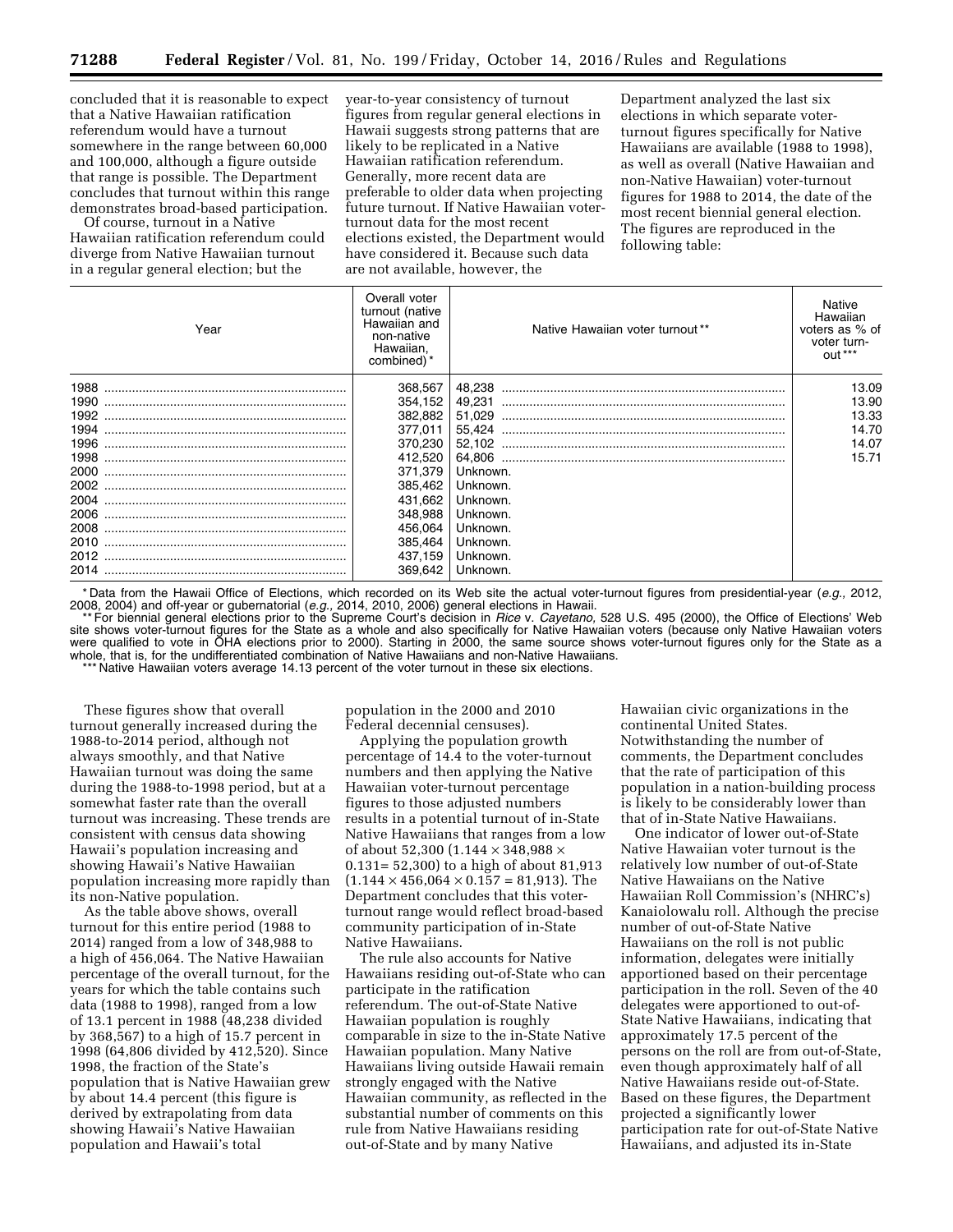voter turnout figures upward by approximately 20-percent to reflect anticipated participation by out-of-State Native Hawaiians. Since the seven outof-State delegates are equivalent to 21.2 percent of the 33 in-State delegates, the 20-percent adjustment factor is generally consistent with available information about the likely rate of engagement of the out-of-State Native Hawaiian population (33 times 120 percent equals approximately 40 delegates total).

Some data would point to a lower adjustment factor and some would point to a higher factor. For example, in 1996 when the Hawaiian Sovereignty Elections Council (HSEC) conducted its ''Native Hawaiian Vote'' election, which asked Native Hawaiians whether they wished to elect delegates to propose a Native Hawaiian government, only 3.2 percent of the more than 30,000 returned ballots came from out of State. The Department did not use this low percentage, however, as it appears to be attributable, at least in part, to the fact that the HSEC's list of potential voters contained relatively few Native Hawaiians living outside Hawaii. *See*  Hawaiian Sovereignty Elections Council, *Final Report* 28 (Dec. 1996).

Census data is another source of information about the potential participation in, or affiliation with, the Native Hawaiian community is the distribution of speakers of the Hawaiian language. Census data from 2009 to 2013 indicate that about 29 percent of U.S. residents who speak the Hawaiian language (7,595 out of 26,205) resided out-of-State. Although use of native language indicates strong ties to the community, the Department gave the language data less weight than information on actual participation in voting or other political or nationbuilding processes, because official efforts in Hawaii to suppress the Hawaiian language in the early twentieth century artificially alters the significance of this distribution.

In sum, the Department concludes that 20 percent is a reasonable adjustment factor given the limits of available data and the uncertainties with respect to participation of the outof-State population. Applying that 20 percent adjustment factor for out-of-State voters to the in-State turnout estimate (52,300 to 81,913) results in a total range (in-State plus out-of-State) from about 62,760 to about 98,296. This range is an estimate, based on one specific methodology. This range—like the ranges produced by many other methodologies, employing a broad set of data—comports with the Department's conclusion that it is reasonable to

expect that a Native Hawaiian ratification referendum would have a turnout somewhere in the range between 60,000 and 100,000, although a figure outside that range is possible.

A majority vote is necessary to support a governing document. With voter turnout of 60,000, a majority would require over 30,000 affirmative votes; with a voter turnout of 100,000, a majority would require over 50,000 affirmative votes. On this basis, the Department determined that 30,000 affirmative votes (where they represent a majority of those cast) is the rule's minimum threshold for potentially showing broad-based community support, and 50,000 affirmative votes (where they represent a majority of those cast) creates a presumption of such support.

Finally, for the HHCA Native Hawaiians, each figure in the rule is exactly 30-percent of the equivalent figure for Native Hawaiians. As explained in detail below, the Department's best estimate is that adult HHCA Native Hawaiians comprise approximately 30 percent of adult Native Hawaiians. This estimate is based not on DHHL records, but on the Department's best estimate of the respective populations of the two groups.

The derivation of this 30-percent figure requires some background. Justice Breyer's concurring opinion in *Rice* v. *Cayetano,* 528 U.S. 495, 526 (2000), cited the *Native Hawaiian Data Book,*  which indicated that about 39 percent of the Native Hawaiian population in Hawaii in 1984 had at least 50 percent Native Hawaiian ancestry and therefore would satisfy the rule's definition of an HHCA Native Hawaiian. *See Native Hawaiian Data Book* (2015), *available at [http://www.ohadatabook.com.](http://www.ohadatabook.com)* The 1984 data included information by age group, which suggested that the fraction of the Native Hawaiian population with at least 50 percent Native Hawaiian ancestry is likely declining over time. Specifically, the 1984 data showed that Native Hawaiians with at least 50 percent Native Hawaiian ancestry constituted about 20.0 percent of Native Hawaiians born between 1980 and 1984, about 29.5 percent of Native Hawaiians born between 1965 and 1979, about 42.4 percent of Native Hawaiians born between 1950 and 1964, and about 56.7 percent of Native Hawaiians born between 1930 and 1949. The median voter in most U.S. elections today (and for the next several years) is likely to fall into the group born between 1965 and 1979. Therefore, the current population of HHCA Native Hawaiian voters is estimated to be about 30 percent as large

as the current population of Native Hawaiian voters.

The conclusion that the median voter in an election held in 2016 (and for the next several years) is likely to fall into the 1965-to-1979 group is bolstered by data from the Hawaiian Sovereignty Elections Council's 1996 ''Native Hawaiian Vote.'' In that election, the median voters were in their low- to mid-40s, roughly the equivalent of a voter today who was born in 1971 or 1972. *See* Hawaiian Sovereignty Elections Council, *Final Report* 28 (Dec. 1996).

Although the data from DHHL records are of limited relevance here, the rule's 9,000- and 15,000-affirmative-vote thresholds appear to be in harmony with key DHHL data. According to the 2014 DHHL Annual Report there were 9,838 leases of Hawaiian home lands as of June 30, 2014, of which 8,329 were residential (the remaining leases were for either agricultural or pastoral land). Therefore, it is reasonable to assume there are at least 8,329 families living in homestead communities throughout Hawaii, in addition to the nearly 28,000 individual applicants awaiting a homestead lease award. And a significant number of HHCA Native Hawaiians likely are neither living in homestead communities nor awaiting a homestead lease award. The DHHL data therefore are consistent with the Department's conclusion that it is reasonable to expect that a ratification referendum would have a turnout of HHCA Native Hawaiians somewhere in the range between 18,000 and 30,000, although a figure outside that range is possible. And to win a majority vote in that range would require over 9,000 (for a turnout of 18,000) to over 15,000 (for a turnout of 30,000) affirmative votes from HHCA Native Hawaiians. On this basis, the Department determined that 9,000 affirmative votes from HHCA Native Hawaiians (where they represent a majority of those cast) is the rule's minimum threshold for potentially showing broad-based community support and 15,000 affirmative votes from HHCA Native Hawaiians (where they represent a majority of those cast) creates a presumption of such support.

*The Native Hawaiian Government's Constitution or Governing Document.*  The form or structure of the Native Hawaiian government is left for the community to decide. Section 50.13 of the rule does, however, set forth certain minimum requirements for reestablishing a formal government-togovernment relationship with the United States. The constitution or other governing document of the Native Hawaiian government must provide for ''periodic elections for government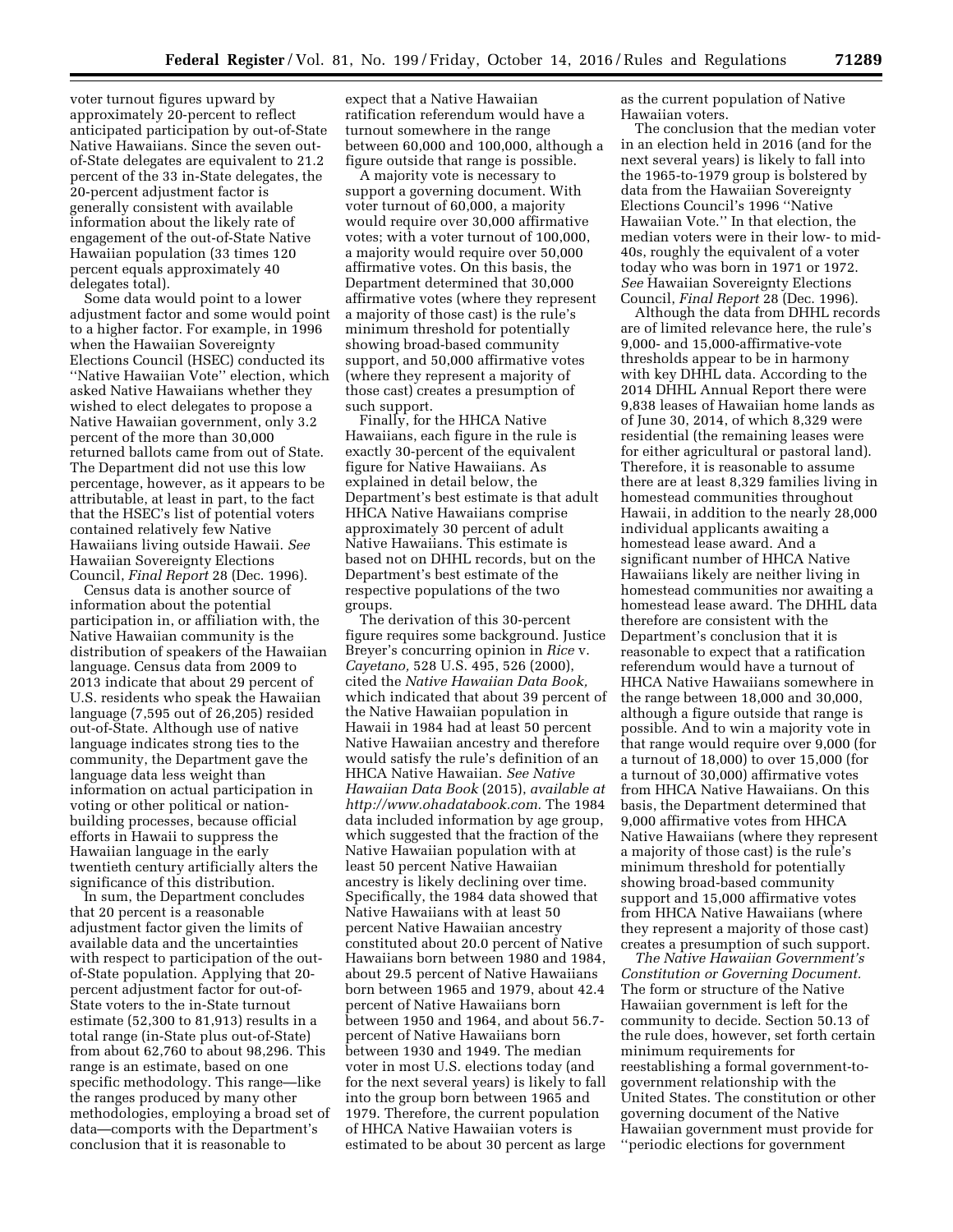offices,'' describe procedures for proposing and ratifying constitutional amendments, and not violate Federal law, among other requirements.

The governing document must also provide for the protection and preservation of the rights of HHCA beneficiaries. In addition, the governing document must protect and preserve the liberties, rights, and privileges of all persons affected by the Native Hawaiian government's exercise of governmental powers in accord with the Indian Civil Rights Act of 1968, as amended (25 U.S.C. 1301 *et seq.*). The Native Hawaiian community would make the decisions as to the institutions of the new government, the form of any legislative body, the means for ensuring independence of the judiciary, whether certain governmental powers would be centralized in a single body or decentralized to local political subdivisions, and other structural questions.

As to concerns that a subsequent amendment to a governing document could impair the safeguards of § 50.13, Federal law provides both defined protections for HHCA beneficiaries and specific guarantees of individual civil rights, and such an amendment could not contravene applicable Federal law. The drafters of the governing document may also choose to include additional provisions constraining the amendment process; the Native Hawaiian community would decide that question in the process of drafting and ratifying that document.

*Membership Criteria.* As the Supreme Court explained, a Native community's ''right to define its own membership

. . . has long been recognized as central to its existence as an independent political community.'' *Santa Clara Pueblo* v. *Martinez,* 436 U.S. 49, 72 n.32 (1978). The rule therefore provides only minimal guidance about what the governing document must say with regard to membership criteria. HHCA Native Hawaiians must be included, non-Natives must be excluded, and membership must be voluntary and relinquishable. But the community itself would otherwise be free to decide its membership criteria.

*Single Government.* The rule provides for reestablishment of relations with only a single sovereign Native Hawaiian government. This limitation is consistent with Congress's enactments with respect to Native Hawaiians, which treat members of the Native Hawaiian community as a single indigenous people. The Native Hawaiian community will decide what form of government to adopt, and may provide for political subdivisions if it so

chooses. Such political subdivisions could be defined by island, by geographic districts, by historic circumstances, or otherwise in a fair and reasonable manner. Allowing for political subdivisions is consistent with principles of self-determination applicable to Native groups, and provides some flexibility should Native Hawaiians wish to provide for subdivisions with whatever degree of autonomy the community determines is appropriate, although only a single formal government-to-government relationship with the United States would be established.

*The Formal Government-to-Government Relationship.* Statutes such as the National Historic Preservation Act of 1966, the Native American Graves Protection and Repatriation Act, and the HHLRA established specific processes for interaction between the Native Hawaiian community and the U.S. government. The rule provides a process and criteria for reestablishing a ''formal government-to-government relationship,'' which would, among other benefits, enable the Native Hawaiian community to work directly with the Federal Government to implement additional appropriate Native Hawaiian programs. The rule requires that the request to reestablish a formal government-to-government relationship reflect the will of the Native Hawaiian people through broadbased community support.

*Submission and Processing of the Request.* In addition to establishing a set of criteria for the Secretary to apply in reviewing a request from a Native Hawaiian government, the rule sets out the procedure by which the Department will receive and process a request from the authorized officer of the governing body seeking to reestablish a formal government-to-government relationship. This rule includes processes for submitting a request, for public comment on any request received, and for issuing a final decision on the request. Because Congress has already acknowledged or recognized the Native Hawaiian community, the Secretary's determination in this part is limited to the process for reestablishing a formal government-to-government relationship with the Native Hawaiian Governing Entity. Additional processes are not required.

*Other Provisions.* The rule also contains provisions governing technical assistance, clarifying the implementation of the formal government-to-government relationship, and addressing related issues. The rule explains that the formal government-togovernment relationship with the Native

Hawaiian Governing Entity would have virtually the same legal basis and structure as the formal government-togovernment relationship between the United States and federally-recognized tribes in the continental United States. Accordingly, the government-togovernment relationship with the Native Hawaiian Governing Entity would have very different characteristics from the government-to-government relationship that formerly existed with the Kingdom of Hawaii. The Native Hawaiian Governing Entity would remain subject to the same authority of Congress and the United States to which federallyrecognized tribes in the continental United States are subject and would remain ineligible for Federal Indian programs, services, and benefits provided to Indian tribes in the continental United States and their members (including funding from the Bureau of Indian Affairs and the Indian Health Service) unless Congress expressly declared otherwise.

The rule also clarifies that neither this rulemaking nor granting a request submitted under the rule would affect the rights of HHCA beneficiaries or the status of HHCA lands. Section 50.44(f) makes clear that reestablishment of the formal government-to-government relationship does not affect the title, jurisdiction, or status of Federal lands and property in Hawaii. This provision does not affect lands owned by the State or provisions of state law. *Cf.* Haw. Rev. Stat. 6K–9 (2016) (''[T]he resources and waters of Kahoolawe shall be held in trust as part of the public land trust; provided that the State shall transfer management and control of the island and its waters to the sovereign native Hawaiian entity upon its recognition by the United States and the State of Hawaii.''). Section 50.44 also explains that the reestablished government-togovernment relationship would more effectively implement statutes that specifically reference Native Hawaiians, but would not extend the programs, services, and benefits available to Indian tribes in the continental United States to the Native Hawaiian Governing Entity or its members, unless a Federal statute expressly authorizes it. These provisions also state that if the Secretary determines to grant the request to reestablish a formal government-togovernment relationship, the Department will publish notice in the **Federal Register** and the determination will be effective 30 days after publication, at which time the formal government-to-government relationship will be reestablished. Individuals' eligibility for any program, service, or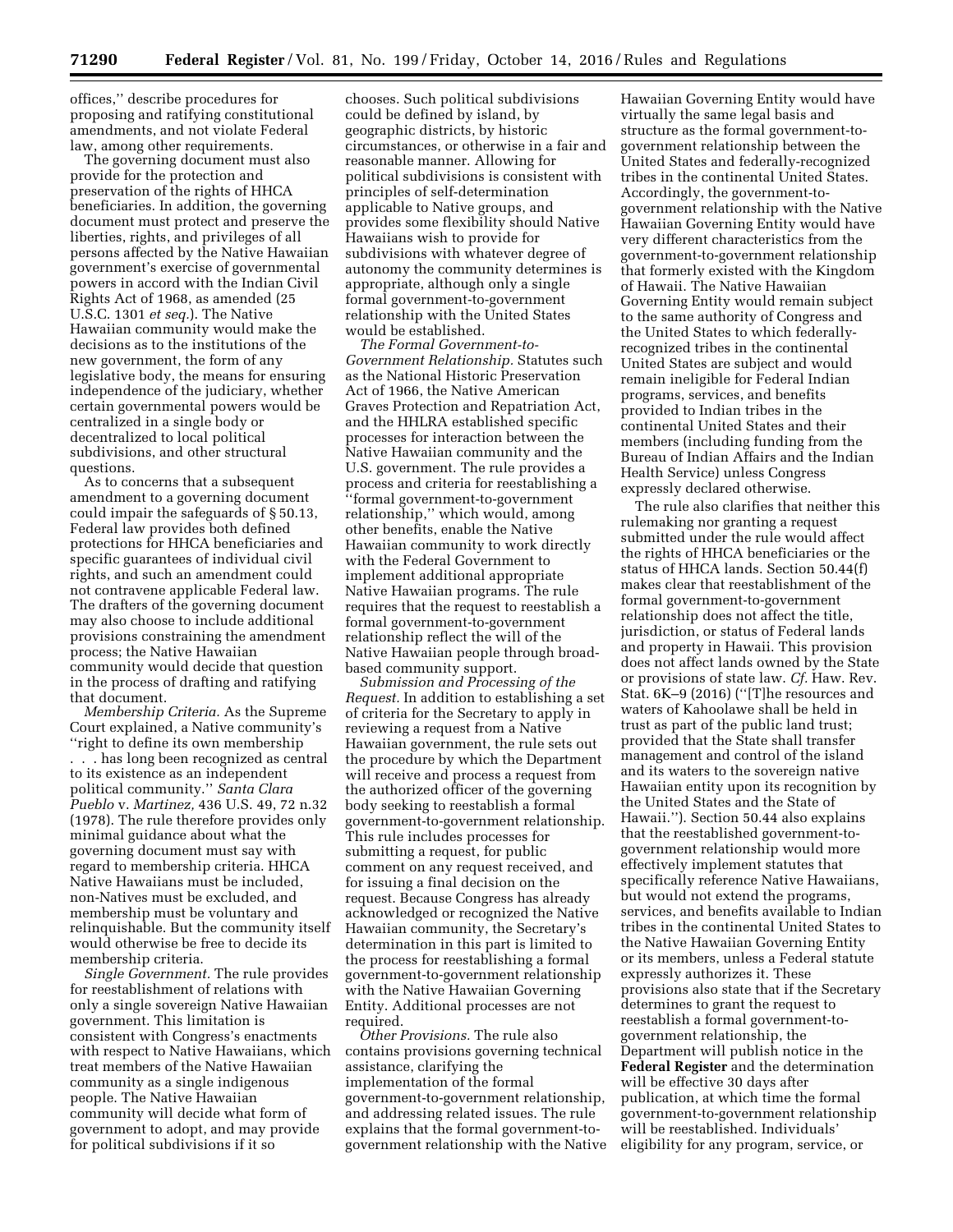benefit under any Federal law that was in effect before the final rule's effective date would be unaffected. Likewise, the rule does not affect Native Hawaiian rights, protections, privileges, immunities, and benefits under Article XII of the Constitution of the State of Hawaii. This rule would not alter the sovereign immunity of the United States or the sovereign immunity of the State of Hawaii.

### *(A) How the Rule Works*

If a reorganized Native Hawaiian government decides to seek a formal government-to-government relationship with the United States, it must submit a written request to the Secretary, as provided in § 50.20. The request must include a written narrative with supporting documentation thoroughly addressing the elements set forth in § 50.10. If the Secretary determines that the request appears to contain these elements and is consistent with the affirmative-vote requirements set out in § 50.16(g)–(h), the Secretary will publish notice of receipt of the request in the **Federal Register** and post the request to the Department's Web site. The public will have the opportunity to comment on the request and submit evidence on whether the request meets the criteria described in § 50.16, and the requester may respond to those comments or evidence. The Secretary will review the request to determine whether it meets the criteria described in § 50.16 and is consistent with this part, along with any public comments and evidence and the requester's responses to those comments and evidence, to make a decision granting or denying the request. If the request is granted, the Secretary's decision will take effect 30 days after publication of a notice in the **Federal Register** and the requester will be identified as the Native Hawaiian Governing Entity (or the official name stated in that entity's governing document), and a formal government-togovernment relationship will be reestablished with the Native Hawaiian Governing Entity as the sole representative sovereign government of the Native Hawaiian community.

#### *(B) Major Changes*

After the Department reviewed and considered public comments, it made several key clarifications and changes in this final rule (indicated below in italics). The final rule:

• Includes the Native Hawaiian community's ability to *more effectively exercise its inherent sovereignty and self-determination* as an additional purpose of the rule (§ 50.1(a));

• Adds definitions of ''*sponsor,*''

''*State,*'' and ''*sworn statement*'' (§ 50.4); • *Eliminates the U.S. citizenship requirement* (§§ 50.4; 50.12);

• Provides that the *Native Hawaiian community itself must prepare a list of eligible voters* to ratify its governing document and clarifies that *reliance on existing rolls prepared by others is optional* (§ 50.12(a));

• Clarifies means for individuals to demonstrate a right to vote in the ratification referendum, *e.g.,* individuals may use *sworn statements* for selfcertification or for sponsoring a close family relative to demonstrate ''HHCA Native Hawaiian'' and ''Native Hawaiian'' status for purposes of voting in the ratification referendum  $(\S 50.12(b), (c));$ 

• Increases the comment period for the public to submit comments and evidence on a request to reestablish a government-to-government relationship to *60 days,* provides the Department *20 days* after the close of that comment period to post comments/evidence to its Web site (§ 50.30), and permits the requester *60 days* to respond to any such comments/evidence (§ 50.31);

• Limits extensions of any deadline under §§ 50.30 and 50.31 to a total of *90 days,* provided that an extension request is *in writing and sets forth good cause*  (§ 50.32);

• Clarifies that *if the Secretary is unable to render a decision on a request within 120 days following close of the comment periods, the Secretary will provide notice to the requester, and include an explanation of the need for more time and an estimate of when a decision will be made* (§ 50.40);

• *Delays the effective date of the Secretary's decision until 30 days after publication in the Federal Register*  (§ 50.42); and

• Further clarifies that reestablishment of the formal government-to-government relationship *does not* affect the title, jurisdiction, or status of Federal lands and property in Hawaii (§ 50.44(f)).

### *(C) Key Issues*

The Department reviewed comments on a wide range of issues, but received significant comment on a narrow set of key issues. These issues are more fully addressed in responses to comments in Section (IV)(B) below, but are summarized here:

• *Land into trust.* The Department's ability to take land into trust for the Native Hawaiian Governing Entity is constrained by Federal law. The Indian Reorganization Act does not apply to Hawaii and therefore does not authorize the Department to take land into trust

for the Native Hawaiian Governing Entity. And no other current Federal law authorizes such action. *See* Section  $(IV)(B)$ .

• *Indian Gaming Regulatory Act.* The Native Hawaiian Governing Entity may not conduct gaming activities under the Indian Gaming Regulatory Act (IGRA). *See* Section (IV)(B).

• *Federally Recognized Indian Tribe List Act of 1994 (List Act).* The Native Hawaiian Governing Entity will not appear on the list of federallyrecognized Indian tribes required under the List Act. *See* Section (IV)(C).

#### *(D) Section-by-Section Analysis*

This portion of the preamble previews the final rule and highlights certain aspects of the rule that may benefit from additional explanation.

# Subpart A—General Provisions, Sections 50.1, 50.2, 50.3, and 50.4

These provisions establish the purpose of this rule and explain that if a Native Hawaiian government requests a formal government-to-government relationship with the United States, as described in § 50.10, such a relationship will be reestablished only if the request is granted as described in §§ 50.40 to 50.43. The general provisions also provide that the United States will reestablish a formal government-togovernment relationship with only a single Native Hawaiian government.

These provisions also define key terms used throughout the rule. *Native Hawaiian community* and *Native Hawaiian* are defined in terms that encompass all the Native Hawaiians recognized by Congress, while *HHCA Native Hawaiian* is limited to Native Hawaiians as defined in the HHCA. The rule defines *Federal Indian programs, services, and benefits* separately from *Federal Native Hawaiian programs, services, and benefits* to parallel Congress's approach limiting eligibility for specific programs, services, and benefits. *Federal Indian programs, services, and benefits* include, but are not limited to, those provided by the Bureau of Indian Affairs and the Indian Health Service, which do not extend to Native Hawaiians.

Subpart B—Criteria for Reestablishing a Formal Government-to-Government Relationship, Sections 50.10, 50.11, 50.12, 50.13, 50.14, 50.15, and 50.16

These provisions collectively explain what the Native Hawaiian community must include in its request submitted under this part.

Section 50.10 sets out the elements of the request itself. Those elements include specific written narratives for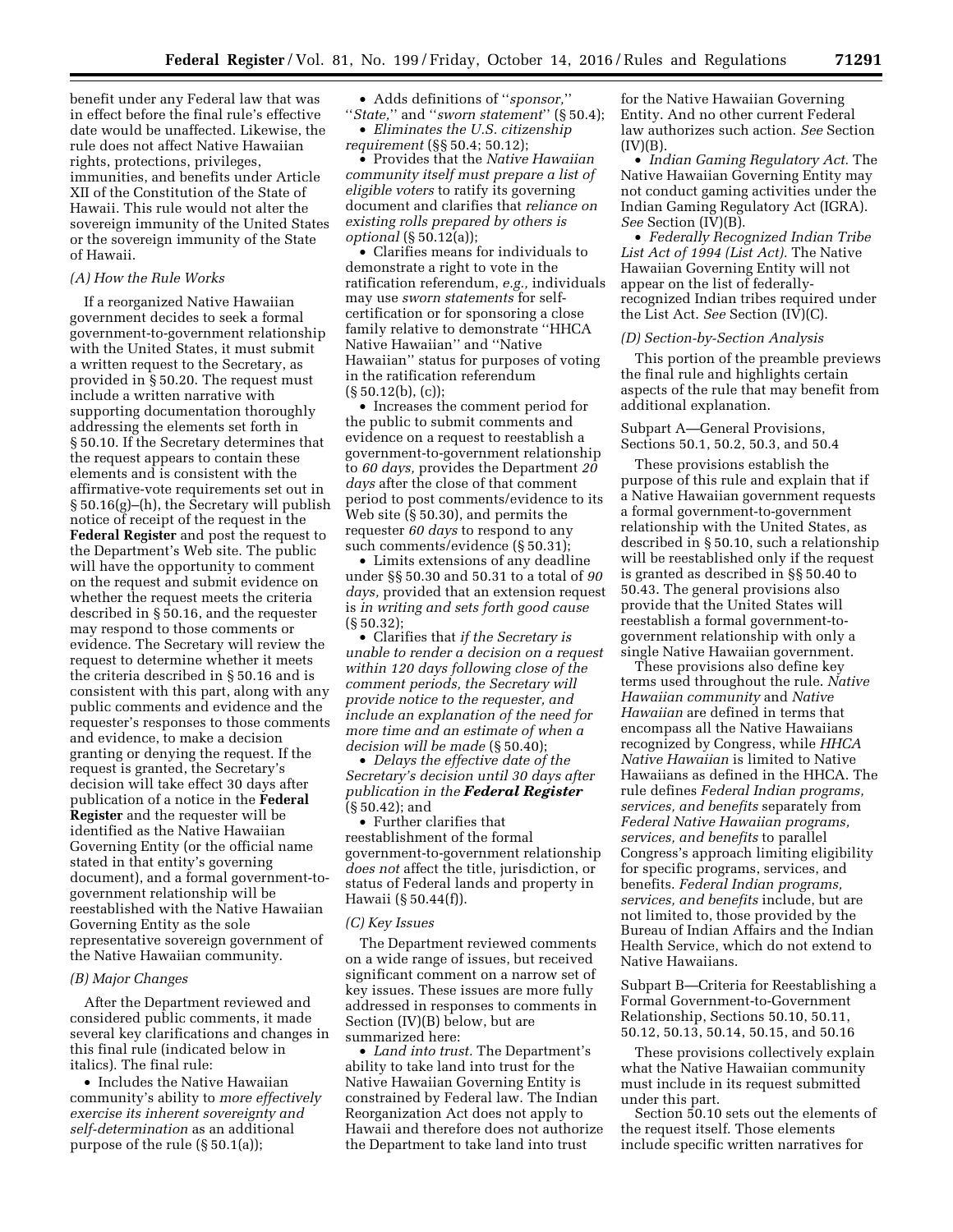four elements, a ratified governing document that meets the requirements of § 50.13, a resolution of the Native Hawaiian governing body authorizing its officer to submit a request for a government-to-government relationship, and the officer's certification of that request. The narratives must describe: how the governing document reflects the will of the Native Hawaiian community (§ 50.11); who could participate in ratifying the governing document, and how the community distinguished HHCA Native Hawaiians from other Native Hawaiians (§ 50.12); information about the ratification referendum (§ 50.14); and information about the elections for government offices (§ 50.15). The Department respects the Native Hawaiian community's self-determination, particularly through drafting a governing document. As a result, the rule's provisions relating to the process of drafting the community's governing document provide only minimum criteria that must be satisfied for the Secretary to reestablish a formal government-to-government relationship with the community. And, while the rule text refers to ''periodic elections for government offices identified in the governing document,'' nothing in the rule precludes the establishment of appointed positions as well. Section 50.16 lists the eight criteria that the Secretary will consider when determining whether to reestablish a formal government-to-government relationship. The final rule makes clear that, in determining whether the request meets the criteria described in § 50.16, the Secretary may also consider whether the request is consistent with this part. *See* §§ 50.40, 50.41.

Subpart C—Process for Reestablishing a Formal Government-to-Government Relationship

This subpart addresses the procedural aspects of the rule, from the mechanics of submission to the notice-andcomment process. The final two sections, §§ 50.43 and 50.44, discuss the impact and implementation of reestablishing a formal government-togovernment relationship.

The provisions of this rule are generally applicable only in response to a specific request for the reestablishment of a formal governmentto-government relationship. Section 50.21 recognizes that the Department is prepared to provide technical assistance if requested. The rule does not, however, create an individual interest or cause of action allowing a challenge to the Native Hawaiian community's drafting, ratification, or implementation

of a governing document, separate and apart from any proceedings that would follow the submission of a request under this part. By their terms, §§ 50.43 and 50.44 only apply following reestablishment of a formal governmentto-government relationship and define the implementation of that relationship.

(IV) Public Comments on the Proposed Rule and Responses to Comments

#### (A) Overview

The Department actively sought public input in two stages on the rule's administrative procedure and criteria for reestablishing a formal governmentto-government relationship with the Native Hawaiian community.

First, in June 2014, the Department published an ANPRM seeking input from leaders and members of the Native Hawaiian community and federallyrecognized tribes in the continental United States. 79 FR 35296–303 (June 20, 2014). The ANPRM asked five threshold questions: (1) Should the Secretary propose an administrative rule that would facilitate the reestablishment of a government-to-government relationship with the Native Hawaiian community? (2) Should the Secretary assist the Native Hawaiian community in reorganizing its government, with which the United States could reestablish a government-to-government relationship? (3) If so, what process should be established for drafting and ratifying a reorganized government's constitution or other governing document? (4) Should the Secretary instead rely on the reorganization of a Native Hawaiian government through a process established by the Native Hawaiian community and facilitated by the State of Hawaii, to the extent such a process is consistent with Federal law? (5) If so, what conditions should the Secretary establish as prerequisites to Federal acknowledgment of a government-to-government relationship with the reorganized Native Hawaiian government? The Department posed 19 additional, specific questions concerning the reorganization of a Native Hawaiian government and a Federal process for reestablishing a formal government-to-government relationship. The ANPRM marked the beginning of ongoing discussions with the Native Hawaiian community, consultations with federally-recognized tribes in the continental United States, and input from the public at large.

The Department received extensive public comments on the ANPRM. The Department received general comments, both supporting and opposing the ANPRM, from individual members of

the public, Members of Congress, State legislators, and community leaders.

Second, after careful review and analysis of the comments on the ANPRM, in October 2015 the Department issued a Notice of Proposed Rulemaking, *Procedures for Reestablishing a Government-to-Government Relationship with the Native Hawaiian Community,* 80 FR 59113–132 (Oct. 1, 2015), setting forth an administrative procedure and criteria that the Secretary would use if the Native Hawaiian community forms a unified government that then seeks a formal government-to-government relationship with the United States. The proposed rule did not provide a process for reorganizing a Native Hawaiian government, agreeing with many ANPRM commenters that the process of drafting a constitution or other governing document and reorganizing a government should be driven by the Native Hawaiian community, not by the Federal Government. Over the course of a 90-day comment period that ended on December 30, 2015,<sup>5</sup> the Department again received extensive public comments, including unique public submissions and duplicate mass mailings covering a wide range of issues. The issues discussed in Section (IV)(B) encompass the range of significant issues presented in the comments on the proposed rule.

Comments came from Members of Congress, Hawaii State government offices and legislators, academics, members of the public residing in Hawaii and in the continental United States, as well as individuals residing internationally. Specifically, many Native Hawaiian Civic Clubs and Native Hawaiian community, legal, cultural, and business organizations, as well as

<sup>5</sup>The comment period closed on Wednesday, December 30, 2015, at 11:59 p.m. Eastern Time. The time zone of the submissions deadline was not indicated in the **Federal Register** document (80 FR 59113, 59114), though it was indicated on *[www.regulations.gov.](http://www.regulations.gov)* Additionally, the deadline occurred during a busy holiday period. The Department received 277 submissions within three business days after the comment period closed, with many of those comments arriving electronically to *[part50@doi.gov](mailto:part50@doi.gov)* (an email address set up specifically to receive comments during the comment period) in the early-morning hours of December 31 (Eastern Time), when it was still December 30 in Hawaii. The Department kept a running tally of all comments submitted to *[part50@](mailto:part50@doi.gov) [doi.gov](mailto:part50@doi.gov)* after the deadline. As of January 8, 2016, the Department received four more comments to *[part50@doi.gov](mailto:part50@doi.gov)* in addition to the 277. Given the Department's interest in considering the full range of public comments, the confusion caused by omitting time zone information in the **Federal Register**, and the volume of comments received after the published deadline, the Department determined to consider all public comments received by January 8, 2016.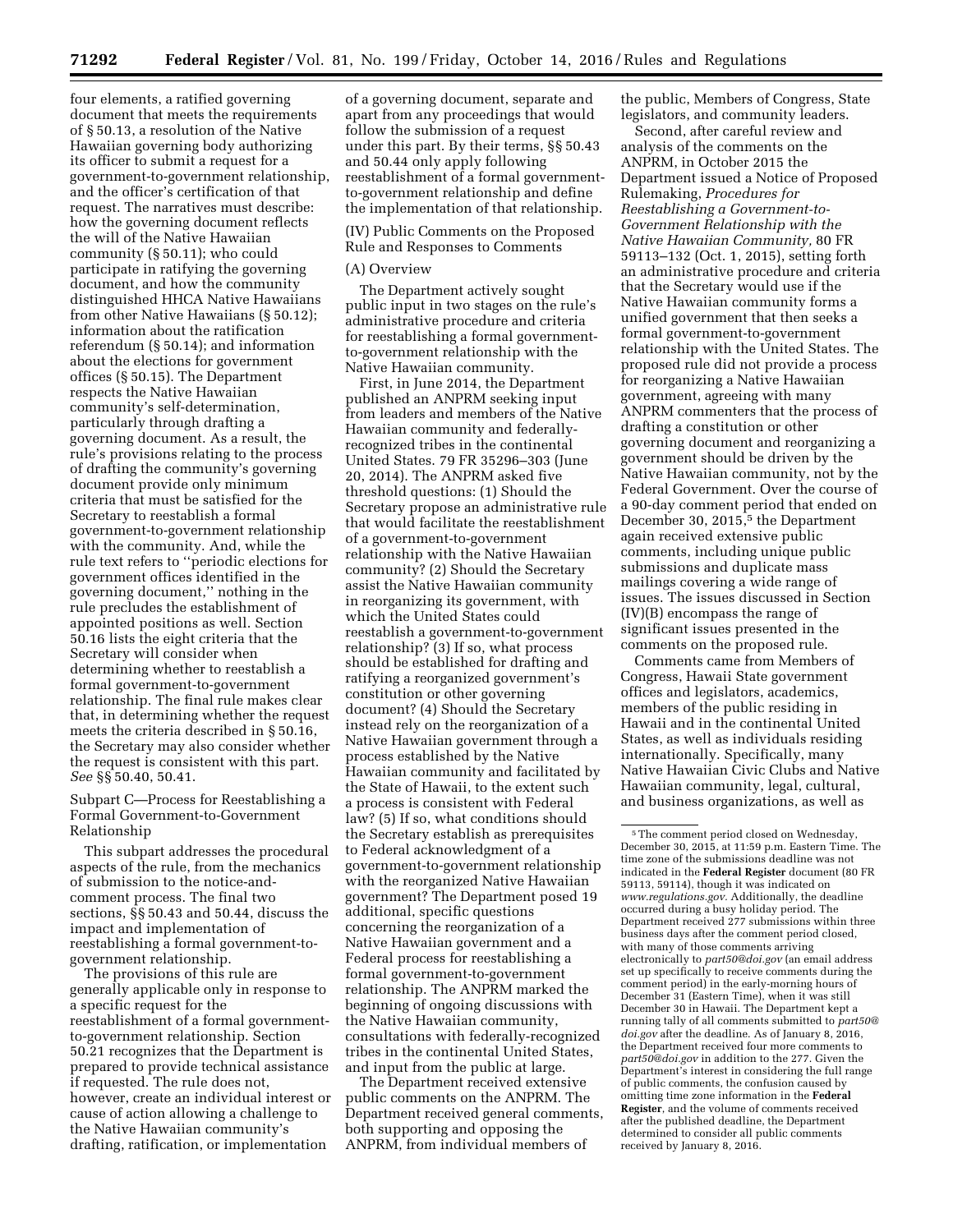the National Congress of American Indians, submitted comments.

Numerous commenters expressed support for the Department's proposal without suggesting any changes and requested that the Department proceed to implement the rule as quickly as possible. Commenters who expressed general support frequently stated that the rule would provide a foundation for achieving parity in Federal policy related to indigenous communities in the United States. These commenters recognized and anticipated that there would be benefits to the Native Hawaiian Governing Entity from working directly with the Federal Government to implement existing Federal programs, and listed several other perceived benefits of a government-to-government relationship, including the Native Hawaiian Governing Entity's ability to (in no particular order): (1) Acquire land and create affordable housing solutions for its members; (2) enable more direct and effective management of assets and resources by Native Hawaiians in accordance with customary and traditional practices; (3) facilitate negotiations regarding the return of land and other assets to the Native Hawaiian people; (4) formalize management agreements with Federal, State, and local governments that enhance the ability of Native Hawaiians to contribute their knowledge and expertise to care for the environment and natural resources; (5) improve Native Hawaiians' ability to strengthen and perpetuate their indigenous culture and languages; (6) access certain veterans' benefits and health services for Native Hawaiian veterans; (7) compete for certain government contracts on a government-wide basis; and (8) more effectively coordinate health services with other human services to improve the overall health and wellness of the Native Hawaiian people. Other supporters noted that a government-togovernment relationship could help preserve existing Native Hawaiian Federal benefits, such as culture-based charter and language-immersion schools, scholarships, and training programs, as well as economic, housing, and health services.

Many commenters, however, expressed opposition to the rule, advocating that the Department abandon its efforts entirely. Most of these opponents argued that the United States lacks jurisdiction to promulgate a rule, is illegally occupying the Hawaiian Islands, and violated and continues to violate international law respecting what the commenters argued is Native Hawaiians' right to self-determination

under international law. Others objected to any Federal process that pertains to Native Hawaiian self-determination, stating that the rule would violate the U.S. Constitution as impermissibly racebased.

All public comments received on the ANPRM and the NPRM, along with supporting documents, are available in a combined docket at *[http://](http://www.regulations.gov/#!docketDetail;D=DOI-2015-0005) [www.regulations.gov/#!docketDetail;D=](http://www.regulations.gov/#!docketDetail;D=DOI-2015-0005)  [DOI-2015-0005.](http://www.regulations.gov/#!docketDetail;D=DOI-2015-0005)* 

(B) Responses to Significant Public Comments on the Proposed Rule

The Department decided to proceed to the final-rule stage. As described in Section (III)(B) of this preamble, the Department made specific changes in response to public comments, including clarifications to address specific concerns. The Department appreciates the time commenters took to provide helpful information and valuable suggestions. Responses to significant comments relating to specific issues as well as comments relating to particular sections of the proposed rule follow below.

(1) Issue-Specific Response to Comment

### (a) Authority

*Issue:* Several commenters called into question the Department's authority to promulgate this rule and Congress's plenary authority over Native Hawaiians. The Department made no changes to the proposed rule in response to these comments.

(1) *Comment:* Several commenters questioned the Department's authority to reestablish a formal government-togovernment relationship with the Native Hawaiian community, pointing out that former U.S. Senator Daniel Akaka introduced several bills that would have expressly established a government-togovernment relationship between the Native Hawaiian community and the United States, but none of those bills became law. Several commenters also questioned Congress's plenary authority over Native Hawaiians.

*Response:* The authority to issue this rule is vested in the Secretary by 25 U.S.C. 2, 9, 479a, 479a–1; 43 U.S.C. 1457; Act of January 23, 2004, sec. 148, 118 Stat. 445; and 5 U.S.C. 301. *See also Miami Nation of Indians of Indiana, Inc.*  v. *U.S. Dep't of the Interior,* 255 F.3d 342, 346 (7th Cir. 2001) (stating that recognition is an executive function requiring no legislative action). The Federal Government has authority to enter into a government-to-government relationship with the Native Hawaiian community. *See* U.S. Const. art. I, sec. 8, cl. 3 (Commerce Clause); U.S. Const.

art. II, sec. 2, cl. 2 (Treaty Clause). These constitutional provisions recognize and provide the foundation for longstanding special relationships between indigenous peoples and the Federal Government, relationships that date to the earliest period of our Nation's history. When enacting Native Hawaiian statutes, Congress has expressly stated in accompanying legislative findings that it was exercising its plenary power under the Constitution over Native American affairs: ''The authority of the Congress under the United States Constitution to legislate in matters affecting the aboriginal or indigenous peoples of the United States includes the authority to legislate in matters affecting the native peoples of Alaska and Hawaii.'' Native Hawaiian Health Care Act, 42 U.S.C. 11701(17); *see* H.R. Rep. No. 66–839, at 11 (1920) (finding constitutional precedent for the HHCA ''in previous enactments granting Indians . . . special privileges in obtaining and using the public lands''); *see also* Native Hawaiian Education Act, 20 U.S.C. 7512(12)(B), (D) (extending services to Native Hawaiians ''because of their unique status as the indigenous people of a once sovereign nation'' and explaining that ''the political status of Native Hawaiians is comparable to that of American Indians and Alaska Natives''). Over many decades, Congress enacted more than 150 statutes recognizing and implementing a special political and trust relationship with the Native Hawaiian community. These Congressional actions establish that the community is federally ''acknowledged'' or ''recognized'' by Congress. Thus, the Native Hawaiian community has a special political and trust relationship with the United States. This final rule addresses the further and distinct issue of recognizing a government of the Native Hawaiian community for purposes of entering into a formal government-to-government relationship. The statutes cited above, in combination with the Department's existing authorities related to Indian affairs, establish the Department's authority to promulgate the final rule to confirm that the reorganized Native Hawaiian government, through which the Native Hawaiian community can conduct formal government-to-government relations with the United States, is authorized to represent the community. The Department accordingly concludes, based on these Congressional enactments and on its analysis of the record and of applicable law, that the Secretary may reinstate a formal government-to-government relationship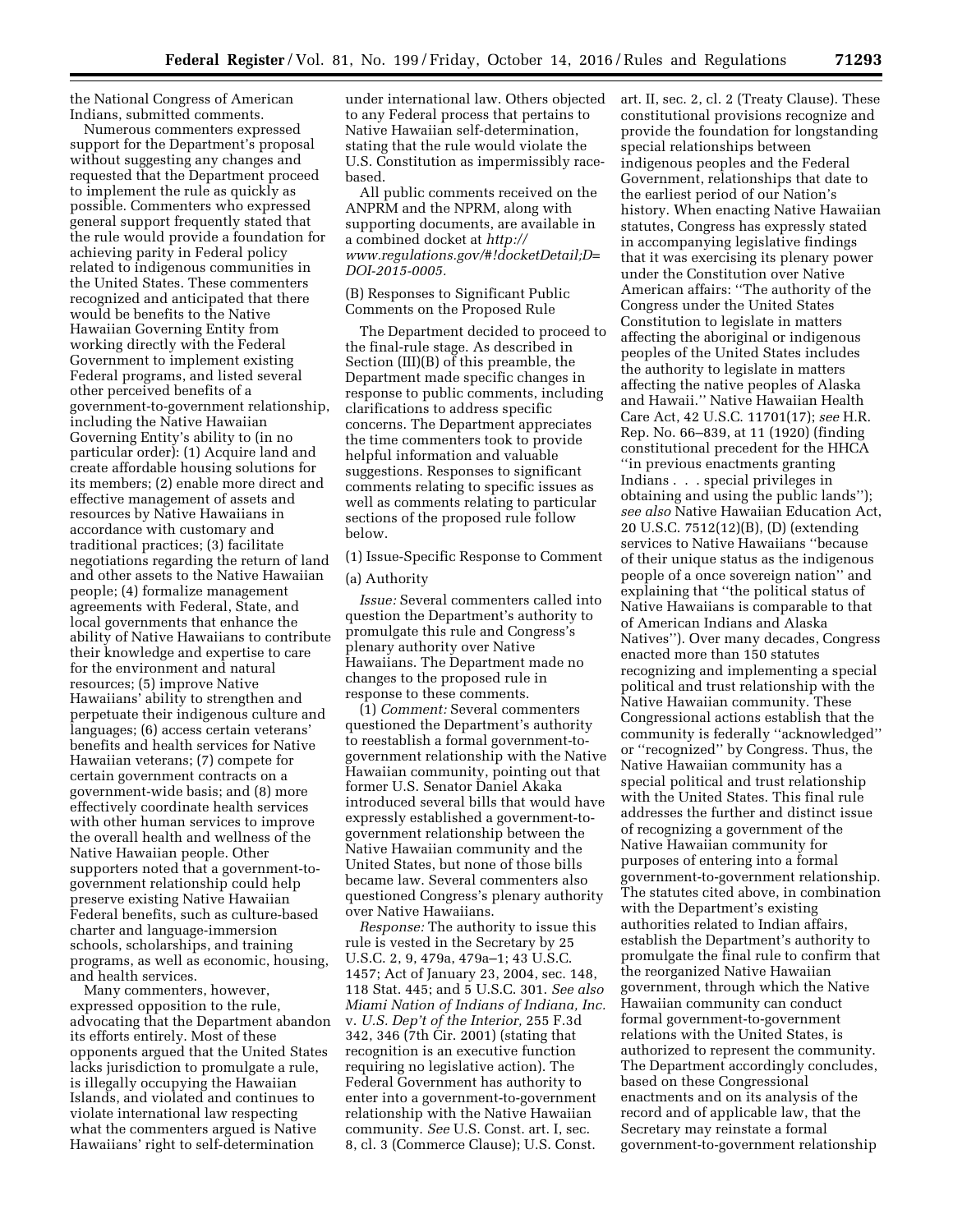with a Native Hawaiian government in accordance with this rule.

(2) *Comment:* Some commenters claimed that Congress lacks plenary authority over Native Hawaiians or any Native Hawaiian governing entity, and objected to the provision of the proposed rule that indicated Congress would have such authority.

*Response:* The United States strongly supports principles of selfdetermination and self-governance of indigenous peoples; nevertheless, if a Native Hawaiian Governing Entity is formed, that entity would exercise its retained inherent sovereign authority subject to the plenary authority of Congress. *See* Section (III) (Authority), *supra.* Additionally, to the extent these comments assert that Hawaii is not part of the United States, that assertion is incorrect. As discussed in the next response to comment, the Department is bound by Congressional enactments concerning the status of Hawaii.

(3) *Comment:* Many commenters objected to any rulemaking by the Department, indicating their belief that Hawaii was illegally annexed by the United States, that Hawaii is currently being ''occupied'' by the United States, and that the Kingdom of Hawaii continues to exist as a sovereign nationstate independent of the United States. Some commenters questioned whether Hawaii is properly considered to be part of the United States, suggesting the Department lacks jurisdiction to promulgate a rule.

*Response:* The Department made no changes to the rule in response to these comments, which address the validity of the relationship between the United States and the State of Hawaii. To the extent commenters claim that Hawaii is not a State within United States, the Department rejects that claim. Congress admitted Hawaii to the Union as the 50th State. The Admission Act, which was consented to by the State of Hawaii and its citizens through an election held on June 27, 1959, proclaimed that ''the State of Hawaii is hereby declared to be a State of the United States of America, [and] is declared admitted into the Union on an equal footing with the other States in all respects whatever.'' Act of March 18, 1959, sec. 1, 73 Stat. 4. This express determination by Congress is binding on the Department as an agency of the United States Government that is bound by Congressional enactments concerning the status of Hawaii. Under those enactments and under the United States Constitution, Hawaii is a State of the United States.

Agents of the United States were involved in the overthrow of the

Kingdom of Hawaii in 1893; and Congress, through a joint resolution, both acknowledged that the overthrow of Hawaii was ''illegal'' and expressed ''its deep regret to the Native Hawaiian people'' and its support for reconciliation efforts with Native Hawaiians. Apology Resolution at 1513. This Apology Resolution, however, did not effectuate any changes to existing law. *See Hawaii* v. *Office of Hawaiian Affairs,* 556 U.S. 163, 175 (2009). Thus, the Admission Act establishing the current status of the State of Hawaii remains the controlling law.

(4) *Comment:* One commenter was critical of the Department's citation to Federal laws relating to, for example, Hawaiian language, burials, and cultural activities, and appropriations as evidence of Congress's recognition of a special political and trust relationship with the Native Hawaiian community. The commenter argued that these Federal laws do not ''rise to the level of an exercise of plenary power sufficiently analogous to those addressed in the Commerce Clause of the [U.S.] Constitution in dealing with Indian Affairs.'' Other commenters echoed this concern.

*Response:* The Department interprets Congress's course of dealings treating Native Hawaiians as a distinctly native community of indigenous people as analogous to its treatment of tribes in the continental United States and within the scope of Congress's power to legislate with respect to ''Indian tribes'' under the U.S. Constitution. U.S. Const. art. I, sec. 8, cl. 3. In the Apology Resolution, Congress acknowledged that the illegal overthrow of the Kingdom of Hawaii ''resulted in the suppression of the inherent sovereignty of the Native Hawaiian people'' and apologized for the role its agents and citizens played to ''depriv[e]'' Native Hawaiians of their ''rights of self-determination''. Apology Resolution, Section 1(1); (2). And by expressing its commitment to a process of reconciliation with the Native Hawaiian people, the United States acknowledged the ramifications the Kingdom's overthrow had on Native Hawaiians, including ''long-range economic and social changes'' that devastated the indigenous population and contributed to its decline in health and well-being. *Id.,* Section 1(4). The socioeconomic effects of the overthrow spanned generations and disparities continue today. But lack of a formal, organized government after the overthrow did not extinguish Native Hawaiians' ability to exercise selfdetermination. As discussed in Section (II), various Native Hawaiian political, community, and social organizations

connected to the Kingdom continued to meet and exercise forms of selfgovernance outside the scope of the State and local governments. The Native Hawaiian community's continuation of internal self-governance postannexation to the current day demonstrates its resilience and cohesion as a political community. Indeed, Congress specifically recognized Native Hawaiians' unique needs as a distinct indigenous community by enacting legislation creating programs for their exclusive benefit, *e.g.,* the Native Hawaiian Education Act, 20 U.S.C. 7511 *et seq.;* the Native Hawaiian Health Care Act, 42 U.S.C. 11701 *et seq.;* the Native American Housing Assistance and Self-Determination Act (NAHASDA), 42 U.S.C. 4221 *et seq.,* and by specifically including them in other legislation pertaining to Indian tribes, *e.g.,*  American Indian Religious Freedom Act, 42 U.S.C. 1996; Native American Graves Protection and Repatriation Act, 25 U.S.C. 3001–3013; Native American Programs Act of 1974, 42 U.S.C. 2991– 2992d. These and other Federal acts contribute to the process of rehabilitating the Native Hawaiian community in the areas of health care, education, housing, religious freedom, social welfare, and cultural preservation, a process that lays the groundwork for the Native Hawaiian community to formally reorganize its government and exercise selfdetermination and self-governance.

Appropriations to fund the programs created by these and other Federal acts are an essential part of Congress's exercise of its plenary authority over indigenous peoples. Accordingly, the Department treats Congressional appropriations laws similar to legislation respecting programs for the Native Hawaiian community.

### (b) Constitutionality

*Issue:* Commenters opposed to the proposed rule alleged that it would violate the U.S. Constitution.

*Comment:* Commenters expressed concern that any government-togovernment relationship is inherently race-based and violates both the Fourteenth Amendment's Equal Protection Clause and the Fifteenth Amendment's guarantee of the right to vote regardless of race. Some commenters expressed the view that it is not appropriate for indigenous groups to have separate governments that are recognized by the United States, or that Native Hawaiians are not appropriately accorded that status.

*Response:* The U.S. Constitution provides the Federal Government with authority to recognize and enter into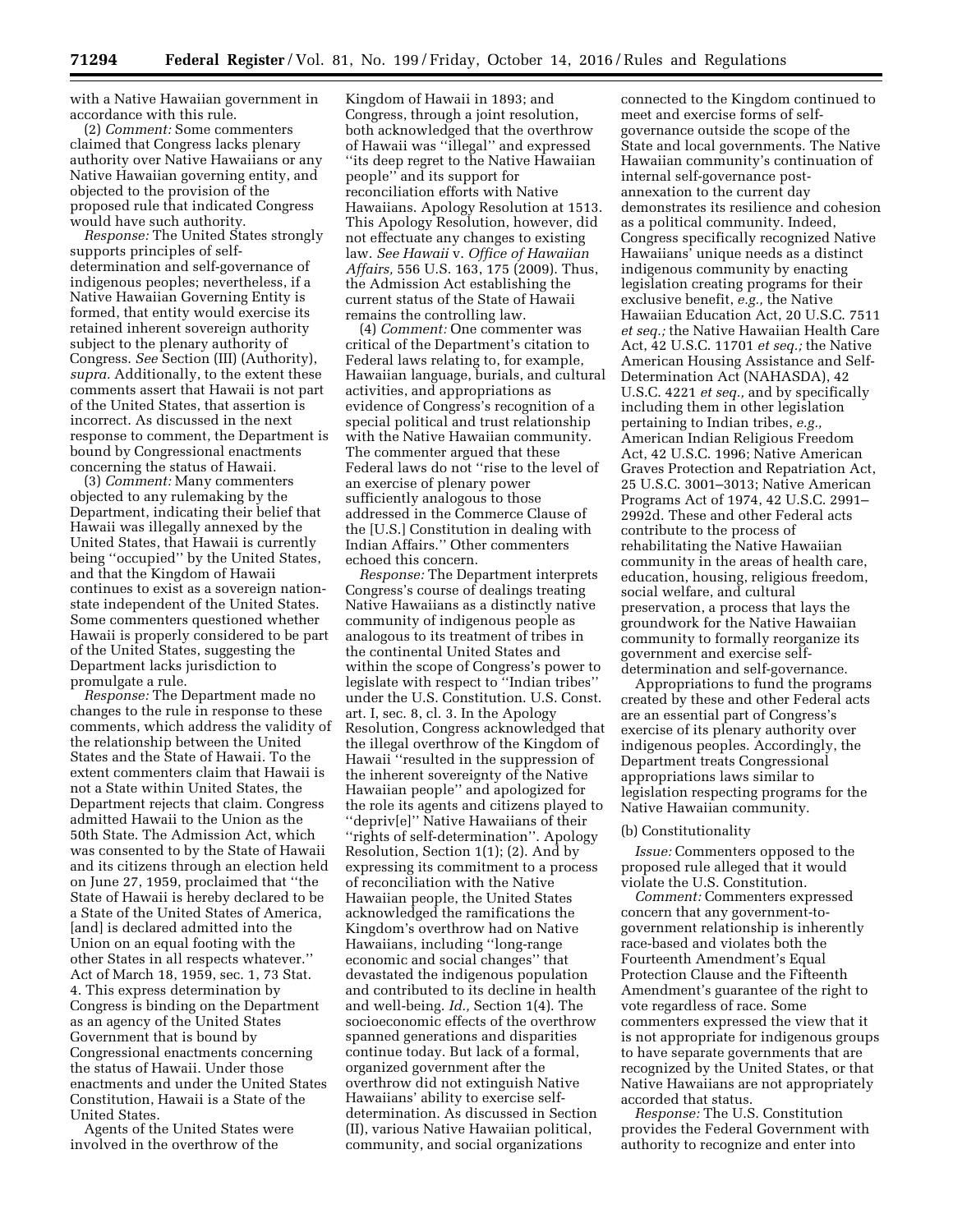government-to-government relationships with Native communities. *See* U.S. Const. art. I, sec. 8, cl. 3 (Commerce Clause); U.S. Const. art. II, sec. 2 (Treaty Clause); *see also Morton*  v. *Mancari,* 417 U.S. 535, 551–52 (1974) (''The plenary power of Congress to deal with the special problems of Indians is drawn both explicitly and implicitly from the Constitution itself.''). These constitutional provisions recognize and provide the foundation for longstanding special relationships between Native peoples and the Federal Government, relationships that date to the early days of our Nation's history. Consistent with the Supreme Court's holding in *Morton*  v. *Mancari,* and other cases, the United States' government-to-government relationships with Native peoples do not constitute ''race-based'' discrimination but rather are political classifications.

Moreover, this final rule only creates a pathway through which a formal government-to-government relationship can be reestablished; it does not by itself establish such a relationship. It is clear that Congress recognized the Native Hawaiian community as an indigenous community within the scope of Congress's Indian affairs power under the Constitution, as well as the community's inherent sovereignty and the United States' role in suppressing what the Apology Resolution described as the community's ''rights to selfdetermination'' through the overthrow of the Kingdom. It accordingly has provided that community with certain programs and benefits. *See Board of County Comm'rs* v. *Seber,* 318 U.S. 705, 715 (1943) (once the United States ''overcame the Indians and took possession of their lands, sometimes by force, leaving them . . . needing protection . . . [it] assumed the duty of furnishing . . . protection and with it the authority to do all that was required to perform that obligation''). As Congress explained, it ''does not extend services to Native Hawaiians because of their race, but because of their unique status as the indigenous peoples of a once sovereign nation as to whom the United States has established a trust relationship.'' Native Hawaiian Homelands Homeownership Act of 2000, 114 Stat. 2968. Thus, ''the political status of Native Hawaiians is comparable to that of American Indians and Alaska Natives.'' Native Hawaiian Education Act, 20 U.S.C. 7512(12)(B), (D); *see Rice,* 528 U.S. at 518–19. Therefore, reestablishing a governmentto-government relationship here gives further expression to the special political and trust relationship Congress

already established with the Native Hawaiian community, in a manner similar to the United States' relationship with Indian tribes in the continental United States. Such a relationship is constitutional. Congress and the Department both encourage selfgovernment by tribes, and have done so for decades. This policy is beneficial not only to indigenous communities but also to the United States as a whole.

### (c) Voter Eligibility

*Issue:* The Department received numerous comments on the provisions in the proposed rule concerning the Native Hawaiian community's ability to determine and verify voter eligibility based on Native Hawaiian ancestry. The Department made key changes to § 50.12 in response to these comments.

(1) *Comment:* In the preamble to the proposed rule, 80 FR 59124, the Department asked for comment on whether there are circumstances in which the rule should rely on sworn statements punishable under state law to document ''HHCA Native Hawaiian'' status under § 50.4 and corresponding sections of the proposed rule. Citing the lack of official databases that distinguish between ''HHCA Native Hawaiians'' and other ''Native Hawaiians,'' one commenter suggested that sworn statements punishable under state law should be accepted as sufficient evidence of ''HHCA Native Hawaiian'' status for voting purposes only. Other commenters supported the use of sworn statements for ''Native Hawaiians'' as well.

*Response:* The Department concludes that sworn statements may be used to demonstrate ''HHCA Native Hawaiian'' or ''Native Hawaiian'' status for purposes of voting in the ratification referendum. New language was added to the final rule indicating that reliable self-certifying sworn statements are sufficient for purposes of participation in the ratification referendum.

In light of this change, the Department added a definition of ''sworn statement'' and introductory language in § 50.12 requiring the Native Hawaiian community to explain the procedures it used for verifying the self-certifying ''Native Hawaiians'' and ''HHCA Native Hawaiians.'' Section 50.12(b) sets out five ways in which a potential voter could, through a sworn statement, affirm his or her Native Hawaiian status. *See* § 50.12(b)(i)–(v). For example, the sworn statement could affirm that the potential voter:

• Is enumerated on a roll or list prepared by the State of Hawaii under State law (where enumeration is based on documentation that verifies Native Hawaiian descent);

• is currently or previously enrolled as a Native Hawaiian in a Kamehameha Schools program;

• is identified as ''Native Hawaiian'' (or some equivalent term) on a birth certificate; or

• is identified as ''Native Hawaiian'' (or some equivalent term) in a Federal, state, or territorial court order determining ancestry.

A sworn statement is sufficient evidence of HHCA Native Hawaiian status as long as that statement affirms that there are specific means to establish the potential voter's eligibility as Native Hawaiian under HHCA sec. 201(a)(7), or if the statement affirms that a court order does so. *See* § 50.12(c). Acceptable documentation to support the sworn statements could include, but is not limited to, a Hawaiian home-lands lease as Native Hawaiian under HHCA sec. 201(a)(7) or correspondence from DHHL indicating such Native Hawaiian beneficiary status. Notably, documentation of either status need not actually accompany a sworn statement, unless the community requires it. If the Native Hawaiian community chooses, it may identify HHCA Native Hawaiians on its voter list of Native Hawaiians at the time the votes are cast. Regardless of when the community identifies its HHCA Native Hawaiian voters, however, the community must account for both HHCA Native Hawaiians and Native Hawaiians vote tallies.

The rule provides safeguards against potential voter fraud by requiring specific support for the potential voter's status, § 50.12(b), (c), as well as requiring separate vote tallies for Native Hawaiians and HHCA Native Hawaiians,  $\S 50.14(b)(5)(v)$ . In addition to these foundational provisions, the rule provides the public with an opportunity to present evidence on whether the community's request meets the standards set out in § 50.16  $(\S 50.30(a)(2)(iv))$ , which could include evidence that, for example, the Native Hawaiian community did not meet the requirements of  $\S 50.12$  or  $\S 50.14$ . Finally, the Secretary may request additional documentation and explanation with respect to the request submitted under this part (§ 50.40).

The comments make clear that there is no comprehensive listing of ''Native Hawaiians'' and ''HHCA Native Hawaiians.'' Therefore, it is likely that many may not be enumerated in any roll maintained by the State or other entity. The comments also make clear that many ''Native Hawaiians'' and ''HHCA Native Hawaiians'' objected to being enumerated on any roll, State sponsored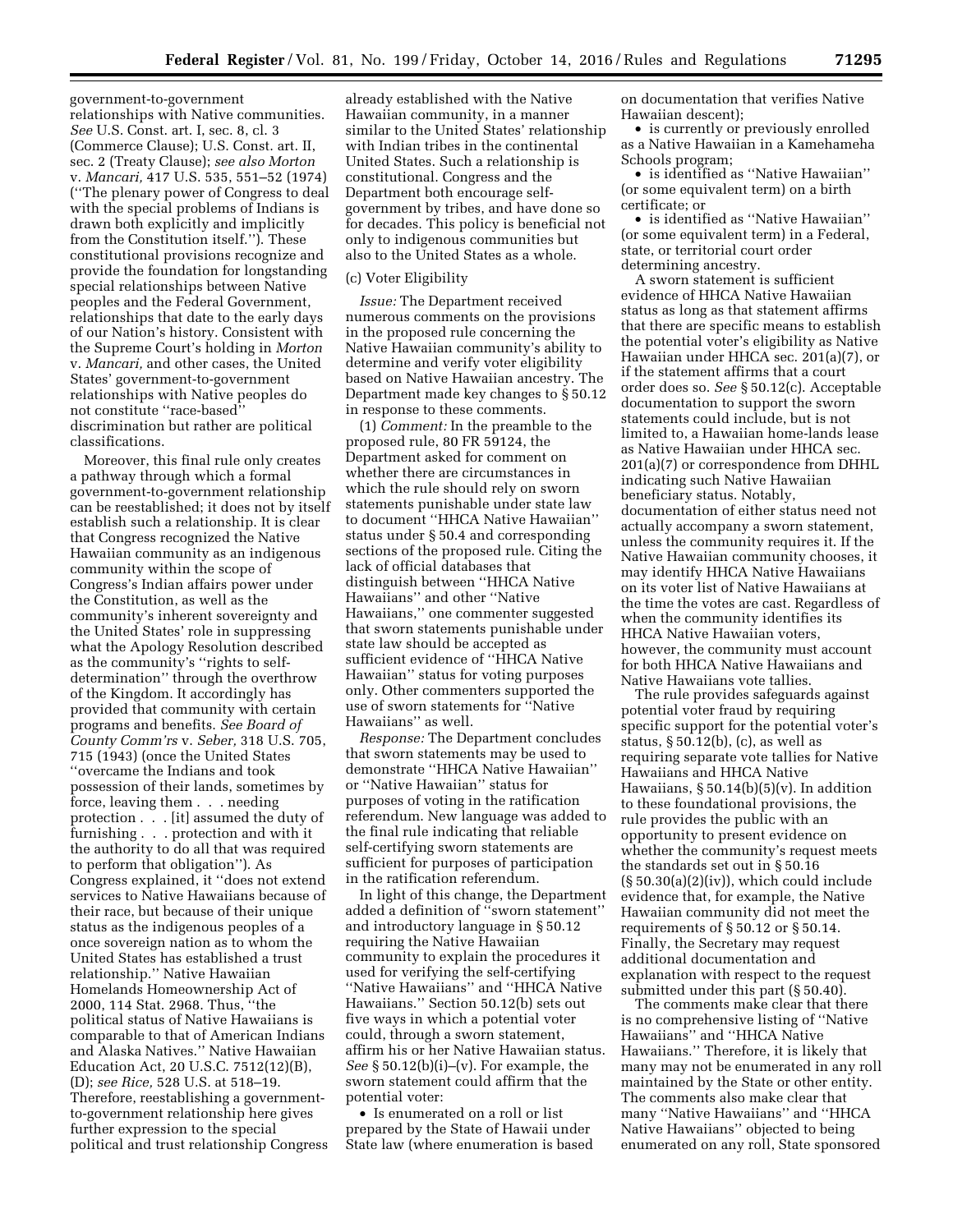or otherwise, without their consent (even if there is an established process to have their names removed), and that some may not have any ancestral documentation. Accordingly, in addition to sworn statements described above, the Department amended the proposed rule to permit an eligible voter to *sponsor* a closely related blood relative (mother, father, child, brother, sister, grandparent, aunt, uncle, grandchild, niece, nephew, or first cousin) as qualified for participation in a ratification referendum through a sworn statement based on the voter's personal knowledge that the blood relative meets the definition of Native Hawaiian or HHCA Native Hawaiian, with the consent of that relative. The sponsor would not be required to document the blood relative's ancestry because the sponsor's eligibility would already have been addressed.

To be clear, sworn statements to verify a potential voter's own ancestry must reliably establish some degree of Native Hawaiian ancestry. Native Hawaiian ancestry is absolutely required for all Native Hawaiians seeking to participate in the ratification referendum. Accordingly, the sworn statement should describe the evidence relied on to establish eligibility to vote in the ratification referendum. The Native Hawaiian community could do so by requiring the potential voter to affirm that he or she is able to establish his or her Native Hawaiian or HHCA Native Hawaiian status through one of the methods listed in  $\S 50.12(b)(3)(i)$ –(v) or (c)(2)(i)–(iv), respectively. The methods in § 50.12(b) and (c) are optional.

At the end of the sworn statement, the Native Hawaiian community could require language such as:

'I swear/affirm that the information I have provided is true to the best of my knowledge and understand that a false statement is punishable under state law. If I have provided false information, I may be fined, imprisoned, or both.'' The Native Hawaiian community may verify sworn statements by an appropriate method, such as through review of such documentation where it is readily available, or through maintaining a voter registration list that it makes public to allow for objections, and providing a mechanism to resolve any challenges by registered voters. Such a list must be maintained for a reasonable period after the Secretary has made a determination to accept or reject a request for a government-togovernment relationship based on that ratification vote.

(2) *Comment:* One commenter suggested that the final rule should

include alternative methods to demonstrate Native Hawaiian ancestry, to accommodate individuals who do not have written documentation.

*Response:* For purposes of the ratification vote, the proposed rule provided for documentation of ancestry using ''other means to document generation-by-generation descent from a Native Hawaiian,'' and ''other records or documentation demonstrating eligibility under the HHCA'' in § 50.12. But to address more specifically those without any written ancestry documentation, the Department includes new language in the final rule. The rule accordingly permits an eligible voter to sponsor a closely related blood relative, *i.e.,*  mother, father, child, brother, sister, grandparent, aunt, uncle, grandchild, niece, nephew, or first cousin, for participation in a ratification referendum as a Native Hawaiian or an HHCA Native Hawaiian. Such sponsorship must be made by sworn statement based on personal knowledge that the relative meets the definition of Native Hawaiian or HHCA Native Hawaiian. *See* § 50.12(b), (c); response to comment (c)(1). For the sponsorship to be valid, the sponsor must be enumerated on a roll certified by the State of Hawaii under State law, be enumerated in official DHHL records demonstrating eligibility under the HHCA, provide proof of current or prior enrollment in Kamehameha Schools as a Native Hawaiian, or provide a birth certificate or court order listing Hawaiian or Native Hawaiian ancestry. *See* § 50.12(a). The rule also permits ''other similarly reliable means of establishing generation-by-generation descent from a Native Hawaiian ancestor'' and ''other similarly reliable means of establishing eligibility under HHCA sec. 201(a)(7)" in § 50.12.

(3) *Comment:* On 80 FR 59124, the Department asked for comment on whether documenting descent from a person enumerated on the 1890 Census by the Kingdom of Hawaii, the 1900 U.S. Census of the Hawaiian Islands, or the 1910 U.S. Census of Hawaii as ''Native'' or part ''Native'' or ''Hawaiian'' or part ''Hawaiian'' is reliable evidence of lineal descent from the aboriginal, indigenous, native people who exercised sovereignty over the territory that became the State of Hawaii.

*Response:* Commenters who responded to this question supported ''requiring processes and standards of documentation that are consistent with the processes used by the State of Hawaii Department of Hawaiian Home Lands (DHHL), the Kamehameha Schools, and other existing public and

private trusts currently providing services to and verifying the status of individual Native Hawaiians because of their status as members of Hawaii's only indigenous people, the Hawaiian people.'' They specifically did not support documenting descent using the 1890, 1900, or 1910 censuses because DHHL, Kamehameha Schools, and other entities ''have well-established processes that the Native Hawaiian community is most familiar with, and account for any historical events that present challenges for Native Hawaiians seeking to establish a generation-bygeneration connection to a census roll that is more than 100 years old.'' The Department determined that there is a lack of support for specifically naming the censuses in a final rule for purposes of documenting generation-bygeneration descent and therefore did not include such references. The rule does not prevent the Native Hawaiian community from relying on those censuses if it determines that they are reliable evidence of lineal descent from the native peoples who occupied and exercised sovereignty over the territory that became the State of Hawaii.

In further response, the Department determined that current or prior enrollment as a Native Hawaiian in a Kamehameha Schools program is acceptable verification of ancestry based on the Department's own research and commenters' confidence in that process as legitimate and well-established within the Native Hawaiian community for purposes of documenting Native Hawaiian descent. This change further necessitated a change to the introductory provisions of § 50.12 to require that the Native Hawaiian community explain its requirements for use of any sworn statements and the procedures it used for verifying the selfcertifying ''Native Hawaiians'' and ''HHCA Native Hawaiians.'' *See*  response to comment  $(1)(c)(1)$ .

(4) *Comment:* One commenter offered that any deliberations about what constitutes ''sufficient'' proof of descent ''must incorporate Hawaiian language records,'' arguing that ''a broader literature for verification needs to be engaged including name chants, birth chants, and various genres of grief chants which are filled with genealogical and land information.'' Another commenter suggested that, in the absence of birth certificates, other documents to verify descent should be added, such as ''church documents, marriage and death certificates, land ownership, employment records, etc.''

*Response:* Although some of the enumerated items may provide acceptable genealogical evidence,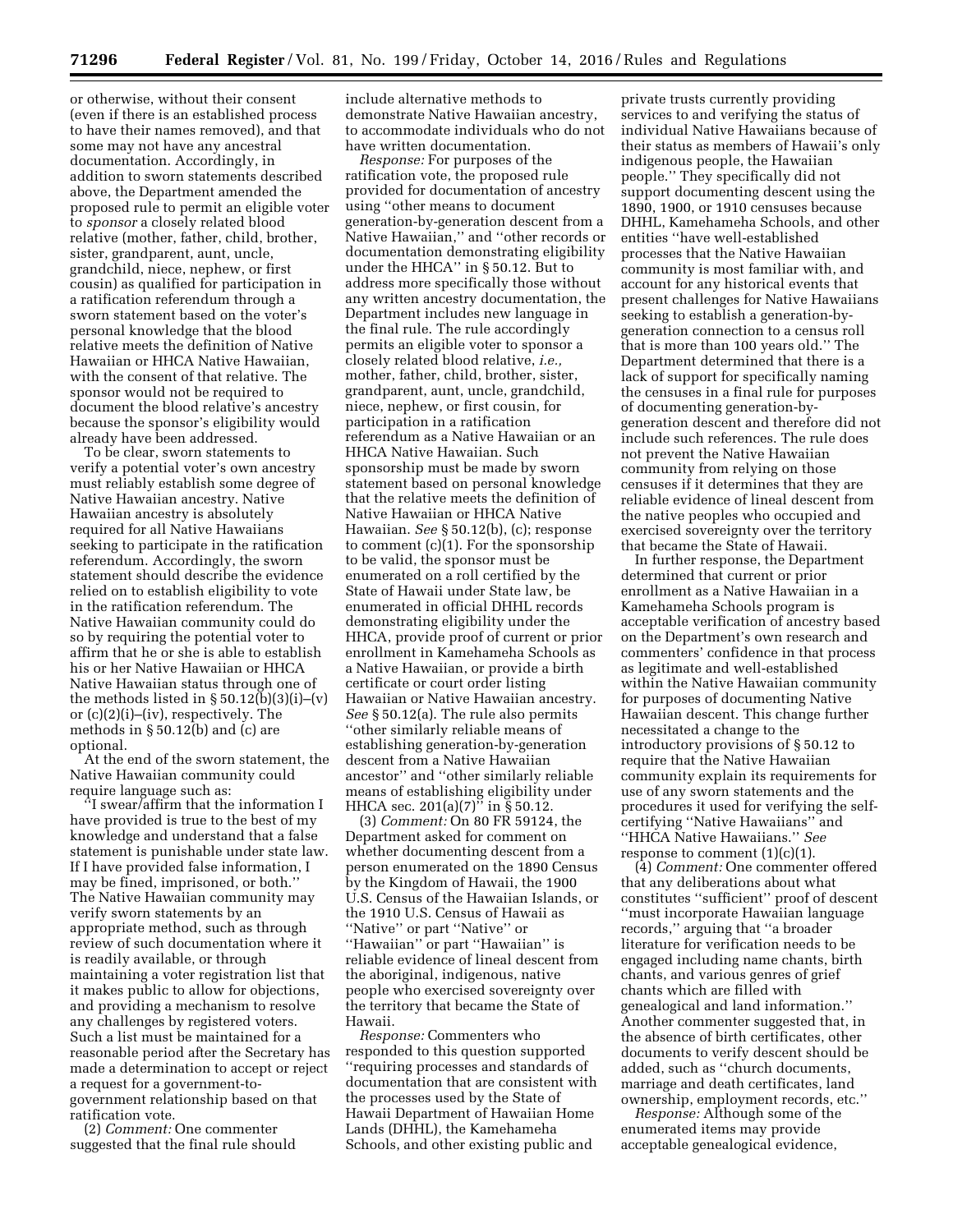particularly in combination with other sources, these items were not expressly added to the final rule because § 50.12 already provides for documentation of ancestry using ''other similarly reliable means of establishing generation-bygeneration descent from a Native Hawaiian ancestor'' and ''other similarly reliable means of establishing eligibility under HHCA sec. 201(a)(7)" in § 50.12. These ''other similarly reliable means'' could include the commenters' proposed alternative sources as long as the Native Hawaiian community explains in its written narrative how and when those sources were acceptable as ''reasonable and reliable'' documentation of descent under § 50.12. In response to these comments, the Department included birth certificates indicating ''Native Hawaiian'' (or an equivalent term) and court orders determining such ancestry as acceptable for establishing Native Hawaiian ancestry.

### (d) Membership

(1) *Comment:* One commenter noted that the proposed rule prevents the Native Hawaiian community from excluding ''HHCA Native Hawaiians'' from its membership in § 50.13, which ''cuts against'' *Santa Clara Pueblo* v. *Martinez,* 436 U.S. 49 (1978), and could be ''read to prohibit the Native Hawaiian government from revoking membership, another practice of tribal sovereignty upheld by the [U.S.] Supreme Court.''

*Response:* While it is true that § 50.13(f)(1) requires that ''HHCA Native Hawaiians'' be permitted to enroll, nothing in § 50.13 addresses whether and on what basis the Native Hawaiian community may disenroll individual members. Membership in a political community is voluntary and not compulsory. Importantly, in the HHCA, Congress recognized ''HHCA Native Hawaiians'' as a vital part of the Native Hawaiian community, so any Native Hawaiian government that seeks to reestablish a formal government-togovernment relationship under this rule must permit them to enroll and guarantee their civil rights. Section 50.13, however, does not address disenrollment, but any such action must be done in compliance with due-process principles. *See* response to comment (1)(m)(10). Any existing benefits under Federal law that a member has would be unaffected by the community action. *See* response to comment (1)(f).

(2) *Comment:* One commenter noted that while a Native Hawaiian ancestral connection is a requirement for membership under the proposed rule, ''there is no test specified in the rule

that must be used,'' and that ''anyone'' (non-Hawaiians) could be a member if such a test is not adopted. Another commenter suggested that genealogical DNA testing should be listed as a method to determine ancestry.

*Response:* Neither the proposed nor final rules specify what ''tests'' the Native Hawaiian community must use in order to verify that the individuals who apply for membership meet the community's membership requirements. Such ''tests'' are for the Native Hawaiian community to decide in accord with *Santa Clara Pueblo*. Although the rule specifies criteria for participation in the ratification process, that is a distinct question from the issue of membership in the community's governing entity, which will be determined by the community itself.

(3) *Comment:* Some commenters expressed the view that decisions as to the membership and scope of the community should be left for the community itself to decide. One commenter recommended deleting § 50.13(f), which requires the Native Hawaiian community's governing document to describe its criteria for membership subject to certain conditions.

*Response:* The Department agrees that the Native Hawaiian community should define its own membership as an exercise of self-determination, but rejects the commenter's suggestion to eliminate § 50.13(f). Section 50.13(f) provides certain minimum criteria that must be met by any governing document, including, among other provisions, safeguards for HHCA Native Hawaiians to ensure that the governing document fairly reflects the composition of the Native Hawaiian community that Congress recognized and to which Congress provided special programs and services. 80 FR at 59125–26. These criteria provide the Native Hawaiian community with firmly established standards consistent with Congressional intent and provide the Department clear criteria to apply when considering a request to reestablish a formal government-to-government relationship. Section 50.13(f) seeks to ensure that the community represented by the Native Hawaiian Governing Entity is the community recognized by Congress, and is a reasonable exercise of Department's authority in determining the community it is responsible to serve.

#### (e) Terminology

*Issue:* The Department received extensive comments on the effect and impact of the proposed rule's use and distinction between the terms ''Native Hawaiian'' and ''HHCA Native

Hawaiian.'' The Department made no changes to the proposed rule in response to these comments.

(1) *Comment:* Multiple commenters objected to the proposed rule's distinction between ''Native Hawaiians'' and ''HHCA-eligible Native Hawaiians,'' arguing that such a distinction based on blood quantum is a ''foreign concept'' within their community. Others similarly objected to the proposed rule's criteria for membership that excludes non-Hawaiians.

*Response:* Congress recognizes both HHCA Native Hawaiians and Native Hawaiians as one people, but through statutory definition establishes that the HHCA Native Hawaiians are a subset of the other. Consistent with Congressional policy, the Department accounted for both statutory definitions in the process for reestablishing a formal governmentto-government relationship with the recognized Native Hawaiian community

. . . The rule uses these Congressional definitions to ensure that the will of the recognized community as a whole is reflected in the ratification process.

The Department is aware of community concerns with respect to distinguishing between Native Hawaiians and HHCA Native Hawaiians. The rule includes relatively few conditions on the Native Hawaiian community's exercise of its inherent sovereignty to determine its own membership in any governing document. It is important to note that the rule sets forth a process to facilitate reestablishing a formal government-togovernment relationship between the Native Hawaiian community and the United States, and does not impose a specific, or ''foreign,'' form of government on the community. Congressional dealings with the Native Hawaiian community also require that non-Native Hawaiians be excluded from the ratification vote and membership because the statutory definitions of the recognized community require a demonstration of descent from the population of Hawaii as it existed before Western contact. *See* 80 FR at 59119. The Department must also follow Congress's definition of the nature and scope of the Native Hawaiian community. Therefore, the Department did not make any changes to the rule in response to these comments.

(2) *Comment:* Some commenters stated that the term ''Indian'' is not properly applied to Native Hawaiians, and that the term ''tribe'' is not properly applied to a Native Hawaiian sovereign or its governing body. They noted the distinctive history of Native Hawaiians and of the Kingdom of Hawaii, and asserted that this history renders these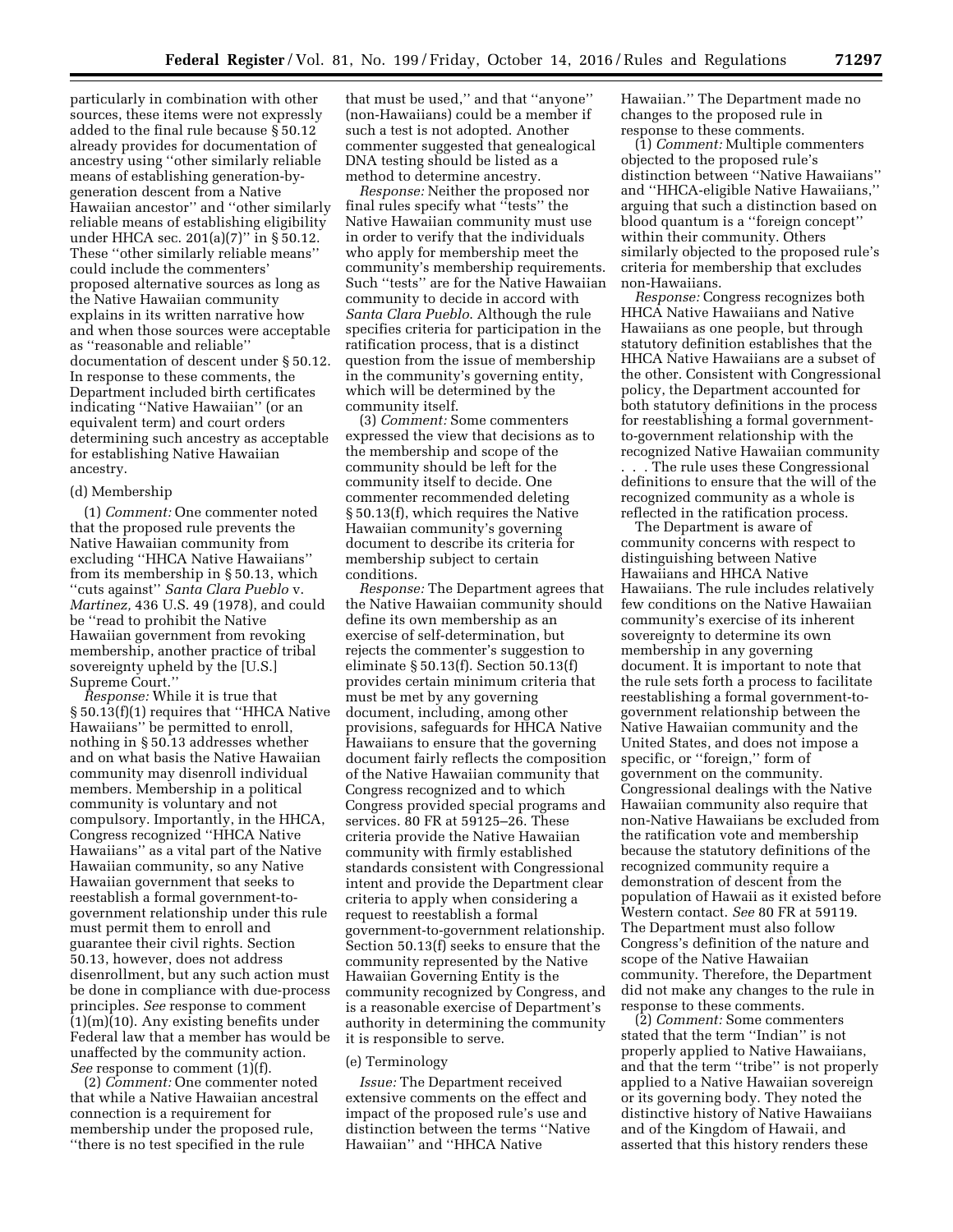terms inappropriate for Native Hawaiians and for their government.

*Response:* As discussed above, the drafters of the U.S. Constitution used the terms ''Indians'' and ''Indian tribes'' to define Congress's power and authority with regard to indigenous political sovereigns. These terms encompass Native peoples who have diverse cultures, languages, and ethnological backgrounds throughout the United States. Congress repeatedly exercised its Indian affairs power when legislating for the Native Hawaiian community over the course of the last century. It is on that basis that Congress established a special political and trust relationship with the Native Hawaiian community.

(3) *Comment:* Some commenters stated that Native Hawaiians do not consider themselves to be ''Indians'' or members of a ''tribe.''

*Response:* Congress recognizes the diversity among the indigenous peoples that fall within the Indian affairs powers. The Department respects that the Native Hawaiian and Native American communities on the mainland have exceptionally diverse histories and cultures, and that many of these communities use their own terminology in referencing their members and their governments. Accordingly, it is up to the Native Hawaiian community to establish what terminology it believes is most appropriate, in accordance with principles of self-determination.

(4) *Comment:* A commenter noted that Native Hawaiians became United States citizens at the time of Hawaii's annexation, and that this distinguished them from Indians elsewhere in the United States, who did not become citizens until enactment of the Indian Citizenship Act of 1924.

*Response:* Congress accorded U.S. citizenship to many groups of Indians, by treaty and by statute, throughout the course of the nineteenth century and continued to do so until the adoption of the Indian Citizenship Act. *See Cohen's Handbook of Federal Indian Law* sec. 14.01[3], at 926–31 (2012 ed.). The fact that Congress accorded Native Hawaiians U.S. citizenship at the time of Hawaii's annexation, well before passage of the Indian Citizenship Act, is therefore not a meaningful distinction.

#### (f) HHCA Native Hawaiian rights

*Issue:* The Department received numerous comments on the proposed rule's express protections for ''HHCAeligible Native Hawaiians'' and their existing rights under Federal law. No changes to the proposed rule were made in response to these comments.

(1) *Comment:* Many commenters were concerned that the proposed rule would permit the Native Hawaiian Governing Entity to ''take control of the Hawaiian home lands,'' and otherwise ''deprive the [HHCA beneficiaries and] homesteaders of protections they have come to expect.'' In the process, the commenters allege, the Department would ''abdicate'' its fiduciary duties to this new entity that has no enforceable commitment to protect HHCA Native Hawaiians, thus jeopardizing their rights and protections under Federal law.

*Response:* The Department appreciates the importance of protecting HHCA beneficiaries' unique status under Federal law. The rule protects that status in a number of ways:

• The rule requires that the governing document protect and preserve rights, protections, and benefits under the HHCA.

• The rule leaves intact rights, protections, and benefits under the HHCA.

• The rule does not authorize the Native Hawaiian government to sell, dispose of, lease, tax, or otherwise encumber Hawaiian home lands or interests in those lands.

• The rule does not diminish any Native Hawaiian's rights or immunities, including any immunity from State or local taxation, under the HHCA.

• The rule defines the term ''HHCA Native Hawaiians'' to include any Native Hawaiian individual who meets the definition of ''native Hawaiian'' in the HHCA.

• The rule requires that the Native Hawaiian constitution or other governing document be approved in a ratification referendum not only by a majority of Native Hawaiians who vote, but also by a majority of HHCA Native Hawaiians who vote; and both majorities must include enough voters to demonstrate broad-based community support. This ratification process effectively eliminates any risk that the United States would reestablish a formal relationship with a Native Hawaiian government whose form is broadly objectionable to HHCA Native Hawaiians. The Department expects that the participation of HHCA Native Hawaiians in the referendum process will ensure that the structure of any ratified Native Hawaiian government will include long-term protections for HHCA Native Hawaiians.

• The rule prohibits the Native Hawaiian government's membership criteria from excluding any HHCA Native Hawaiian who wishes to be a member.

*See* 80 FR at 59120. Moreover, because Federal law provides both defined protections for HHCA beneficiaries and specific guarantees of individual civil rights, HHCA beneficiaries would continue to be protected after a formal government-togovernment relationship is established. *See* § 50.13(g)–(j); 80 FR 59125–26.

In short, HHCA beneficiaries' existing rights under Federal law, and the Secretary's and the State's authority and concurrent obligations, are unchanged by promulgation of this rule or the reestablishment of a formal governmentto-government relationship with the Native Hawaiian Governing Entity. Ultimately, only Congress can diminish or otherwise modify the existing rights of HHCA beneficiaries, and the Native Hawaiian Governing Entity is bound by Federal law. Similarly, Congressional action would be required before the Native Hawaiian Governing Entity, or any political subdivision within it, would be authorized to manage Hawaiian home lands.

(2) *Comment:* Some HHCA beneficiaries expressed concern that they will be reduced to a political subdivision when they currently have the most rights under Federal law.

*Response:* The Department takes no position on the internal organization of any Native Hawaiian government, including the existence and nature of any political subdivisions. The Department notes, however, that should such political subdivisions exist, being a political subdivision of a larger political community does not necessarily mean that the members of the subdivision will lose rights or benefits. Questions of what political subdivisions to create, if any, and what authorities those subdivisions should possess, are for the Native Hawaiian community to decide.

(3) *Comment:* Commenters argued that the proposed rule pits non-HHCA Native Hawaiians against HHCA Native Hawaiians by providing express protections for the latter while offering the former only the ability to participate in a government with no guarantee of lands or power over non-Hawaiians.

*Response:* As explained above, the rule reflects distinctions between HHCA Native Hawaiians and Native Hawaiians made by Congress, and in so doing, protects those existing rights that Congress provided in the HHCA *and* in over 150 other statutes relating to the Native Hawaiian community. If a Native Hawaiian government reorganizes and a formal government-to-government relationship is reestablished pursuant to the rule, all Native Hawaiians would benefit through improved facilitation of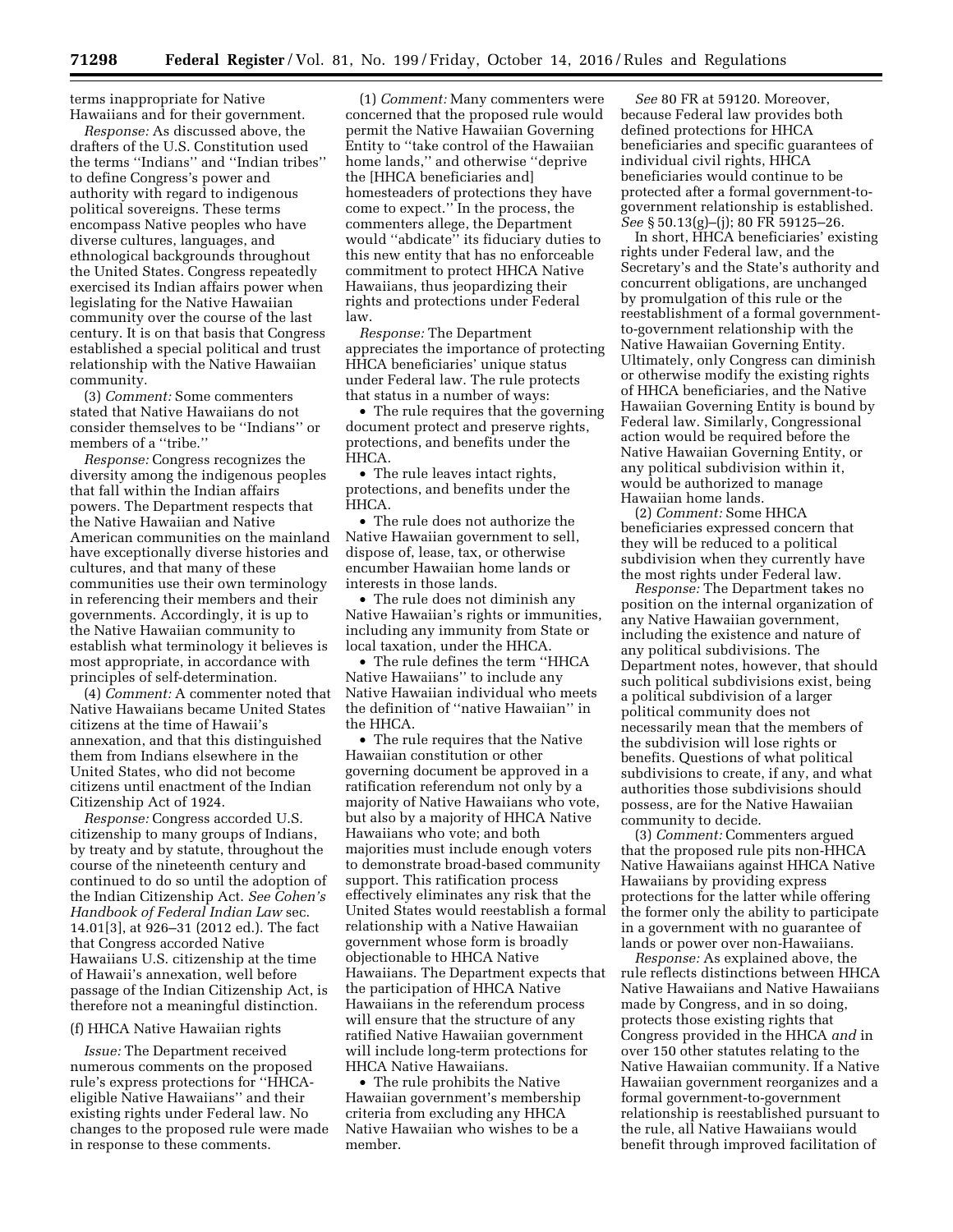their existing Federal benefits and a government-to-government relationship.

(4) *Comment:* One commenter suggested that the Secretary's role and responsibility to the HHCA beneficiaries should be defined in the rule; as an alternative, this commenter suggested authorizing an Inspector General or Ombudsman specifically for HHCA beneficiaries.

*Response:* The Secretary's role and responsibilities toward Native Hawaiians are defined by multiple Acts of Congress, *see, e.g.,* the HHCA, the Admission Act, and the HHLRA. Congress specifically authorized the Department's Office of Native Hawaiian Relations within the Office of Policy, Management, and Budget to focus on Native Hawaiian relations, including HHCA beneficiaries' rights and benefits under the HHCA. That office is the primary office to address concerns by these constituents, and can involve other Departmental offices or agencies as necessary. The Department made no changes to the rule in response to this comment.

(5) *Comment:* Commenters stated that the HHCA Native Hawaiians should be permitted to submit a separate request to the Secretary based on broad-based support within that group.

*Response:* Congress consistently treated the Native Hawaiian community as a single entity through more than 150 Federal laws. Congress's recognition of a single Native Hawaiian community reflects the fact that a single Native Hawaiian government was in place prior to the overthrow of the Kingdom of Hawaii. *See* response to comment (1)(m)(18). Congress established a special political and trust relationship with a single Native Hawaiian community, even as it used different definitions to focus on specific persons within that one community. For example, in 2000, Congress enacted the American Homeownership and Economic Opportunity Act to help satisfy the need for affordable homes in Indian communities. 12 U.S.C. 1701, 25 U.S.C. 4101; Act of December 27, 2000, 114 Stat. 2944. As part of that program, Congress addressed housing assistance for Native Hawaiians and broadly defined the term ''Native Hawaiian'' consistent with the definition of Native Hawaiians in this rule. *See* 25 U.S.C. 4221(9). In the same statute, Congress separately recognized that the ''beneficiaries of the Hawaiian Homes Commission Act'' should be given a unique opportunity to comment on particular aspects of the program. 25 U.S.C. 4239(d). In the Act's findings, Congress specifically stated that, among the Native Hawaiian population, those

eligible to reside on the Hawaiian home lands have the most severe housing needs. 25 U.S.C. 4221 Note; Act of December 27, 2000, 114 Stat. 2944. It follows that the Department cannot support an approach that would permit a subset of the Native Hawaiian community to separately request a government-to-government relationship independent of the rest of the community recognized by Congress. Instead, any request must demonstrate broad-based support from the recognized Native Hawaiian community as a whole.

# (g) Ratification Referendum

*Issue:* The Department received numerous comments on the proposed rule's provisions related to the requirements of and the process for voting in the ratification referendum for the Native Hawaiian government's governing document, as well as who may vote and how those votes must be tallied.

(1) *Comment:* Commenters state that the rule should not set numerical thresholds for the ratification referendum. Instead, ratification of the governing document should be demonstrated by a majority (or a plurality) of actual voters, regardless of turnout.

*Response:* The Department disagrees. The ratification vote must reflect the views of the Native Hawaiian community as demonstrated through broad-based community participation in the ratification referendum and broadbased community support for the governing document. Broad-based community participation and support are essential to ensuring the legitimacy of the Native Hawaiian government and the viability of its formal government-togovernment relationship with the United States.

A low vote in favor of the governing document would demonstrate a lack of broad-based community support. Similarly, a high voter turnout that fails to secure a majority of votes in favor of the governing document would also demonstrate a lack of broad-based community support. Accordingly, the rule sets numerical thresholds for community participation in support *and*  requires that the number of votes in favor be a majority of all votes cast. These thresholds are based on an objective measure of broad-based community participation and on the requirement that votes in favor constitute a majority of all votes cast. Without them, multiple Native Hawaiian groups could purport to lead the effort to reestablish a government-togovernment relationship with the

United States, each with its own governing document approved through a ''ratification'' process, each purporting to legitimately represent the entire community. Establishing reasonable numerical thresholds at the outset provides a transparent and sound basis for distinguishing a governing document that has the Native Hawaiian community's broad-based support from a governing document that lacks such support.

(2) *Comment:* Some commenters state that the numerical thresholds in the proposed rule's § 50.16(g)–(h) are too high and could not be met as a practical matter. Other commenters stated that they are too low in light of census data on the size of the Native Hawaiian population.

*Response:* A number of commenters urged higher numerical thresholds; others urged lower thresholds; and many commenters supported the proposed thresholds. These comments are significant because they indicate that there is no clear consensus on whether the Department's threshold numbers are too high or too low. The Department concludes that the thresholds enumerated in § 50.16 are reasonable and achievable. The methodology for producing these ranges is explained in detail in Section (III).

(3) *Comment:* Commenters questioned the significance of the 50,000 and 15,000 affirmative-vote presumptions of broad-based community support since the proposed rule requires that a minimum of 30,000 affirmative votes, including a minimum of 9,000 affirmative votes from HHCA Native Hawaiians, is sufficiently large to show broad-based community support.

*Response:* The 30,000 and 9,000 affirmative-vote thresholds are minimum thresholds designed to help the Department determine whether a requester demonstrates that the governing document has broad-based community support. For example, if 29,999 or fewer Native Hawaiians vote in favor of the requester's governing document, it is reasonable to find a lack of broad-based community support among Native Hawaiians, and the Secretary would decline to process the request. In contrast, if 50,000 or more Native Hawaiians vote in favor of the requester's governing document (and they constitute a majority of all Native Hawaiians who vote), the Secretary is justified in applying a presumption that the broad-based community support criterion is satisfied. The proposed rule referred to the presumption as ''strong.'' The Department has only referenced a ''presumption'' in the final rule, to clarify that the Secretary has full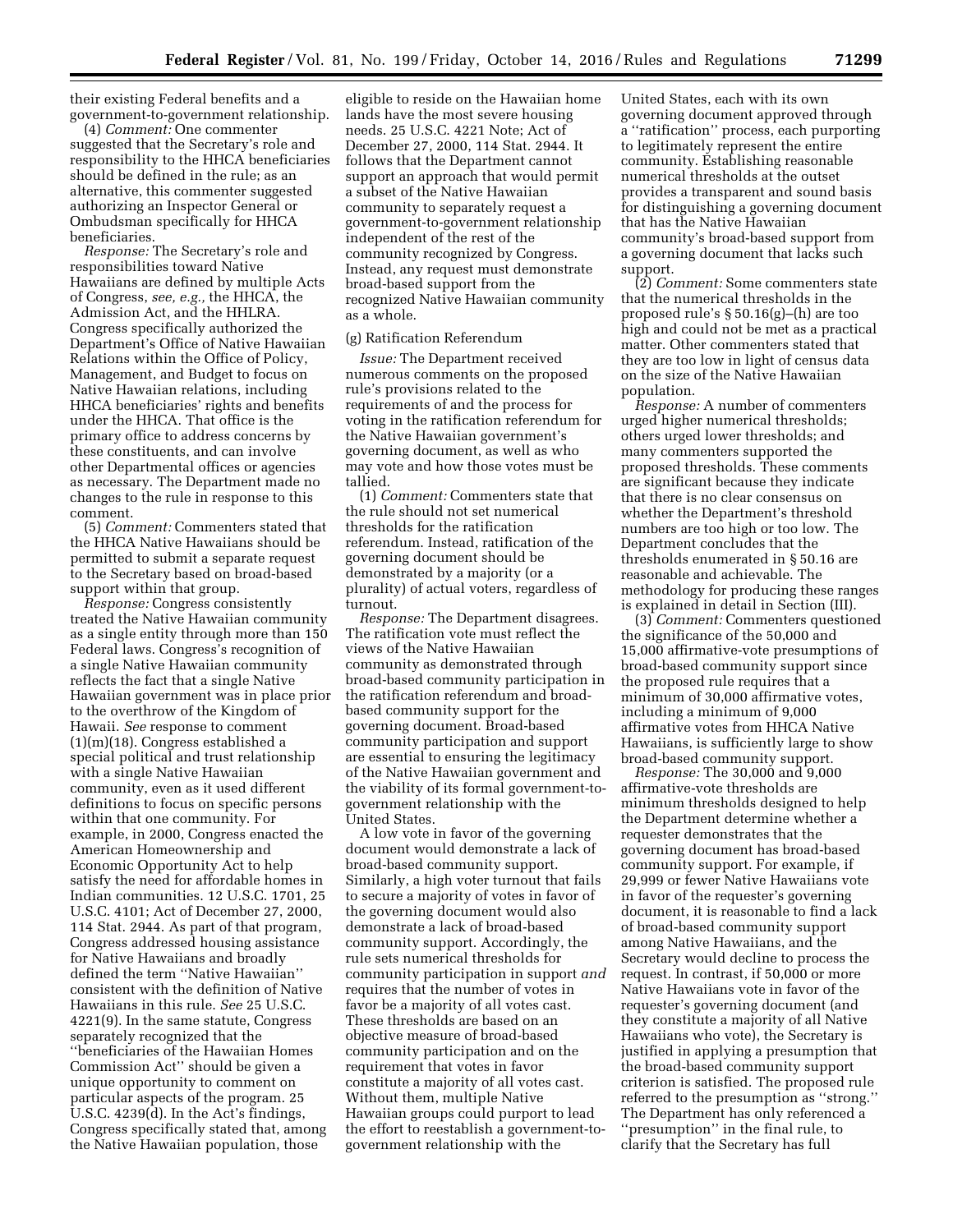authority to review the request and accompanying materials for consistency with this rule and with Federal law. If the number of affirmative votes constitutes a majority and falls in between those figures—*i.e.,* if the number of affirmative votes is in the range of 30,000 to 49,999—the Secretary will consider the request and will need to determine, unaided by any presumption, whether the requester demonstrated that the governing document has broad-based support from the Native Hawaiian community.

The same approach applies to the tally of affirmative votes cast by the subset of Native Hawaiians who are also ''HHCA Native Hawaiians,'' except the affirmative vote thresholds are 9,000 (rather than 30,000) and 15,000 (rather than 50,000).

(4) *Comment:* Commenters state that the rule's numerical thresholds should not be based solely on census data, which rely entirely on self-reporting rather than on documentary verification of Native Hawaiian descent.

*Response:* The rule's numerical thresholds are not based solely on census data, as the sample methodology presented above demonstrates. In setting the thresholds, the Department not only considered data from the Federal decennial censuses of 2000 and 2010 (both for Hawaii and for the United States), but also considered: (1) Voterregistration data for all Hawaiians; (2) voter-registration data for Native Hawaiians (when such data were kept); (3) voter-turnout data for all Hawaiians; (4) voter-turnout data for Native Hawaiians (again, when such data were kept); (5) data from the 2014 American Community Survey (ACS) (both for Hawaii and for the United States); (6) data from the Native Hawaiian Roll Commission's Kanaiolowalu roll; (7) data from a 1984 survey summarized in the *Native Hawaiian Data Book;* (8) population projections from the Strategic Planning and Implementation Division of the Kamehameha Schools; and (9) data from the Hawaiian Sovereignty Elections Council's 1996 ''Native Hawaiian Vote.''

The Department finds the actual election data particularly probative. As explained above, in the 1990s, the Hawaii Office of Elections tracked Native Hawaiian status. The Office found that the percentage of Hawaii's registered voters who were Native Hawaiian was rising, from about 14.7 percent in 1992, to 15.5 percent in 1994, to 16.0 percent in 1996, and 16.7 percent in 1998. This trend is generally consistent with census data showing growth in recent decades in the number of persons identifying as Native

Hawaiian. Thus, the census data and voter data are consistent and reliance on the voter data is reasonable. *See also*  Kamehameha Schools, *Ka Huakai: 2014 Native Hawaiian Education Assessment*  16–22 (2014) (population projections) (citing Justin Hong, *Native Hawaiian Population Projections* (unpublished 2012)).

(5) *Comment:* Commenters state that numerical thresholds in 2016 should not be based on obsolete data from Census 2010.

*Response:* First, as explained above, the Census Bureau is only one of several sources used in setting the rule's numerical thresholds. Second, 2010 is the year of the most recent Federal decennial census of population, so the Department gave it greater weight than earlier census data. Third, the Department also considered data from the 2000 Federal decennial census to discern population trends that could be projected forward to 2016. Finally, the Department considered more recent census data from the ACS. Figures from the 2014 ACS are based on statistical sampling rather than an enumerated headcount and therefore may have a sizable margin of error, but are broadly consistent with figures from the decennial censuses.

The Department based this analysis on existing, available data. If significant new data become available, the Secretary may elect to issue a supplemental rule revising the rule's thresholds.

(6) *Comment:* The rule provides that those seeking to vote in any ratification referendum must be able to reliably verify their Native Hawaiian ancestry. Some commenters stated that the numerical thresholds should be adjusted downward because some selfreported Native Hawaiians may not be able to verify their Native Hawaiian ancestry, and because the verification process will impose administrative burdens that will reduce participation in the referendum.

*Response:* The verification process is not likely to be burdensome enough to significantly deter voter participation. In addition, the final rule includes new provisions in § 50.12 to afford the Native Hawaiian community flexibility in compiling a voter list that is based on documenting Native Hawaiian ancestry without significant administrative burdens in verifying ancestry.

(7) *Comment:* Commenters suggest that numerical thresholds should reflect actual ''participation rates for the larger U.S. citizenry'' in actual elections.

*Response:* As described above, in establishing the rule's numerical thresholds, the Department relied in

part on actual turnout figures in Hawaii's presidential and off-year (gubernatorial) elections, both in the 1990s and in recent years, and adjusted them for out-of-state voters. The Department concludes that the adjustments to the voter-turnout data for in-state Native Hawaiians provide a reasonable objective measure on which to base its affirmative vote-thresholds to demonstrate broad-based community support.

(8) *Comment:* Commenters state that the proposed rule's numerical thresholds are inconsistent with requirements established for Indian tribes in the continental United States, including the so-called ''30-percent rule'' in 25 U.S.C. 478a, a 1935 amendment to the Indian Reorganization Act of 1934 (IRA), which provides that certain tribal constitutions may be adopted only by a majority vote in an election where the total votes cast are at least ''30 per centum of those entitled to vote.''

*Response:* The IRA elections referenced by these commenters do not apply to this rule because the IRA does not encompass Native Hawaiians. The number of persons ''entitled to vote'' is based on Congressional definitions and on projections from necessarily imprecise demographic and voterturnout data. Some degree of approximation therefore is inevitable.

Although the IRA's 30-percent rule is not applicable, available demographic evidence suggests that the threshold numbers the Department selected are generally consistent with that rule. To take one example: It appears that, at some point between 2015 and 2017, the number of Native Hawaiian adults residing in Hawaii topped or will top 200,000. *See Ka Huakai: 2014 Native Hawaiian Education Assessment, supra,*  at 20. Thirty percent of 200,000 is 60,000 Native Hawaiian voters—that is, the number of such adults who would be expected to vote in an election whose turnout barely meets 25 U.S.C. 478a's 30-percent requirement—and a majority vote in a 60,000-voter election would require 30,001 affirmative votes. These figures, among others, support the rule's 30,000-affirmative-vote threshold for Native Hawaiians.

Likewise, it is reasonable to estimate the number of HHCA Native Hawaiian adults residing in Hawaii to now be about 60,000. *See infra* (estimating the fraction of Native Hawaiians who are also HHCA Native Hawaiians). Thirty percent of 60,000 is 18,000 HHCA Native Hawaiian voters—that is, the number of such adults who would be expected to vote in an election whose turnout barely meets 25 U.S.C. 478a's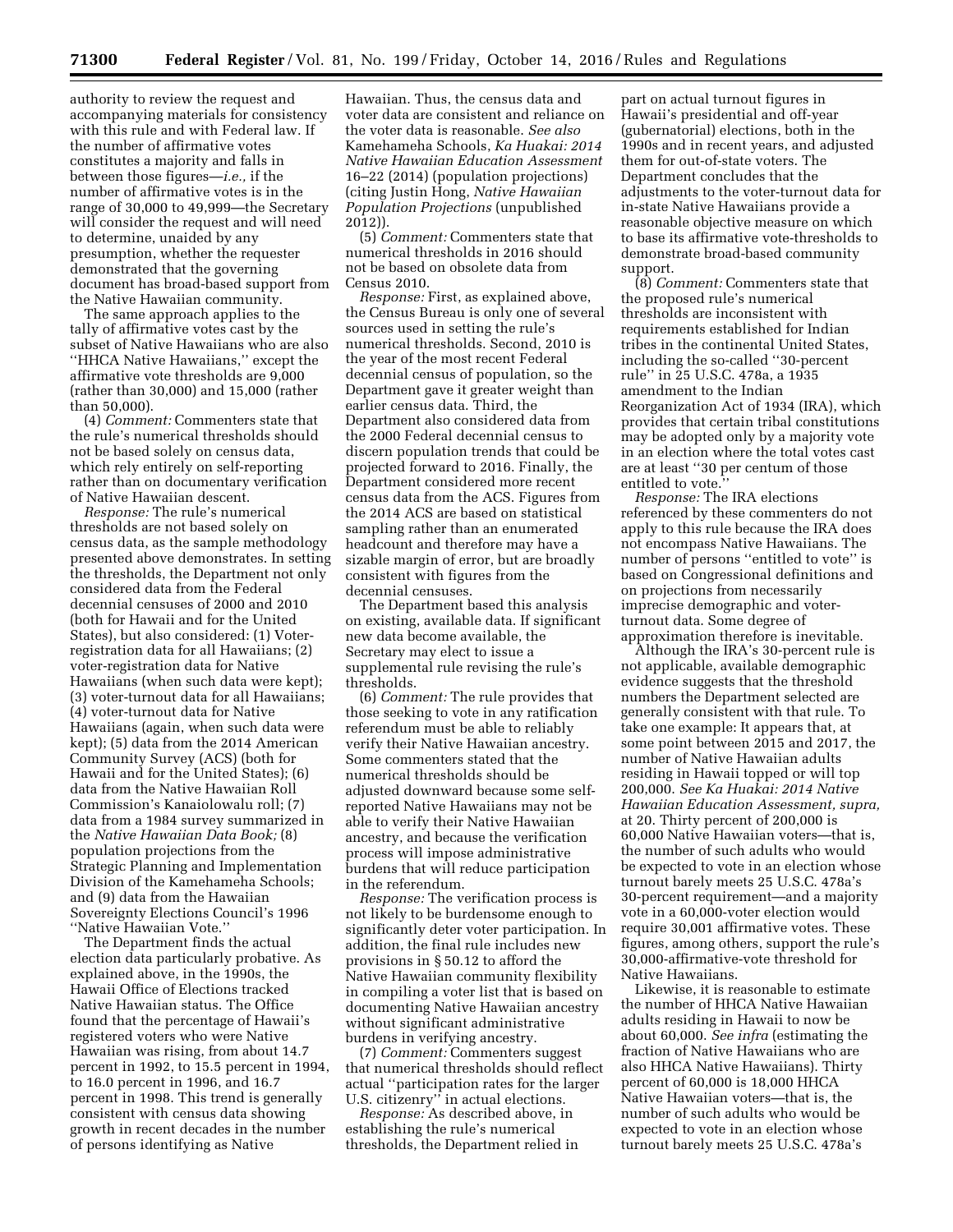30-percent requirement—and a majority vote in an 18,000-voter election would require 9,001 affirmative votes. These figures, among others, support the rule's 9,000-affirmative-vote threshold for HHCA Native Hawaiians.

(9) *Comment:* Commenters state that the rule's numerical thresholds should account for out-of-state Native Hawaiians and should not ''disenfranchise'' out-of-state Native Hawaiians or assume that they are not interested in issues involving the Native Hawaiian community. Other commenters state that the thresholds are too low given census data on the size of the Native Hawaiian population nationwide.

*Response:* Many out-of-State Native Hawaiians show great interest in their community and the Department adjusted the estimated voter turnout upward to include their participation. They are not disenfranchised by this rule. Indeed, § 50.14(b)(5)(iii) expressly accounts for them by requiring that the ratification referendum be ''open to all persons who were verified as satisfying the definition of a Native Hawaiian . . . and were 18 years of age or older [on the last day of the referendum], *regardless of residency*'' (emphasis added). It is likely, however, that out-of-State Native Hawaiians will not participate to the degree that in-state Native Hawaiians will participate in the ratification referendum. Almost half of all selfidentified Native Hawaiians in the 2010 Census and the 2014 ACS resided out of state, but fewer than one-fifth of those on the Native Hawaiian Roll Commission's Kanaiolowalu roll reside out of state. Thus, while the rule does not disenfranchise out-of-state Native Hawaiians, it significantly discounts their expected participation rate in calculating numerical thresholds.

(10) *Comment:* Commenters suggest that the threshold for HHCA Native Hawaiians should be based solely on the number of Hawaiian home lands residential leases and the number of individuals on the DHHL waitlist.

*Response:* The rule is designed to reestablish a formal government-togovernment relationship with the entire Native Hawaiian community, not just with the community of Native Hawaiians who reside or wish to reside on Hawaiian home lands. The rule requires separate tallying of the ratification referendum ballots cast by HHCA Native Hawaiians because Congress defined the community using the narrower definition (limiting the population to what this rule refers to as ''HHCA Native Hawaiians,'' rather than ''Native Hawaiians''). Further narrowing the population to exclude HHCA Native

Hawaiians who never obtained or even sought a Hawaiian home lands residential lease would be inconsistent with Congress's approach.

(11) *Comment:* Commenters stated that the numerical thresholds for affirmative votes cast by HHCA Native Hawaiians should be more than 30 percent of the equivalent numbers for Native Hawaiians because the former will ''(a) be more aware that they actually are Hawaiian, (b) [be] more aware that there is a nation-building initiative afoot, (c) have a bigger stake in the issue, and (d) be more likely to be currently part of an active Hawaiian sovereignty or cultural group.''

*Response:* Assuming that the assertions listed in the comment are true, they may render it easier for the community to meet the 9,000 affirmative-vote threshold. But these assertions do not justify raising the threshold, which is tied principally to the size of the community of HHCA Native Hawaiians, just as the 30,000 affirmative-vote threshold is tied principally to the size of the community of Native Hawaiians. As explained in detail above, the Department's best estimate of the size of the HHCA Native Hawaiians is that it is about 30 percent the size of the Native Hawaiian community (including HHCA Native Hawaiians).

(12) *Comment:* Several commenters suggested that the proposed rule be revised to allow the ratification referendum to consider multiple potential governing documents, and permit adoption of the document that secures a plurality of the vote.

*Response:* After evaluating comments on this issue, the Department determined to leave these provisions of the rule unchanged.

The proposed and final rules leave open the option of structuring a referendum process and balloting in such a way that the voters may cast votes on multiple documents at once in effect, combining referenda on several documents into the same proceeding. Such an approach would provide the members of the Native Hawaiian community options while still providing clear evidence of which documents have broad-based support from the community through a majority vote.

But a simple plurality vote is not an appropriate way to measure whether a governing document has broad-based community support. Under a ''plurality wins'' rule, the number of votes required to prevail becomes a function of the number of options on the ballot, not how strongly and broadly supported any one option is. A majority vote is

essential to show that the number of Native Hawaiians supporting a particular governing document exceeds the number opposing it. If the Native Hawaiian people want to consider more than one governing document in a single ratification referendum, they may do so by putting each document to its own up-or-down vote. Then, if only one governing document garners a majority of the votes cast, it satisfies the rule's majority-vote requirement. If two or more governing documents each garner a majority, then the community must apply a previously announced method for determining which governing document prevails. For example, the community could decide, prior to the referendum, that the ''winner,'' as between two (or more) governing documents that each receive majority support, will be the one that receives the greatest number of affirmative votes. This approach would also satisfy the rule's majority-vote requirement. But a document that is not supported by much more than a third, or a quarter, of Native Hawaiian voters cannot form the proper basis for a formal government-togovernment relationship with the United States.

(13) *Comment:* Commenters suggest that the rule should require a supermajority vote, such as a two-thirds majority, because a constitutional ratification typically is held to a higher standard than regular legislation, which may pass with a simple majority vote.

*Response:* While the Department recognizes that many constitutional processes, in the United States and elsewhere, require supermajority votes, the exact fraction (two-thirds, threequarters, three-fifths, etc.) is often highly controversial. Furthermore, the broad-based-community support requirement does not rely on just one simple majority, but instead turns on both (1) a required voter turnout of both Native Hawaiians and HHCA Native Hawaiians and (2) a requirement of a minimum number of affirmative votes from both Native Hawaiians and HHCA Native Hawaiians. Indeed, if total turnout in a ratification referendum fell a bit short of 60,000 Native Hawaiians (or 18,000 HHCA Native Hawaiians), the 30,000- and 9,000-affirmative-vote thresholds would effectively serve as supermajority-vote requirements. Also, in calculating a simple majority, the number of votes cast in favor of the governing document must exceed the sum of the number of votes cast against the governing document and the number of spoiled ballots (*i.e.,* ballots that were mismarked, mutilated, rendered impossible to determine the voter's intent, or marked so as to violate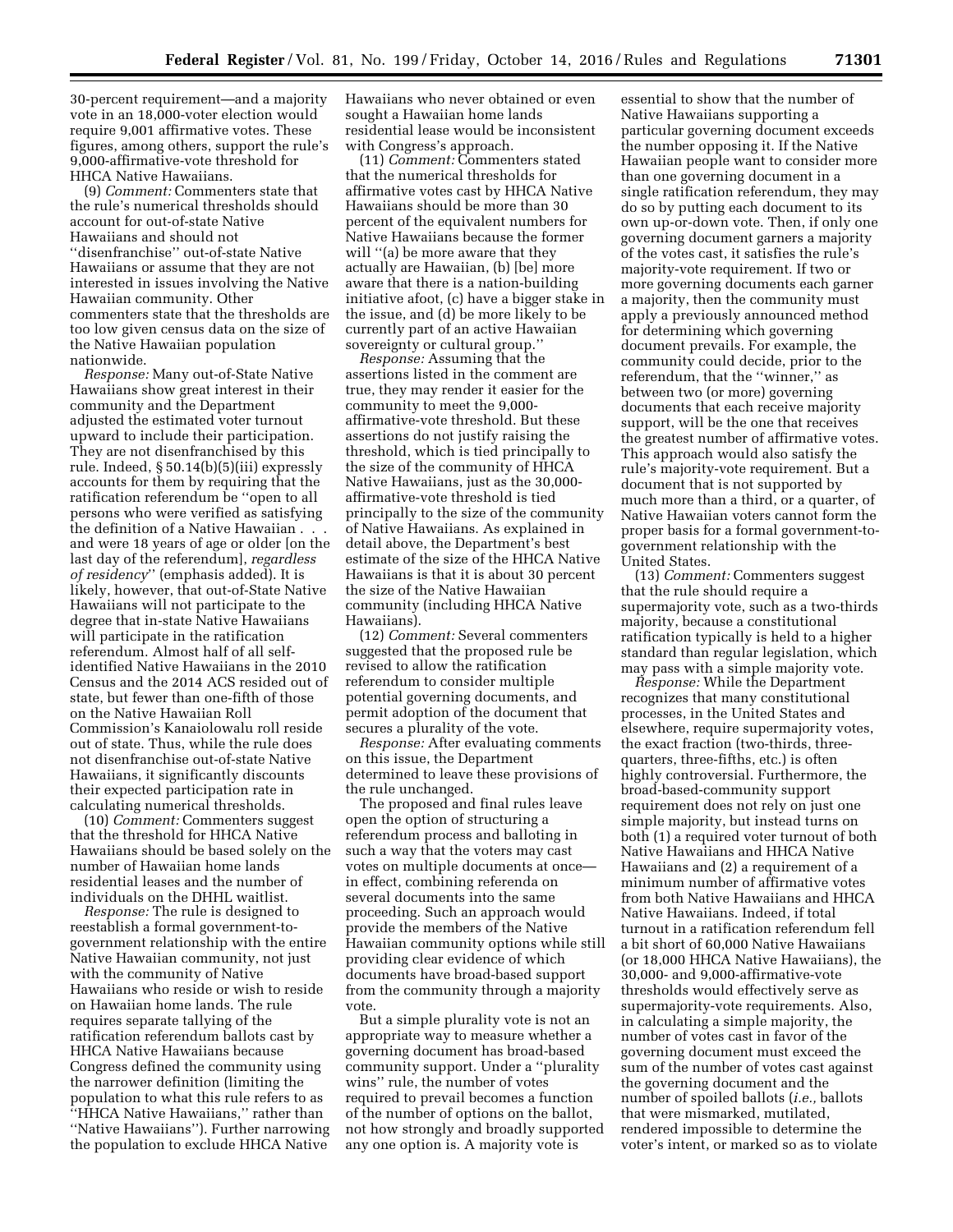the secrecy of the ballot); this, too, is akin to a slight supermajority-vote requirement.

Moreover, if the Native Hawaiian community wishes to require a supermajority vote to adopt its governing document, it certainly may do so without running afoul of the rule. However, the rule itself does not impose that requirement.

(14) *Comment:* Some commenters objected to defining ''Native Hawaiians'' and ''HHCA Native Hawaiians'' separately for purposes of voting in the ratification referendum and suggested that all Native Hawaiians should have ''equal input'' in establishing a formal relationship with the United States. Some also suggested that the separate voting unnecessarily divides the community.

*Response:* In the response to comments section in the proposed rule, the Department explained the HHCA beneficiaries' unique status under Federal law and the importance of recognizing and protecting their Federal rights and benefits in the rule. *See* 80 FR 59119–20, 59123–24, 59126. *See also*  response to comment (1)(f)(1). The Department further explained that Congressional definitions of the Native Hawaiian community, in the HHCA and other Acts of Congress, require that any reestablishment of a formal governmentto-government relationship must take account of both ''HHCA Native Hawaiians'' and ''Native Hawaiians,'' respectively, to keep within this statutory framework. 80 FR 59124. Therefore, the rule requires that a majority of the voting members of both the ''HHCA Native Hawaiians'' and ''Native Hawaiians'' confirm their support for the Native Hawaiian government's structure and fundamental organic law in order to eliminate any risk that the United States would reestablish a formal relationship with a Native Hawaiian government whose form is broadly objectionable to either HHCA Native Hawaiians or Native Hawaiians, and to ensure that the structure of any Native Hawaiian government reflects the views of Native Hawaiians and HHCA Native Hawaiians. 80 FR 59120.

The rule also requires that the Native Hawaiian community demonstrate in its request to reestablish a formal government-to-government relationship that its constitution or other governing document received broad-based community support from both HHCA Native Hawaiians and Native Hawaiians. Thus, regardless of which Congressional definition is used, a majority of each defined group within the voting members of the community

must confirm their support for the Native Hawaiian government's structure and fundamental organic law. Although the distinction may be viewed unfavorably by some commenters, the Department chose to defer to the Congressional definition appearing in the HHCA in defining a class of eligible voters. Accordingly, both ''HHCA Native Hawaiians'' and ''Native Hawaiians'' may participate and have an opportunity to influence the content of a constitution or other governing documents and equally decide whether that constitution or other governing document is ratified. *See* § 50.16.

(15) *Comment:* Some commenters supported the proposed rule's approach of providing for distinct votes by HHCA Native Hawaiians and Native Hawaiians to be tallied separately—a ''double vote'' based on the two relevant Congressional definitions. These commenters stated that this approach was an important safeguard to ensure that ''the rights of the HHCA-eligible are not subsumed by the rights of the non HHCA-eligible.'' But others expressed the view that the double-vote structure of the proposed rule is ''undemocratic'' because it gives greater voting and veto power to HHCA Native Hawaiians.

*Response:* The rule provides that a majority of the voting members of the Native Hawaiian community recognized by Congress must confirm their support for the Native Hawaiian government's structure and fundamental organic law in order to demonstrate ''broad-based community support.'' Congress defines the Native Hawaiian community in two separate ways, and the Department is simply using the definitions adopted by Congress. Moreover, this approach is consistent with many voting systems that reflect existing geographic or legal distinctions, such as the U.S. Constitution's provision that each State has two senators irrespective of population.

(16) *Comment:* Commenters state that distinguishing HHCA Native Hawaiian voters from other Native Hawaiian voters imposes a significant administrative burden of verifying HHCA Native Hawaiian status and cannot be done without substantial monetary and other resources from the Federal Government.

*Response:* The response to comment (1)(c)(1) above explains how sworn statements may be used to demonstrate ''HHCA Native Hawaiian'' or ''Native Hawaiian'' status for purposes of voting in the ratification referendum. The sworn statement could be an option for the Native Hawaiian community to establish potential voters' eligibility to vote in the ratification referendum.

Such sworn statements do not impose a significant administrative burden and do not require financial or other assistance by the Federal Government.

(17) *Comment:* Some commenters expressed the view that non-HHCA Native Hawaiians should not be allowed to ''outvote'' HHCA Native Hawaiians.

*Response:* Because the rule requires that a majority of HHCA Native Hawaiians who participate in the ratification referendum must vote in favor of the governing document, it is effectively impossible for them to be ''outvoted.'' *See* response to comments on § 50.13(4).

(18) *Comment:* Some commenters stated that participants in the ratification referendum for the governing document, and candidates for election to the government established by that document, should be required to show proof of political loyalty to the Native Hawaiian community and proof of affiliation with Native Hawaiian cultural, social, or civic groups. Commenters similarly suggested that the numerical thresholds should not be based on the total number of Native Hawaiians, but rather on the total number of Native Hawaiians who voluntarily seek to participate in exercising a Native status under the U.S. Constitution. These commenters stated that persons who do not seek to exercise Native status under the U.S. Constitution, or who vehemently oppose their status as U.S. citizens because they consider themselves subjects of their own Kingdom, should not be counted when determining numerical thresholds.

*Response:* The Department considered these comments and elected not to revise the rule to include such limitations. The rule is intended to promote self-determination and selfgovernance for the entire Native Hawaiian community, without distinguishing between members of the community on the basis of political beliefs or points of view. All Native Hawaiian adults should have the opportunity to vote in any ratification referendum, and this broad population also provides a metric against which broad-based community support is measured. The goal of the ratification referendum is to measure whether the governing document has broad-based support within the Native Hawaiian community. It is appropriate to allow the broadest possible participation in that referendum. Commenters' suggested requirement of proof of political loyalty or affiliation with Native Hawaiian cultural, social, or civic groups would limit participation in the referendum inconsistent with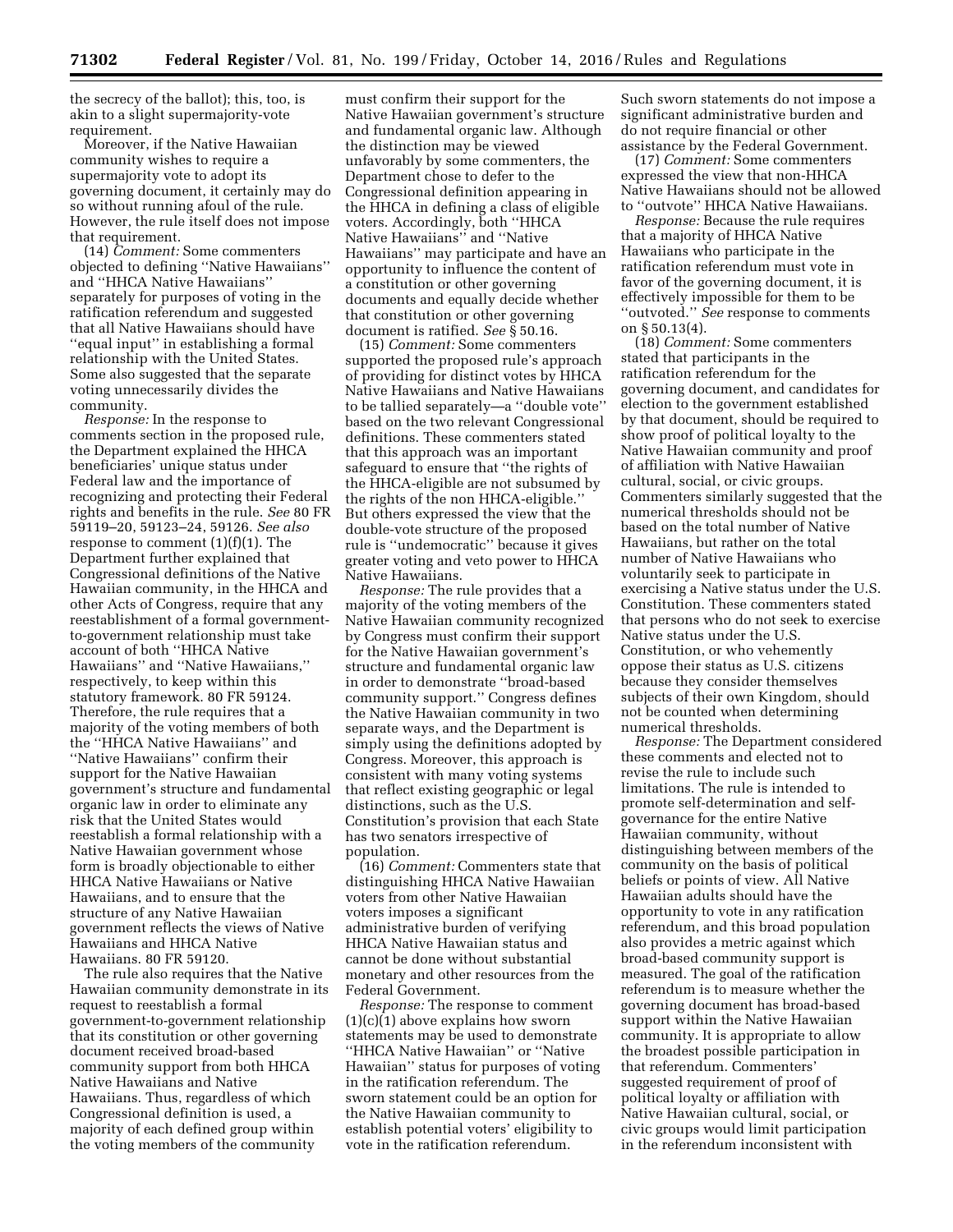Congress's recognition of the entire community and the purposes of this rule.

The Department did not include any requirements relating to qualifications for officers in the Native Hawaiian government because such qualifications are a matter of internal self-government. These issues should be decided by the Native Hawaiian community and reflected in its governing document.

(19) *Comment:* Commenters stated that the Department's voting requirement is contrary to the methodology used for the Native Hawaiian Roll Commission's roll under Act 195.

*Response:* On July 6, 2011, the Hawaii legislature passed SB1520, which was signed into law as Act 195 by Governor Neil Abercrombie. That act recognized Native Hawaiians as the indigenous people of the Hawaiian Islands and established the Native Hawaiian Roll Commission to certify and publish a roll of ''qualified Native Hawaiians.'' Although the findings in Act 195 reference the lack of a formal government-to-government relationship between a Native Hawaiian government and the United States, the purpose of Act 195 articulates the State's interests in implementing ''the recognition of the Native Hawaiian people by means and methods that will facilitate Native Hawaiian self-governance,'' including the ''use of lands by the Native Hawaiian people, and by further promoting their culture, heritage, entitlements, health, education and welfare.'' In 2013, the Hawaii legislature adopted Act 77, which provided for the inclusion of additional persons on the roll compiled by the Native Hawaiian Roll Commission.

The Act 195 process is a separate and distinct process from that set out in this rule, and has a separate, although similar, purpose. The Department did not conform the requirements in the final rule to the provisions of any roll or process now existing or underway within the State of Hawaii. Nonetheless, as the Native Hawaiian community prepares its list of eligible voters, the rule does not prohibit it, in the exercise of self-determination over its own affairs, from relying on a State roll or State documentation that is based on verified documentation of descent as an alternative to doing its own verification of descent. The rule is intended to provide guidance and a process to a Native Hawaiian government that submits a request and can meet the rule's requirements. Such a request could be submitted at any time in the future, so the rule is not linked to any existing processes or circumstances that

could limit its future application. Nor does the Department endorse any particular roll or process over any other.

Commenters refer to the fact that the rule's requirements differ from those applied by the Native Hawaiian Roll Commission. Differing requirements reflect the separate nature of the two processes and their results. Further, the Department notes that the requirements applied by the Commission have changed since the initial enactment of Act 195, and may be subject to subsequent changes. If the Department receives a request seeking to reestablish a government-to-government relationship, the Department will evaluate whether the request meets the rule's criteria and is consistent with this part.

### (h) U.S. Citizenship

*Issue:* The proposed rule required that Native Hawaiians be U.S. citizens. The Department received a significant volume of comments requesting that the Department eliminate this requirement in the final rule, noting that Congress frequently defined ''Native Hawaiian'' without requiring U.S. citizenship.

*Comment:* One commenter conducted a survey of statutes containing a definition of the term ''Native Hawaiian'' and concluded that of 45 identified Federal statutes containing such a definition, 31 do not limit that definition to U.S. citizens. The commenter also noted that the definition of ''native Hawaiian'' in the HHCA does not incorporate a U.S. citizenship requirement, and that a review of 48 tribal government constitutions revealed that 92 percent do not require U.S. citizenship as an express condition of tribal membership. The commenter stated that, in at least one instance, the Federal Government adjusted Federal law to accommodate a Native government's citizenship definition that allowed for non-citizens to become members (citing the Texas Band of Kickapoo Act, Pub. L. 97–429, 96 Stat. 2269 (1983)). The commenter also stated that ''the practical reality is that the number of Native Hawaiians who are not U.S. citizens represents a de minimis percentage of the overall population of qualified Native Hawaiians.''

*Response:* After considering these comments, the Department eliminated the U.S. citizenship requirement in the final rule. Section 4 of the Hawaiian Organic Act declared all persons who were citizens of the Republic of Hawaii on August 12, 1898, citizens of the United States. Further, Congress made every ''person born in the United States to a member of an Indian, Eskimo,

Aleutian or other aboriginal tribe'' a citizen with the enactment of the Nationality Act of 1940, 54 Stat. 1137, 1138.6

Although some statutes require U.S. citizenship as an element of the statutory definition of membership in the Native Hawaiian community, those statutes generally involve eligibility for federally funded programs or benefits. *See, e.g.,* 25 U.S.C. 4221(9) (requiring U.S. citizenship for Native Hawaiians to participate in programs under the Native American Housing Assistance and Self-Determination Act). It is common for Congress to restrict availability of programs or benefits to U.S. citizens; by doing so, however, Congress did not exclude non-citizens from the Native Hawaiian community with which the United States established a special political and trust relationship. Moreover, the Supreme Court has explained that indigenous communities generally may determine their own membership as a matter of internal self-governance. *E.g., Santa Clara Pueblo,* 436 U.S. at 72 n.32. The Department determined that Congressional requirements for federally funded programs or benefits do not override this important principle of selfgovernance, and eliminated the citizenship requirement in the final rule.

Although the Department considers membership criteria to be matters of internal self-governance, to the extent Federal law incorporates U.S. citizenship as a requirement for participation in a Federal program or for eligibility for Federal benefits, that requirement remains in effect, notwithstanding membership provisions adopted by a Native Hawaiian government.

### (i) Roll

*Issue:* Commenters expressed views on the proposed rule's reliance on a State roll, also called Kanaiolowalu, compiled by the Native Hawaiian Roll Commission (NHRC).

(1) *Comment:* Some commenters stated that they objected to provisions of the proposed rule, including § 50.12(a)(1)(ii) and (b), ''that would allow a roll of Native Hawaiians certified by a State of Hawaii commission like Kanaiolowalu that is being used by Nai Aupuni to determine participation'' and requested that these provisions be removed. The commenters stated that it was not appropriate to accord special status to a roll compiled by a State agency, and also opposed any

<sup>6</sup>Congress made all non-citizen Indians citizens by the Act of June 2, 1924, 43 Stat. 253.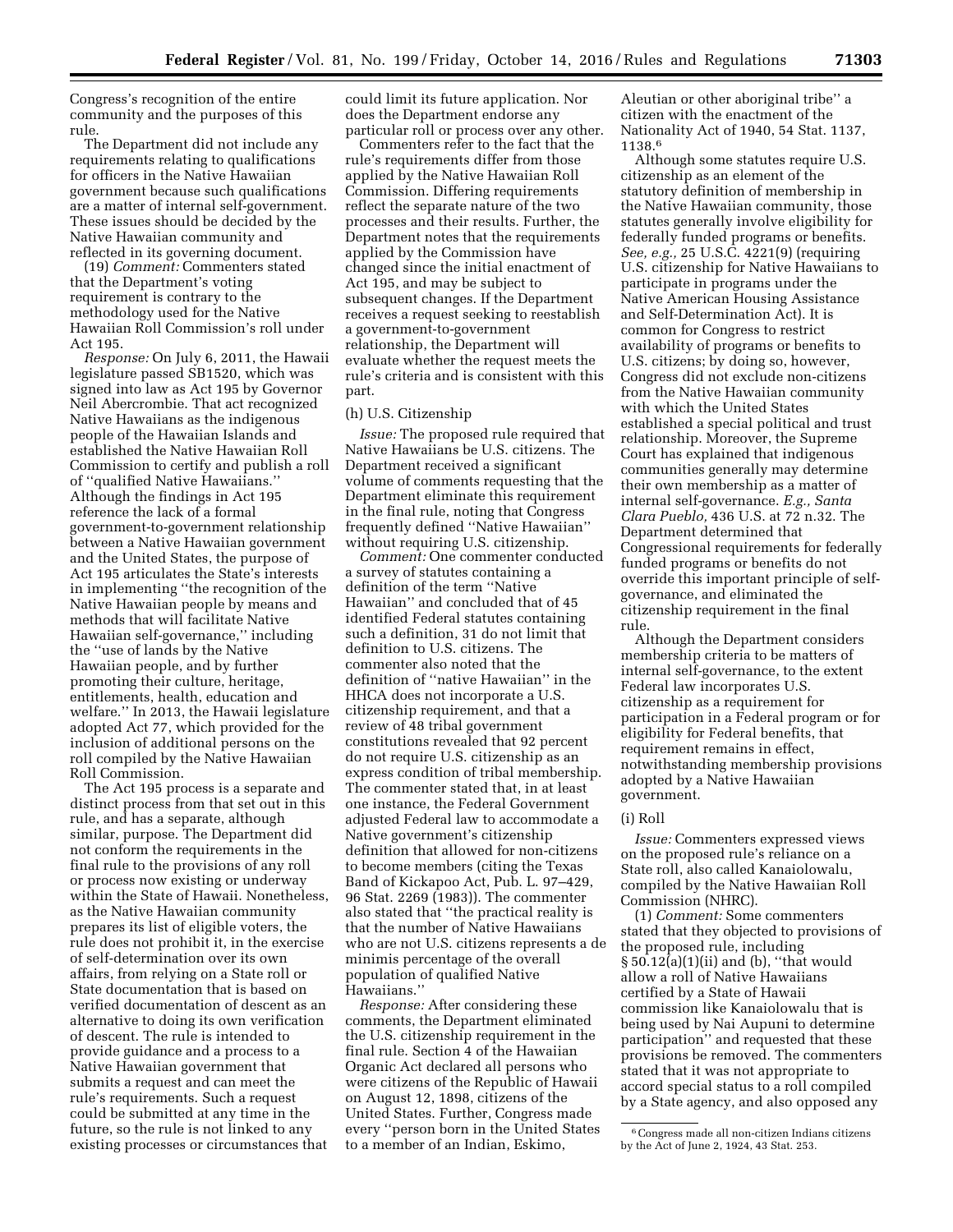use of the NHRC Roll because of the nature of the process used by the NHRC.

*Response:* The Department considered these comments and determined it appropriate to revise these provisions of the proposed rule to address this issue.

The Department agrees with this comment in part. The proposed rule incorporated distinct standards for use of a roll compiled by a State agency. In response to these comments, the rule now provides that the Native Hawaiian community will compile its list of eligible voters. The rule provides a uniform standard to govern the list of eligible voters for the ratification referendum, which would apply irrespective of who prepared the list. That approach allows the Native Hawaiian community the freedom to determine how it will develop a list for use in ratification of its governing documents.

The rule does not, however, bar the use of a roll that incorporates work by State agencies, especially if it is efficient to do so. For instance, the Department sees little benefit in the Native Hawaiian community redoing work done by the State that verified Native Hawaiian ancestry, including its determination that an individual qualifies as an HHCA Native Hawaiian. To the extent a State roll is based on documented ancestry, the Native Hawaiian community may rely on it, if it so chooses. Such reliance will facilitate the process of preparing its list of voters, particularly if relevant records are within the exclusive control of State agencies, and will minimize the burdens on individual Native Hawaiians who previously submitted documentary evidence and were determined to be qualified. The Department respects the Native Hawaiian community's ability to reorganize its government for the purposes of reestablishing a formal government-to-government relationship as it sees fit, and therefore defers to the community as to whether and to what extent it wishes to rely on State sources to tailor a list of eligible voters for ratification purposes. The Department revised § 50.12 to address these comments.

(2) *Comment:* Some commenters questioned the methods used to compile the NHRC roll, stating that the names of deceased individuals, minors, and persons who did not consent to be listed appear on the roll. Others stated that ''most Hawaiians have not agreed to'' the NHRC roll process and that the roll will not benefit the Native Hawaiian people generally.

*Response:* The Department reviewed these comments and made changes in the final rule in § 50.12.

For instance, the Department acknowledged commenters' concerns by providing a uniform standard for preparation of the list of eligible voters by the Native Hawaiian community. The criteria for the list provide that it must not include adults who object to being listed, and revised § 50.12(a) provides that the community must make reasonable and prudent efforts to ensure the integrity of its list. Importantly, the proposed rule did not require use of any State roll; and the final rule permits, *but does not require,* the Native Hawaiian community to use a State roll, with conditions and modifications, for purposes of demonstrating how it determined who could participate in ratifying a governing document. *See*  § 50.12(a).

Moreover, the Department defers to the Native Hawaiian community itself to establish the process by which it will compile any list of voters, subject to certain requirements set forth in the final rule. These requirements address some of issues raised by commenters relating to the NHRC. For instance, the proposed and final rules both contain provisions that are intended to provide for the integrity of the process of compiling the list and to protect the integrity of the voting process itself. The rule permits the community to rely on documented sources that it determines are reliable in compiling its list.

If a reorganized government submits a request to the Secretary to reestablish a formal government-to-government relationship, the rule provides that the request must include an explanation of the manner in which the rule's requirements were satisfied. The public will have an opportunity to comment on any request the Secretary receives. Individuals who continue to have concerns about the process used in compiling the voter list may submit comments at that time. In making a decision, the Secretary will review not only the specific request but also the overall integrity of the ratification process to determine if it was free and fair and otherwise complies with the rule's requirements.

(3) *Comment:* A commenter said that it was not appropriate for the roll used in conducting the ratification referendum under § 50.12 to incorporate any considerations of racial ancestry, and that use of the NHRC roll was inappropriate for this reason.

*Response:* To the extent that these comments suggest that the Department must reestablish a formal governmentto-government relationship with a government that includes non-Native Hawaiians as members, that result is precluded by longstanding

Congressional definitions of Native Hawaiians, which require a demonstration of descent from the population of Hawaii as it existed before Western contact. The Department adheres to Congress's definition of the nature and extent of the Native Hawaiian community.

(4) *Comment:* A commenter stated that ''the Supreme Court's injunction [in the *Akina* litigation] should caution any prudent public official to question the wisdom of using Hawaii's tainted registration roll for any purpose whatsoever.''

*Response:* As explained above, the proposed and final rules do not require the use of any particular roll, including the NHRC roll. The final rule requires the Native Hawaiian community to prepare its list of voters and sets out the requirements for that list, but it does not preclude reliance on any pre-existing roll as long as that roll meets the standards in the rule.

The Department need not and will not address the merits of the *Akina*  litigation in this rulemaking. The injunction referenced by the commenter preserved the status quo during a pending appeal, and did not resolve the merits of the case. The United States' views on the *Akina* litigation are available for review in briefs submitted to the United States District Court for the District of Hawaii and to the United States Court of Appeals for the Ninth Circuit.

(5) *Comment:* One commenter objected to the use of the Kanaiolowalu because it based eligibility to register in part on a declaration of ''civic, cultural, or social connection as demonstrated in their unrelinquished sovereignty.''

*Response:* The proposed rule did not require reliance on the Kanaiolowalu or any other state roll as the sole means to determine eligibility to vote in the ratification referendum. Sections 50.12; 50.14(b)(5)(iii). The preamble to the proposed rule at 80 FR 59122 provided expressly that such a declaration as referred to by the commenter was not required for purposes of participation in the ratification referendum. Further, the proposed rule placed express conditions on any use of a State roll, such as the Kanaiolowalu, *see* § 50.12(b)(2). Nevertheless, the comments indicate some confusion on the permissible use of any State roll under the terms of the proposed rule.

Accordingly, the final rule includes a revised § 50.12(a) that provides that the Native Hawaiian community itself prepares the list of eligible voters. It also clarifies alternative means by which an individual Native Hawaiian can demonstrate a right to vote in the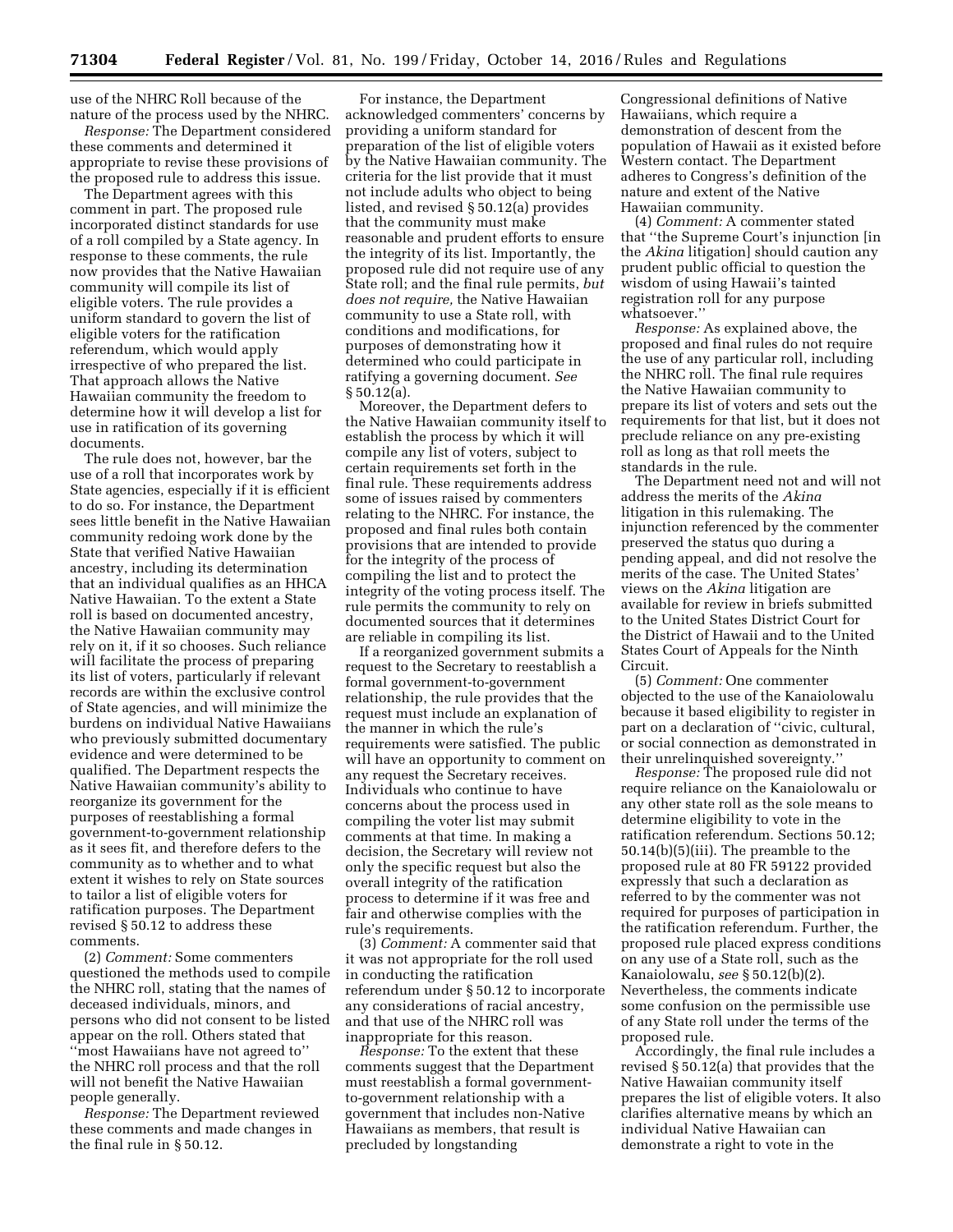referendum, even if that individual is not on a roll that the community may choose as a foundation from which to build its complete voter list. Finally, the final rule includes, in response to other comments, sworn statements for selfcertification or for sponsoring another, and reliance on current or prior enrollment as a Native Hawaiian in a Kamehameha Schools program, certain birth certificates, and court orders. Such changes also address the commenter's concerns. In sum, even if a declaration as described by the commenter were required for purposes of being on a State roll that the community may rely on under § 50.12(a), the Native Hawaiian community must also accept, for purposes of the referendum ratification, other persons who demonstrate eligibility based on HHCA-eligibility or Native Hawaiian ancestry.

### (j) Nai Aupuni

*Issue:* Commenters expressed concern about the nation-building process facilitated by Nai Aupuni, a nonprofit organization that convened a constitutional convention, known as an Aha, of Native Hawaiians to reorganize as a government.

(1) *Comment:* Several commenters indicated their belief that the purpose of the proposed rule was to design, implement, or evaluate the outcome of the Aha coordinated by Nai Aupuni. They suggested that the proposed rule had a predetermined outcome —either that no entity would be able to meet the criteria to reestablish a formal relationship with the United States, particularly because doing so would pose a significant financial impediment, or that only the entity that emerged from the Aha coordinated by Nai Aupuni would qualify.

*Response:* These commenters misunderstood the proposed rule. The process set forth in the proposed rule is applicable to any entity that results from the current government-reorganization process, or from any other such process in the future. The final rule does not change this broad applicability. It is entirely up to the Native Hawaiian community to determine whether or when it will reorganize a formal government, and it may seek financial assistance from various sources to fund its future governmental activities, including conducting the ratification referendum. Similarly, it is entirely up to the Native Hawaiian community to determine the form and functions of such government and to avail itself of the process established in the final rule. The rule does not infringe on the selfdetermination of the Native Hawaiian community, and addresses only those

matters necessary to reestablishing a formal government-to-government relationship with the United States.

(2) *Comment:* Some commenters stated that Nai Aupuni did not represent their views and could not speak for them without their consent. Others expressed concerns about alleged flaws in the nation-building process conducted by Nai Aupuni.

*Response:* Section 50.11 provides that the written narrative thoroughly describing the process for drafting the governing document must describe how the process ensured that the document was based on meaningful input from representative segments of the Native Hawaiian community and reflects the will of the Native Hawaiian community. This general requirement helps to ensure that the process for drafting the governing document includes input from representative segments of the community. The regulations do not set specific requirements relating to the process of nation-building. The process of nation-building is one for the Native Hawaiian community to undertake on its own, and the Department will defer to the community to carry out that process. Accordingly, the proposed rule sets forth only general requirements for submitting a request to reestablish a formal government-to-government relationship. The final rule retains these limited general requirements. The Department takes no position in the rule as to whether any ongoing nationbuilding process might meet those requirements. If Native Hawaiians do not agree with a particular nationbuilding process or approach, they will have the opportunity to vote in a referendum and express that view.

If a reorganized government submits a request to the Secretary to reestablish a formal government-to-government relationship, the rule provides that the request must include an explanation of the manner in which these requirements were satisfied. The public will have an opportunity to comment on any request the Secretary receives. Individuals who have concerns about the process used by the Native Hawaiian community may submit comments at that time.

### (k) Land status

*Issue:* Commenters objected to § 50.44(f) of the proposed rule, which expressly preserves the title, jurisdiction, and status of Federal lands and property in Hawaii.

(1) *Comment:* Some commenters stated that the proposed rule should provide for certain Federal lands to be transferred to Native Hawaiians or Native Hawaiian entities, and questioned the legal validity of Federal acquisition of lands formerly owned by the Kingdom of Hawaii and its monarchs.

*Response:* Changes in title to Federal lands require statutory authority. This rule does not alter any existing Federal law that authorizes the transfer of Federal property. It is possible, however, that a future Native Hawaiian Governing Entity may be qualified to receive Federal property under provisions of Federal law.

With respect to comments questioning the legal status of existing Federal property, the Supreme Court recently discussed this issue in *Hawaii* v. *Office of Hawaiian Affairs,* 556 U.S. 163 (2009), and found that title was properly in the Federal government. Therefore, only Congress can resolve the commenters' concerns.

Several commenters expressed the importance of allowing a future Native Hawaiian sovereign to hold property, noting that Native Hawaiians are spiritually connected to the land and that title to land can facilitate selfgovernance. Although the rule does not affect Federal lands, a future Native Hawaiian government could acquire property by other methods. For example, an existing provision of State law provides for the transfer of one of the Hawaiian Islands, Kahoolawe, to ''the sovereign native Hawaiian entity upon its recognition by the United States and the State of Hawaii.'' Haw. Rev. Stat. 6K–9 (2016). A future Native Hawaiian government could also acquire property by other means, and the rule does not affect its ability to do so.

(2) *Comment:* Commenters requested that the final rule omit § 50.44(f) entirely, while others suggested revising § 50.44(f) in the final rule by changing the word ''will'' to ''does'' and adding the word ''current'' before ''title'' so the paragraph reads: ''Reestablishment of the formal government-to-government relationship *does* not affect the *current*  title, jurisdiction, or status of Federal lands and property in Hawaii'' (emphasis added).

*Response:* Section 50.44(f) expressly preserves the title, jurisdiction, and status of Federal lands and Federal property in Hawaii. Therefore, because reestablishment of the formal government-to-government relationship, by itself, would not affect title, jurisdiction, or status of Federal lands either at the time of reestablishment of the relationship or at any time thereafter, the Department did not revise § 50.44(f) with "current" as suggested. The Department did, however, revise this paragraph by changing ''will'' to ''does'' to make express that nothing in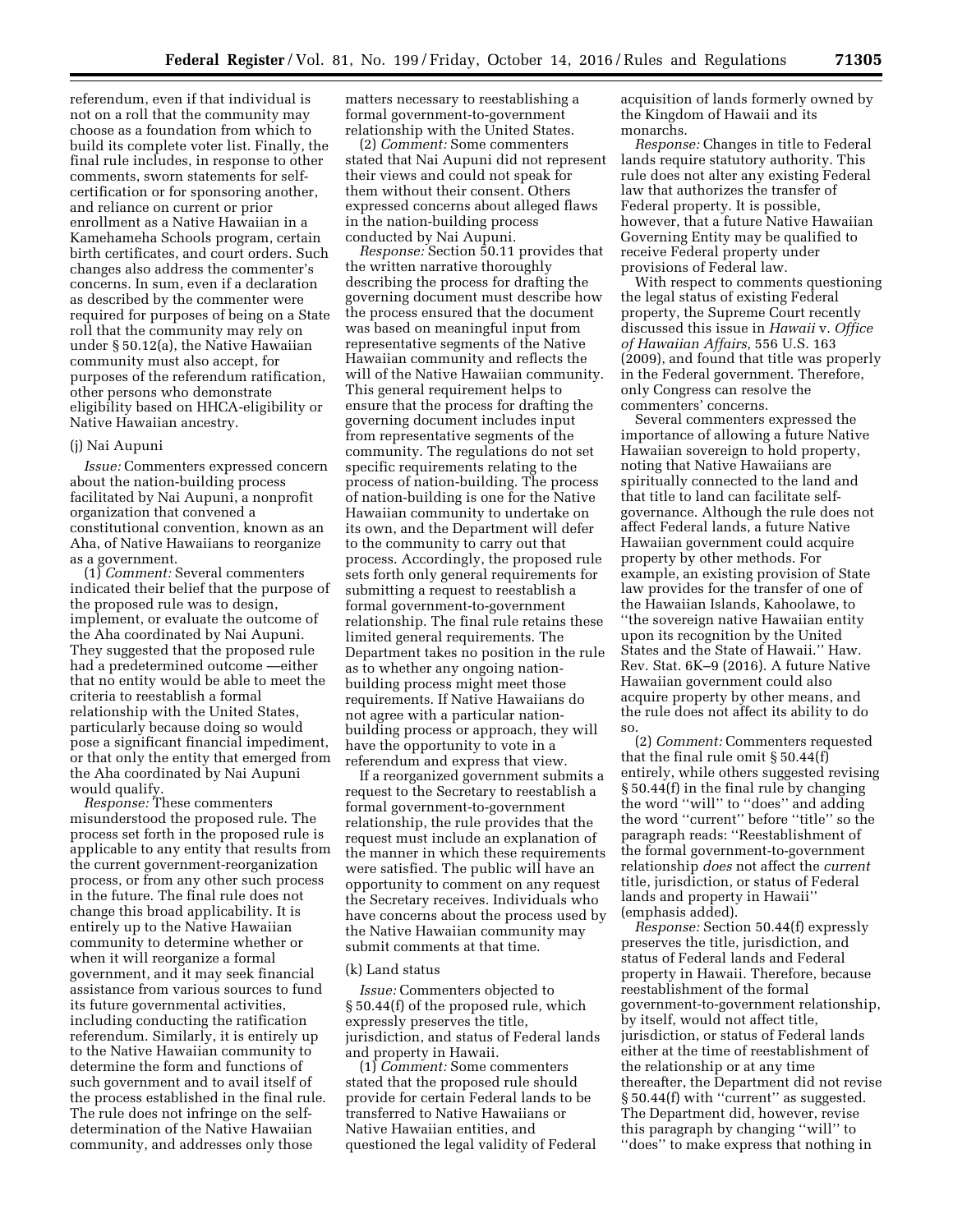the rule itself would affect the status of Federal lands and property.

As stated above, the Department appreciates that members of the community believe it is important to secure a land base for the future reorganized Native Hawaiian government; however, providing for jurisdiction or changing the status of Federal lands and property may only occur with statutory authorization. Following reestablishment of a government-to-government relationship, the Native Hawaiian Governing Entity may advance any concerns it may have on land-related issues to the executive and legislative branches of the United States Government on a government-togovernment basis.

#### (l) Gaming

*Issue:* The Department solicited public comments in the proposed rule, 80 FR 59121, about whether the reestablishment of a formal governmentto-government relationship would entitle the Native Hawaiian government to conduct gaming under the Indian Gaming Regulatory Act (IGRA).

*Comment:* Some commenters responded that IGRA should apply, others commented that the Native Hawaiian Governing Entity's inherent sovereign powers would include the power to conduct gaming activities, and that this inherent power could not be limited in any way, or be ''subordinate'' to State law. One commenter suggested that ''[g]aming by the Native Hawaiian government should be left to . . . negotiations with the Federal government.''

*Response:* The Department concludes that IGRA does not apply. For the reasons set forth below in Section (IV)(C), the Native Hawaiian Governing Entity would not be within the definition of ''Indian tribe'' appearing in IGRA, which is limited to those tribes that are ''recognized as eligible by the Secretary for the special programs and services provided by the United States to Indians because of their status as Indians.'' 25 U.S.C. 2703(5); 25 CFR 292.2. IGRA was enacted to balance the interest of states and tribes and to provide a framework for regulating gaming on ''Indian lands.'' There are no such lands in Hawaii. Even if it could be argued that certain Hawaiian lands are similar to ''Indian lands'' within the meaning of IGRA, IGRA does not permit gaming in any State that prohibits all forms of gaming. *See* 25 U.S.C. 2710(b)(1)(A) and (d)(1)(B). Hawaii statutes broadly prohibit all forms of gaming. *See State* v. *Prevo,* 361 P.2d 1044, 1048–49 (Haw. 1961).

(m) Reestablishment of a Governmentto-Government Relationship

*Issue:* Commenters asked specific questions related to the reestablishment of a formal government-to-government relationship and its potential impacts.

(1) *Comment:* Commenters asserted that the HHCA authorized land to be taken into trust for the benefit of HHCA beneficiaries, including acquisitions and land exchanges, citing to HHCA Section 206. These commenters suggest that the HHCA is sufficient legal authority for the Department to place lands into trust for the benefit of the Native Hawaiian Governing Entity without further Congressional authorization.

*Response:* The Department recognizes the vital importance of a land base to the governments of indigenous communities in the United States, including the Native Hawaiian community. There is no present Federal statutory authority, however, for taking land into trust for the Native Hawaiian community, including the HHCA, which applies to the Hawaiian home lands that are under State (not Federal) jurisdiction. A primary source of the Department's authority to take land in trust for tribes in the continental United States is the IRA, and Native Hawaiians are outside its scope. *See Kahawaiolaa*  v. *Norton,* 386 F.3d at 1280 (noting that the IRA's geographic-scope provision, 25 U.S.C. 473, expressly excluded territories but included Alaska, and that the definition of ''Indian'' in 25 U.S.C. 479 specifically referenced aboriginal peoples of Alaska, a territory like Hawaii at the time the IRA was enacted, and finding that, by its terms, the IRA ''did not include any native Hawaiian group''). Consequently, the Secretary does not have authority to take land into trust for Native Hawaiians under the IRA.

(2) *Comment:* The Department received a number of comments that indicated a belief that the final rule would alter an existing regulatory structure. The comments did not, however, state specifically which existing regulations would be altered.

*Response:* The rule does not alter an existing regulatory structure. It creates a new, one-time procedure for reestablishing a formal government-togovernment relationship with the Native Hawaiian community. No such rule is currently in place. The Department has regulations in place for facilitating the reorganization of tribal governments, but those regulations by their terms do not apply to the Native Hawaiian community. *See* 25 CFR part 81. In addition, Department regulations under part 83 do not apply to Native

Hawaiians, nor do those regulations apply to an Indian tribe that already has been recognized by Congress. 25 CFR part 83. The final rule is not an amendment to those regulations, but a freestanding rule that takes into account the unique status of the Native Hawaiian community.

(3) *Comment:* Some commenters indicate concern that development of a procedure to reestablish a formal government-to-government relationship with the Native Hawaiian community would surrender either Native Hawaiian sovereignty or the future ability of some groups to assert self-governance rights.

*Response:* The premise of this rulemaking process is that Native Hawaiian people retain their inherent sovereignty, which Congress recognizes and acknowledges through enacting over 150 statutes, thereby creating a special political and trust relationship with the Native Hawaiian community. The rule creates a process to reestablish a formal government-to-government relationship with a future Native Hawaiian reorganized government. The existence of such a process, however, does not change the nature or the inherent sovereignty of the Native Hawaiian community.

(4) *Comment:* Some commenters expressed concern that the future Native Hawaiian government would not have the ability to bring suit to seek redress for past wrongs. They referenced claims relating to ''1.8 million acres of land ceded by the Republic of Hawaii to the United States,'' to ''Hawaiian Homelands used now for airports or harbors,'' to ''people who have died without an award while waiting on the list of Hawaiian Homes,'' and other claims.

*Response:* Neither the proposed rule nor the final rule presumes to address possible claims by Native Hawaiians for past wrongs. The rule provides, in § 50.44(a), that the Native Hawaiian Governing Entity will have ''the same inherent sovereign governmental authorities'' as do federally-recognized tribes in the continental United States. The Native Hawaiian Governing Entity will have the capacity to sue and be sued (subject to sovereign immunity and other jurisdictional limitations), as do other indigenous sovereigns in the United States. The inherent governmental authorities of tribes in the continental United States include the ability to file suit to seek redress for past wrongs. This rule does not alter the sovereign immunity of the United States or of the State of Hawaii against claims for past wrongs. The Department will not address the validity of particular legal claims identified by commenters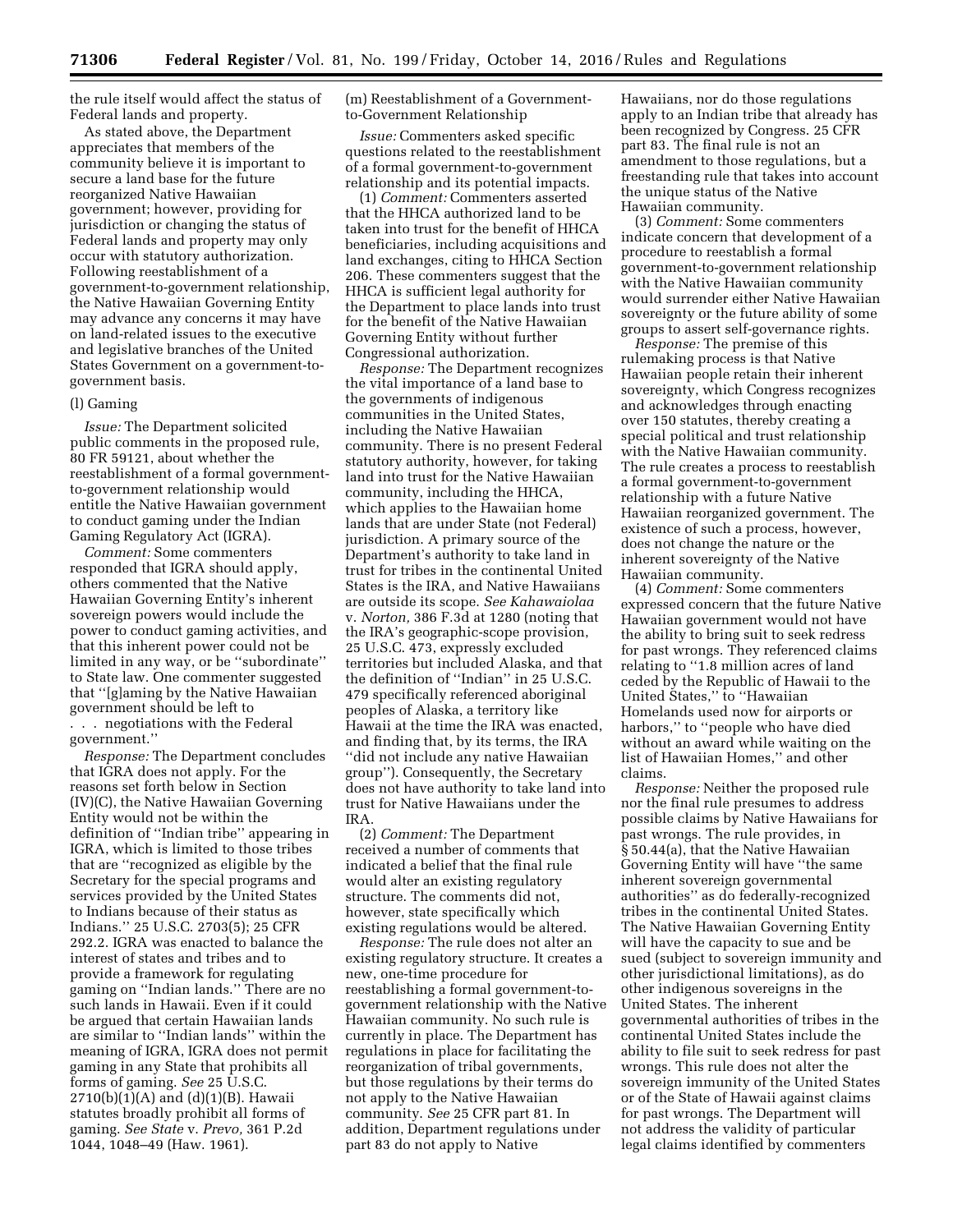because they are beyond the scope of the proposed rule.

(5) *Comment:* Multiple comments requested that the proposed rule be clarified to indicate that it was not intended to affect any claims that the Native Hawaiian people may have for redress under Federal law.

*Response:* Any existing claims that the Native Hawaiian people may have for redress under Federal law, either individually or collectively, are not addressed by this rule. The Department makes no comment as to the potential merits of any such claims, which are properly addressed by the legislative or judicial branches of the Federal Government rather than in this rulemaking. The existence and consideration of any claims that may exist are not related to the final rule and are separate and distinct matters. Accordingly, the Department made no changes to the proposed rule in response to this comment.

(6) *Comment:* Some commenters suggested that once a formal relationship is reestablished pursuant to the rule, the Native Hawaiian Governing Entity could rely on the Trade and Intercourse Act, 25 U.S.C. 177, to trigger lawsuits alleging unconstitutional takings of Federal, State, and private lands in Hawaii.

*Response:* The Trade and Intercourse Act requires Congressional ratification of transfers of real property from Indian tribes. The U.S. Supreme Court recognized in *Hawaii* v. *Office of Hawaiian Affairs,* 556 U.S. 163 (2009), that claims to title of public lands were extinguished when Hawaii was annexed as a United States territory. As a result, subsequent transfers of these lands are not subject to the Act. Moreover, the Act does not apply to lands transferred into private ownership before annexation, as Hawaii was then a separate sovereign that was not subject to the requirements of the Act.

(7) *Comment:* Several commenters requested that the rule address procedures for consultation between Federal agencies and the Native Hawaiian Governing Entity, following reestablishment of a government-togovernment relationship.

*Response:* Procedures for consultation with federally-recognized tribes in the continental United States are set forth generally in Executive Order 13175. In addition, many Federal agencies have their own policies governing tribal consultation. The Department of the Interior and other Federal agencies already consult with Native Hawaiian organizations under these existing policies. Should a government-togovernment relationship be

reestablished with a Native Hawaiian government pursuant to this Rule, Federal agencies would evaluate whether consultation could occur under existing consultation policies, or whether those policies would need to be modified.

(8) *Comment:* Several commenters expressed the view that Native Hawaiians should be eligible for programs available to Native Americans under Federal law.

*Response:* Congress provides a distinct set of programs and benefits for Native Hawaiians. In some instances, Congress provides for Native Hawaiians to participate in programs directed to Native Americans generally. In others, Congress provides a parallel set of benefits to Native Hawaiians within the framework of legislation that also provides programs to other Native groups. As explained elsewhere in the Preamble, the Department determined that Congress included Native Hawaiians in a large number of Federal programs in various ways. In some instances, Congress expressly provided for Native Hawaiians to receive benefits as part of a program provided to Native Americans generally; in others, Congress has provided a distinct program or set of programs, parallel to those that exist for other Native American groups. *See* Section (IV)(C).

To the extent that Native Hawaiians are not eligible for certain programs, it follows that this treatment reflects a conscious decision by Congress. Moreover, because of the structure of many Federal programs, to treat a Native Hawaiian government or its members as eligible for programs provided generally to federally-recognized tribes or their members in the continental United States could result in duplicative services or benefits. The Department concludes that it is for Congress to decide to include Native Hawaiians in additional Federal programs directed towards Native Americans.

(9) *Comment:* The List Act states: ''The Congress finds that . . . (3) Indian tribes presently may be recognized by Act of Congress; by the administrative procedures set forth in part 83 of the Code of Federal Regulations denominated 'Procedures for Establishing that an American Indian Group Exists as an Indian Tribe.'' List Act findings, sec. 103. A commenter expressed concern that this language is inconsistent with the Department's proposal in the notice of proposed rulemaking.

*Response:* The Department notes that the quoted language refers to the Department's existing part 83 procedures, and that Congress's

reference to part 83 signals Congressional approval of the Department's authority to adopt such procedures by regulation. The Department adopted part 83, following notice and comment, through the exercise of its delegated authorities. This rule is adopted through the same process and under the same authorities. Nonetheless, the significant difference between part 83 petitioners and the Native Hawaiian community is that Congress itself has already recognized, and established a special political and trust relationship with, the Native Hawaiian community; the finding cited by the commenter also references the power of Congress in this respect. Therefore, this rule addresses a fundamentally different situation than that addressed in part 83.

(10) *Comment:* A commenter states that the Department's proposed approach of including Native Hawaiians within the scope of the Indian Civil Rights Act, but not within the scope of other Federal statutes, did not reflect a consistent approach to the application of existing Federal statutes addressing Native Americans.

*Response:* To determine which statutes will apply to the Native Hawaiian Governing Entity, the Department considers each statute's language defining its scope of application. The requirements of the Indian Civil Rights Act apply to ''Indian tribes,'' and that act uses broad language to define the term ''Indian tribe'': ''Any tribe, band or other group of Indians subject to the jurisdiction of the United States and recognized as possessing powers of self-government.'' This language would include the Native Hawaiian Governing Entity. By contrast, many other Federal statutes define the term ''Indian tribe'' by referring to tribes that are ''eligible for the special programs and services provided to Indians because of their status as Indians,'' and as discussed in Section (IV)(C), Congress provided for the Native Hawaiian community under a separate panoply of programs and services.

(11) *Comment:* A commenter expressed concern about the possibility that the Indian Child Welfare Act and the Violence Against Women Act would become applicable in Hawaii by virtue of reestablishment of a government-togovernment relationship, stating that the application of these statutes would have disruptive effects in Hawaii.

*Response:* Neither the Indian Child Welfare Act nor the Violence Against Women Act's tribal-criminaljurisdiction provision would apply to the Native Hawaiian Governing Entity.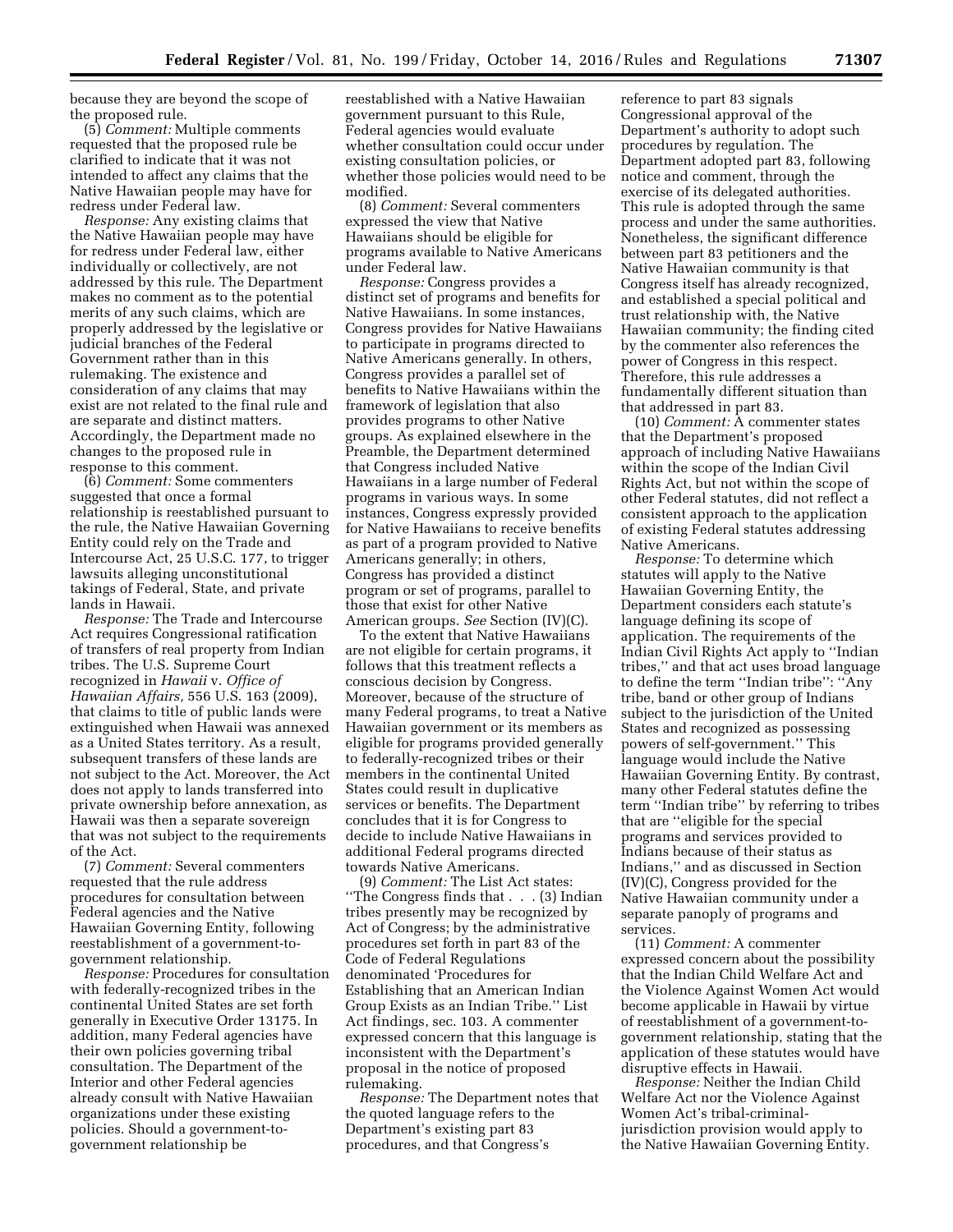The Indian Child Welfare Act applies only with respect to ''Indian tribes,'' and defines ''Indian tribe'' to mean ''any Indian tribe, band, nation, or other organized group or community of Indians recognized as eligible for the services provided to Indians by the Secretary because of their status as Indians, including any Alaska Native village as defined in section 1602(c) of title 43.'' 25 U.S.C. 1903(8). Because the Native Hawaiian Governing Entity would not be an entity ''recognized as eligible for the services provided to Indians by the Secretary because of their status as Indians,'' the statute would not apply. And the Violence Against Women Act's provision recognizing tribal criminal jurisdiction over certain domestic-violence crimes applies only to conduct that ''occurs in the Indian country of the participating tribe.'' 25 U.S.C.  $1304(c)(1)$ ,  $1304(c)(2)(A)$ . As explained in these responses to comments, there will not be Indian country in Hawaii absent some affirmative Congressional action, and these provisions will therefore not apply unless Congress determines otherwise.

(12) *Comment:* Commenters requested that the language of § 50.44(a) be amended to state: ''§ 50.44 (a) Upon reestablishment of the formal government-to-government relationship, the Native Hawaiian Governing Entity will have the same government-togovernment relationship under the United States Constitution and Federal law as the government-to-government relationship between the United States and a federally-recognized tribe, with the same privileges, immunities and inherent sovereign governmental authorities.'' Commenters stated that this language will clarify that the Native Hawaiian government will have both the same privileges and immunities as other federally-recognized tribes in the continental United States, and possess the same inherent sovereign governmental authorities.

*Response:* The Department agrees that, following the reestablishment of a formal government-to-government relationship pursuant to this Part, the Native Hawaiian government will have the same inherent sovereign governmental authorities as federallyrecognized tribes in the continental United States, as set forth in § 50.44(a). Those authorities include certain inherent attributes of sovereignty, such as sovereign immunity. Likewise, Native Hawaiian rights, protections, privileges, immunities, and benefits under Article XII of the Constitution of the State of Hawaii would not be affected by reestablishment of a government-togovernment relationship. The

Department determined that the existing language of § 50.44(a) adequately describes the inherent authorities of the Native Hawaiian Governing Entity, and therefore made no changes in the rule.

(13) *Comment:* A few commenters expressed concern that existing Federal and State laws would no longer apply to members of the Native Hawaiian Governing Entity.

*Response:* Members of the Native Hawaiian Governing Entity would remain subject to applicable Federal and State law, as well as laws enacted by the Native Hawaiian Governing Entity.

For example, the Native Hawaiian Governing Entity would have authority to exercise jurisdiction over relationships between its members by enacting family laws, contract laws, or other laws that would govern those relationships. To the extent that the Native Hawaiian Governing Entity adopts such laws, they generally would apply as between its members notwithstanding contrary State law. *See Kelsey* v. *Pope,* 809 F.3d 849 (6th Cir. 2016); *John* v. *Baker,* 982 P.2d 738, 749 (Alaska 1999).

Because there is no Indian country in Hawaii, upon reestablishing a government-to-government relationship with the United States, the Native Hawaiian Governing Entity would not have territorial jurisdiction. While Congress imposed certain restrictions on alienation of Hawaiian home lands, title to those lands is held by the State, not the Federal Government. Therefore, the State retains jurisdiction over Hawaiian home lands unless Congress provides otherwise in the future. *See* response to comment  $(l)(2)$ .

(14) *Comment:* One commenter stated that the rule would ''open a Pandora's box'' for other groups, such as the Amish and Cajuns, to seek tribal status. Others expressed similar concerns.

*Response:* These commenters do not appear to appreciate the important distinction between communities based on shared history and culture and a political community that represents the continuous existence of an inherent indigenous sovereign, such as the Native Hawaiian community. The U.S. Constitution expressly references Indian tribes and provides for relationships with them; the Amish, Cajuns, and similar groups do not have native or indigenous status under Federal law. *See* further discussion of the continuing Native Hawaiian political community in Section (II).

(15) *Comment:* Some commenters expressed concern that the rule would divide Hawaii's integrated, multicultural Hawaiian society and create unnecessary social divisions

between Native Hawaiians and non-Native Hawaiians.

*Response:* The rule is based on the pre-existing sovereign authority of the Kingdom of Hawaii that was evidenced by treaties with the United States and later suppressed as part of the annexation process; it is not creating any ''social divisions'' as the commenter suggests. The rule provides a process for reestablishing a formal government-togovernment relationship between two sovereigns and will assist the Native Hawaiian community in preserving their unique culture, language, and traditions. Congress found that the constitution and statutes of the State of Hawaii similarly ''protect the unique right of the Native Hawaiian people to practice and perpetuate their cultural and religious customs, beliefs, practices, and language.'' Native Hawaiian Health Care Act, 42 U.S.C. 11701(3); *see* Native Hawaiian Education Act, 20 U.S.C. 7512(21). Consistent with these findings, the Department agrees with the commenter who observed that ''[t]he Native Hawaiian people and their culture are the foundation of the culture of the State of Hawaii, and an integral part of what makes Hawaii work as a multicultural society . . . . A federallyrecognized Native Hawaiian government will help to improve the Native Hawaiian people's ability to strengthen and perpetuate the indigenous culture and language of these islands, thereby strengthening Hawaii for all.''

(16) *Comment:* Commenters questioned the use of the term ''reestablish'' in referring to a future government-to-government relationship between the United States government and a Native Hawaiian government. They noted that the relationship between the United States government and the Hawaiian Kingdom was a treaty relationship between nation-states, and that a future relationship with a Native Hawaiian government would have a different character.

*Response:* The Department agrees that the formal government-to-government relationship with a Native Hawaiian government would have very different characteristics from the government-togovernment relationship that formerly existed with the Kingdom of Hawaii, and would much more closely resemble the relationship with federallyrecognized tribes in the continental United States. The Department's use of the term ''reestablish'' is intended to be understood in this broader context.

The Department notes that, due to the unique history of Hawaii, either the term ''reestablish'' or the term ''establish'' could be used to describe the formalization of the relationship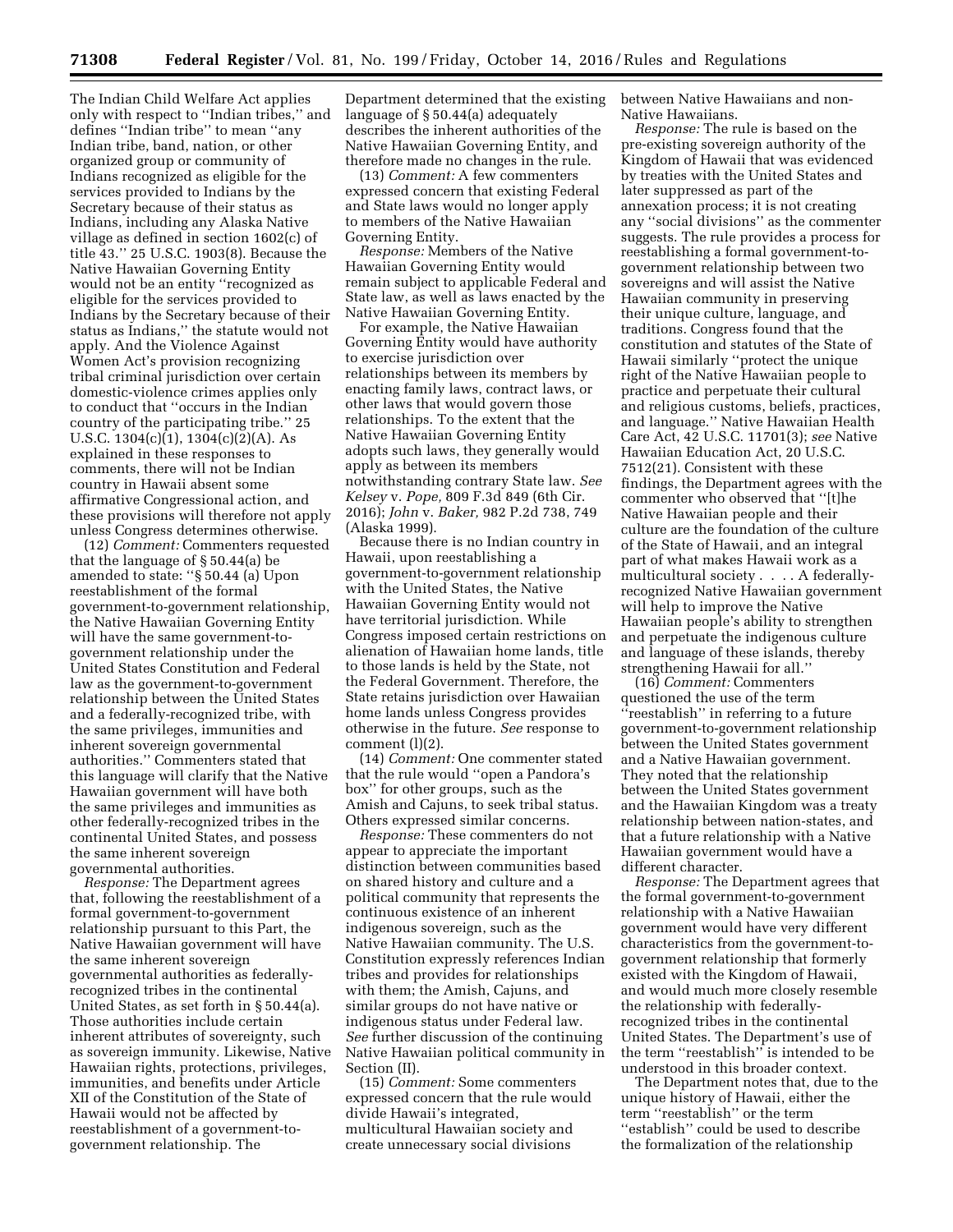between the United States Government and a Native Hawaiian Governing Entity, and believes that either term is appropriate. The relationship between the United States and the Native Hawaiian community is reflected in a significant number of Congressional actions recognizing and providing benefits to Native Hawaiians, though the Native Hawaiian community has lacked a unified formal government since the nineteenth century. The Native Hawaiian community historically had a unified formal government that was recognized through formal treaties with the United States. Due, in part, to actions taken by representatives of the United States, the Kingdom of Hawaii was overthrown, and the Native Hawaiian community has not maintained a unified formal government over the past several generations. The United States relationship with a Native Hawaiian Governing Entity would be ''reestablished'' in the sense that the United States previously maintained a formal relationship with a Native Hawaiian government, not that the former relationship between the United States and the Kingdom of Hawaii would resume or be resurrected.

(17) *Comment:* One commenter stated that because the Kingdom of Hawaii included native-born and naturalized non-Hawaiian citizens, many of whom served in high-ranking positions in the Kingdom government, no ''Native Hawaiian'' government consisting solely of Native Hawaiians could now ''reorganize'' itself and ''reestablish'' a formal government-to-government relationship with the United States. Other commenters similarly asserted that the ''multiethnic'' nature of the Kingdom at the time of its overthrow disqualifies any future Native Hawaiian government from exercising selfdetermination and self-governance pursuant to Federal law, and that consequently the Department lacks the authority to promulgate this rule.

*Response:* The Department does not agree that the presence of non-Native Hawaiians in the Hawaiian Kingdom indicates that the Native Hawaiian community lost its character as a selfgoverning indigenous community. For example, many Indian tribes in the continental United States welcomed outsiders and intermarried with non-Indians, and others found themselves living in close association with non-Indians as a result of patterns of migration and settlement. Those circumstances did not preclude those Indian tribes from continuing to exist as self-governing and sovereign nations. Moreover, Congress established a special political and trust relationship

with the Native Hawaiian community, and thus determined that the community's political existence was not negated by the historical events identified by these commenters. It follows that the Department has authority to reestablish a formal government-to-government relationship with a future reorganized Native Hawaiian government.

That the Kingdom of Hawaii included non-Hawaiian citizens among its citizenry does not establish that the Native Hawaiian community ceased to exist or exercise political authority. As set forth in the background discussion of this rule, the Native Hawaiian community continued to demonstrate its existence as a distinct political community separate and apart from non-Native Hawaiians before, during, and after the Kingdom's overthrow. Moreover, though non-Native Hawaiians participated in governance of the Kingdom, they were considered ''foreigners'' and their rights were limited. *See* I Ralph S. Kuykendall, *The Hawaiian Kingdom* 227–41 (1947) (citing Constitution and Laws of the Hawaiian Islands, Established in the Reign of Kamehameha III (1842)). The rights of such ''foreigners'' evolved over time, but the Kingdom was a monarchy, and only Native Hawaiians served as monarchs. The United States had a treaty relationship with the Kingdom of Hawaii that persisted through active involvement by Native Hawaiians in the Kingdom's government. The fact that ''foreigners'' lived and participated in the political process in Hawaii at the time does not alter the fundamental fact that the United States had a prior political relationship with the Native Hawaiian community's government in the 1800s.

(18) *Comment:* Some commenters objected to the proposed rule's limitation on reestablishing a government-to-government relationship with a single Native Hawaiian government. Among these commenters, some proposed that the Secretary allow separate government-to-government relationships with HHCA Native Hawaiians and with other, non-HHCA Native Hawaiians based on Congress's separate treatment of these groups. Other commenters stated that Native Hawaiians did not have a single unified government until after contact with Western societies, so that there is no historical basis for treating them as a single community in the proposed rule.

*Response:* Many other commenters, however, supported the Department's approach to provide for a single government-to-government relationship. History shows that many Native groups

changed their form of government over time, including in response to Western contact. The single, centralized government of the Kingdom of Hawaii, which was in place for almost a century before its overthrow in 1893, provides a strong basis on which to proceed here with a single Native Hawaiian government to conduct relations with the United States on a formal government-to-government basis. Moreover, doing so is consistent with how Congress treated the Native Hawaiian community as a single entity through more than 150 laws that established programs and services for its benefit.

As correctly noted by commenters, Congress used two definitions of Native Hawaiian to establish eligibility for Native Hawaiian programs and services. *See* response to comment (e)(1). In the rule, the Department reconciled Congress's use of these two definitions with its treatment of Native Hawaiians as a single community by providing for a government-to-government relationship with one Native Hawaiian government that has broad-based community support among both HHCA Native Hawaiians and the broader group of Native Hawaiians. Moreover, the Department is aware of no Federal statutes directed specifically to individuals who are Native Hawaiians but who are not HHCA Native Hawaiians. This lack of statutory separation of the two demonstrates that Congress views HHCA Native Hawaiians as included within the broader group of Native Hawaiians, rather than treating the two as distinct and separate for Federal programs and services. Finally, as noted above in response to comments about political subdivisions, it is not uncommon for the United States to have a government-togovernment relationship with a single indigenous government that represents multiple communities with distinct historical and cultural roots and property rights.

The final rule also envisions that the Native Hawaiian government may adopt either a centralized structure or a decentralized structure with political subdivisions defined by island, by geographic districts, historic circumstances, or otherwise in a fair and reasonable manner. Allowing for political subdivisions is consistent with principles of self-determination applicable to Native groups, and provides some flexibility should Native Hawaiians wish to provide for subdivisions with whatever degree of autonomy the community determines is appropriate, although only a single formal government-to-government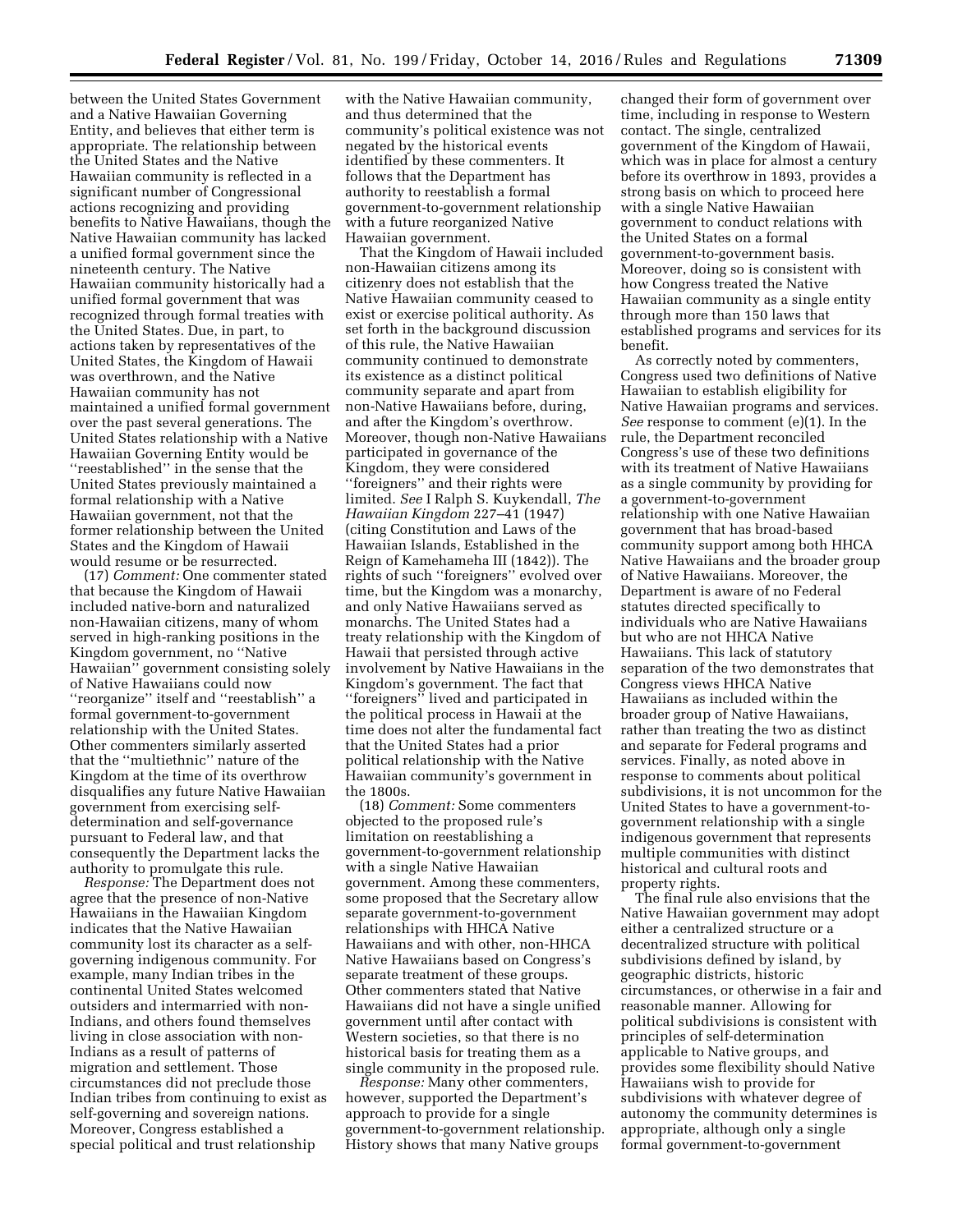relationship with the United States would be established.

## (n) Other

(1) *Comment:* Some commenters opposed the proposed rule because a group of Native Hawaiians or, as they assert, the majority of Native Hawaiians, do not support such an action.

*Response:* The Department is aware that some in the Native Hawaiian community do not support reestablishment of a formal governmentto-government relationship. Others in the Native Hawaiian community, however, urge the Department to create the administrative procedure and criteria proposed in the NPRM and support such action. While there may be differences of opinion on the issue, the community's views may change over time, and most importantly, the rule would apply only if the Native Hawaiian community reorganizes their government and formally submits a request to reestablish a formal government-to-government relationship with the United States. Therefore, the Department determined that it would be appropriate to finalize the rule in order to give the community notice of what the Secretary would require if at some point in the future there is broad-based community support for a reorganized Native Hawaiian government that seeks to reestablish a formal government-togovernment relationship.

(2) *Comment:* One commenter expressed concern that the proposed rule was drafted without input from the Native Hawaiian community and that no ''meaningful consultation'' occurred during the comment period.

*Response:* The proposed rule was the product of extensive consultations with the Native Hawaiian community, beginning with the ANPRM issued in June 2014.

As discussed in Section (V), the ANPRM specifically solicited comments through a series of questions relating to whether the Department should assist the Native Hawaiian community in reorganizing its government and whether the Department should take administrative action to facilitate the reestablishment of a government-togovernment relationship with the Native Hawaiian community. The issuance of an ANPRM is not required by statute, and it is an option that Federal agencies often determine is not necessary to pursue. The Department determined, however, that issuing an ANPRM would be a vital first step in gathering diverse and informed input from the Native Hawaiian community itself. To that end, the Department held 15 public meetings in Hawaii, divided among the major

islands, over a three-week period. These public meetings provided opportunities for extensive comment from the community, resulting in over 40 hours of testimony. The Department met with a range of Native Hawaiian community organizations in Hawaii for educational outreach during the same period. The Department also conducted five consultations on the U.S. mainland where many Native Hawaiians offered comment on the ANPRM, and accepted invitations from mainland-based Native Hawaiian organizations to participate in forums regarding the ANPRM.

Based on the comprehensive input received on the ANPRM, the Department drafted the proposed rule that was published in October 2015. Following publication of the proposed rule, the Department further consulted with the public and the Native Hawaiian community through four teleconferences and produced a video that explained its provisions, *available at [https://www.doi.gov/hawaiian/](https://www.doi.gov/hawaiian/procedures)  [procedures.](https://www.doi.gov/hawaiian/procedures)* The Department received thousands of written comments, which it considered closely in preparing the final rule as noted in Section (IV)(A).

(3) *Comment:* A commenter stated that the rule relies on the erroneous assertion that the population of HHCA Native Hawaiians is declining.

*Response:* Nothing in the proposed or final rule rests on any assumption about whether the total number of HHCA Native Hawaiians is decreasing or increasing. The preamble to the proposed rule noted that the ratio of HHCA Native Hawaiians to all Native Hawaiians likely is declining over time, as the general Native Hawaiian population is increasing. Any fluctuation in population, however, is not a valid basis to abandon this rulemaking, as there remains a sizable Native Hawaiian community that may ultimately choose to reorganize its government. Furthermore, there is great variety in the population levels of federally-recognized tribes in the continental United States.

(4) *Comment:* Some commenters criticized the proposed rule's reliance on certain sources documenting the history of relations between the United States and Native Hawaiians. One commenter suggested that these sources are insufficient historical evidence compared to what must be produced under 25 CFR part 83, the procedures for Federal acknowledgment of Indian tribes.

*Response:* The Department relies on Federal statutes, Congressional preambles to the findings, case law and independent research in setting out relevant historical events in the

proposed and final rules. As the Federal agency with primary jurisdiction over and subject-matter expertise on Native Hawaiian affairs, the Department reviewed the sources cited in the proposed rule and determined that they were sufficiently reliable before citing them. In response to this comment, however, the Department welcomed additional information from commenters, reviewed commenters' suggested sources, and included new citations to supplement the final rule.

With regard to 25 CFR part 83, the Ninth Circuit concluded that the regulations for Federal acknowledgment of tribes in the continental United States do not apply to Native Hawaiians. *Kahawaiolaa* v. *Norton,* 386 F.3d at 1274 (citing 25 CFR 83.3 (2004), restricting application of part 83 to ''those indigenous groups indigenous to the continental United States''). In upholding part 83's express geographic limitation, the Ninth Circuit concluded that there was a rational basis for the Department to distinguish between Native Hawaiians and tribes in the continental United States, given the history of separate Congressional enactments regarding the two groups and the unique history of Hawaii. *Id.* at 1283. The court expressed a preference for the Department to apply its expertise to determine whether the United States should relate to the Native Hawaiian community ''on a government-togovernment basis.'' *Id.* But unlike a part 83 petitioner, the Native Hawaiian community has already been ''acknowledged'' or ''recognized'' by Congress in over 150 enactments. Accordingly, this rule establishes a process for determining *how* (not whether) a representative sovereign government of the Native Hawaiian community can relate to the United States on a formal government-togovernment basis, in addition to the existing special political and trust relationship. *See* 80 FR at 59122.

# (2) Section-by-Section Response to Comment

#### (a) Section 50.1—Purpose

(1) *Comment:* A commenter suggested adding an additional purpose for the rule: ''To more effectively implement and administer—'(c) Native Hawaiians' exercise of their inherent sovereignty and right to self-determination.'

*Response:* The Department agrees with the substance of this comment and revised the purpose section of the rule. The rule identifies that one of its purposes is to provide the Native Hawaiian community the opportunity to more effectively exercise its inherent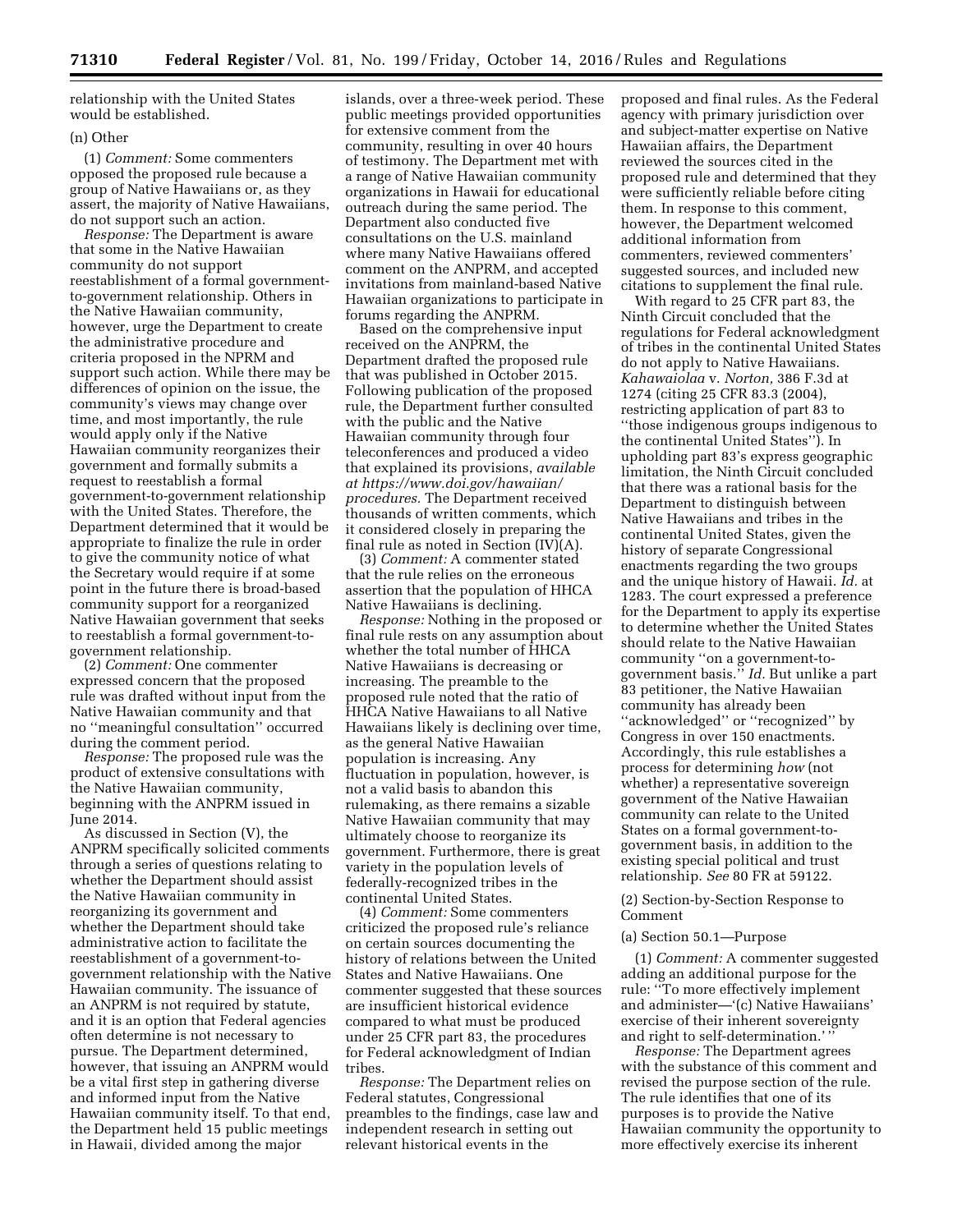sovereignty and exercise selfdetermination.

(2) *Comment:* One commenter noted that the listed purposes of the rule (§ 50.1(a), (b)) are inadequate and that the Department should indicate how the rule will improve Federal implementation of existing Native Hawaiian benefits.

*Response:* The Department made no changes to the rule in response to this comment. As stated in the preamble, strong Native governments are critical to exercising inherent sovereign powers, preserving Native culture, and sustaining Native communities. A unified, reorganized Native Hawaiian government could provide a formal, direct link on a government-togovernment basis between the Native Hawaiian community as a whole and the United States.

(3) *Comment:* A commenter suggested adding an additional purpose for the rule that describes the HHCA Native Hawaiian community as having its own right to self-determination and land use.

*Response:* The Department made no changes to the rule in response to this comment because the Department will only reestablish a formal government-togovernment relationship with a single Native Hawaiian government in order to be consistent with Congress's statutory treatment of Native Hawaiians. *See*  response to comment (m)(18).

(b) Section 50.3—Political Subdivisions

(1) *Comment:* Commenters suggested amending the rule to provide for more than one Native Hawaiian government that could seek a government-togovernment relationship with the United States. They assert that allowing multiple Native Hawaiian governments would more accurately reflect the composition of the Native Hawaiian community, particularly HHCA Native Hawaiians who already have a special relationship with the United States under the HHCA. Similarly, commenters suggested amending the rule to allow homestead associations or mokupuni (island-wide councils) to seek formal relationships with the United States.

*Response:* The Department made no changes to the rule in response to this comment. The Department appreciates that the Native Hawaiian community has a rich history of self-governance both as geographically defined chiefdoms and as a unified government under one Native Hawaiian monarch. Congress, however, has dealt with Native Hawaiians as a single community. As a result, the Department will reestablish a government-togovernment relationship with a single

Native Hawaiian government although that government may recognize political subdivisions based on this history or other distinctions within the community consistent with Federal law. *See* response to comment (f)(2).

(2) *Comment:* One commenter suggested that the final rule should define the scope of or clarify a political subdivision's ''limited powers'' in § 50.3.

*Response:* The Department made no changes to the rule in response to this comment. By definition, any political subdivision provided for in the governing document would not be independent of the Native Hawaiian Governing Entity and thus would have only governmental authorities derived from the larger entity, *i.e.,* ''limited powers.'' The scope of those ''limited powers'' would be determined by the Native Hawaiian community and defined in the governing document.

(3) *Comment:* One commenter suggested revising the proposed rule to require that the Native Hawaiian governing document include a provision establishing a political subdivision limited to HHCA Native Hawaiians ''with the express purpose of managing the federal and state relationships involved in the implementation of the HHCA and the HHLRA.''

*Response:* The Department made no changes to the proposed rule in response to this comment. The Department respects a Native Hawaiian government's inherent authority to exercise self-determination and selfgovernance by developing a governing document that best suits its needs and those of its citizenry. The proposed rule accordingly permitted the Secretary to reestablish a government-to-government relationship with a single Native Hawaiian government that may include political subdivisions based on island or other geographic, historical, or cultural ties out of respect for the Native Hawaiian community's unique history of self-governance prior to and during the Kingdom of Hawaii. If HHCA Native Hawaiians determine that their interests are best served by participating in a Native Hawaiian government through a political subdivision with specific authorities, they may advocate for such a requirement during development of the community's governing document. If the governing document adopted by the community as a whole provides specific authorities to political subdivisions defined in a fair and reasonable manner, the Department will respect that grant of authorities. The Department expects that HHCA Native Hawaiians will play a key role in developing the governing document, which must be ratified to

reflect the will of the Native Hawaiian community as a whole through a process that is free and fair.

# (c) Section 50. 4—Definitions

(1) *Comment:* A number of commenters claimed that by defining the term ''Native Hawaiian'' consistent with past Congressional usage of the term, the Department potentially undermines attempts by the Native Hawaiian community to identify their own membership.

*Response:* Congress has already established a special political and trust relationship with the Native Hawaiian community. Accordingly, in this rulemaking the Department applies existing definitions Congress has adopted in establishing this relationship. The Department recognizes and supports the community's interest in self-governance, and notes that any governing document that the community adopts will appropriately include membership criteria that reflect the community's own definition of its membership consistent with § 50.13(f).

(2) *Comment:* A commenter suggested revising the definition of ''HHCAeligible Native Hawaiian'' to parallel the definition of ''native Hawaiian'' under HHCA sec. 201(a)(7), reasoning that ''HHCA-eligible Native Hawaiian'' is ''overly complicated'' and could cause confusion in the community, among other reasons.

*Response:* The Department amended the definition of ''HHCA-eligible Native Hawaiian'' in the final rule to more clearly reflect the definition of ''native Hawaiian'' under the HHCA, as suggested. And for simplicity, the Department changed the term to ''HHCA Native Hawaiian.''

(3) *Comment:* A commenter notes that the definition of HHCA Native Hawaiian ''seems to disallow descent by out-ofwedlock birth or claiming a different father than your mother's husband,'' as well as descent by adoption or from outside the Native Hawaiian community.

*Response:* The Department made no changes to the rule in response to this comment. Nothing in the definition of ''HHCA Native Hawaiian'' requires a marriage certificate or would preclude an out-of-wedlock child from qualifying under the definition. In contrast, a non-Native Hawaiian child adopted within the community would not be eligible to participate in the ratification referendum. *See* § 50.13; response to comment  $(c)(1)$ ;  $(i)(3)$ .

(4) *Comment:* A commenter requested that the Department add ''which was not repealed and remains in effect with the elements of both Federal and State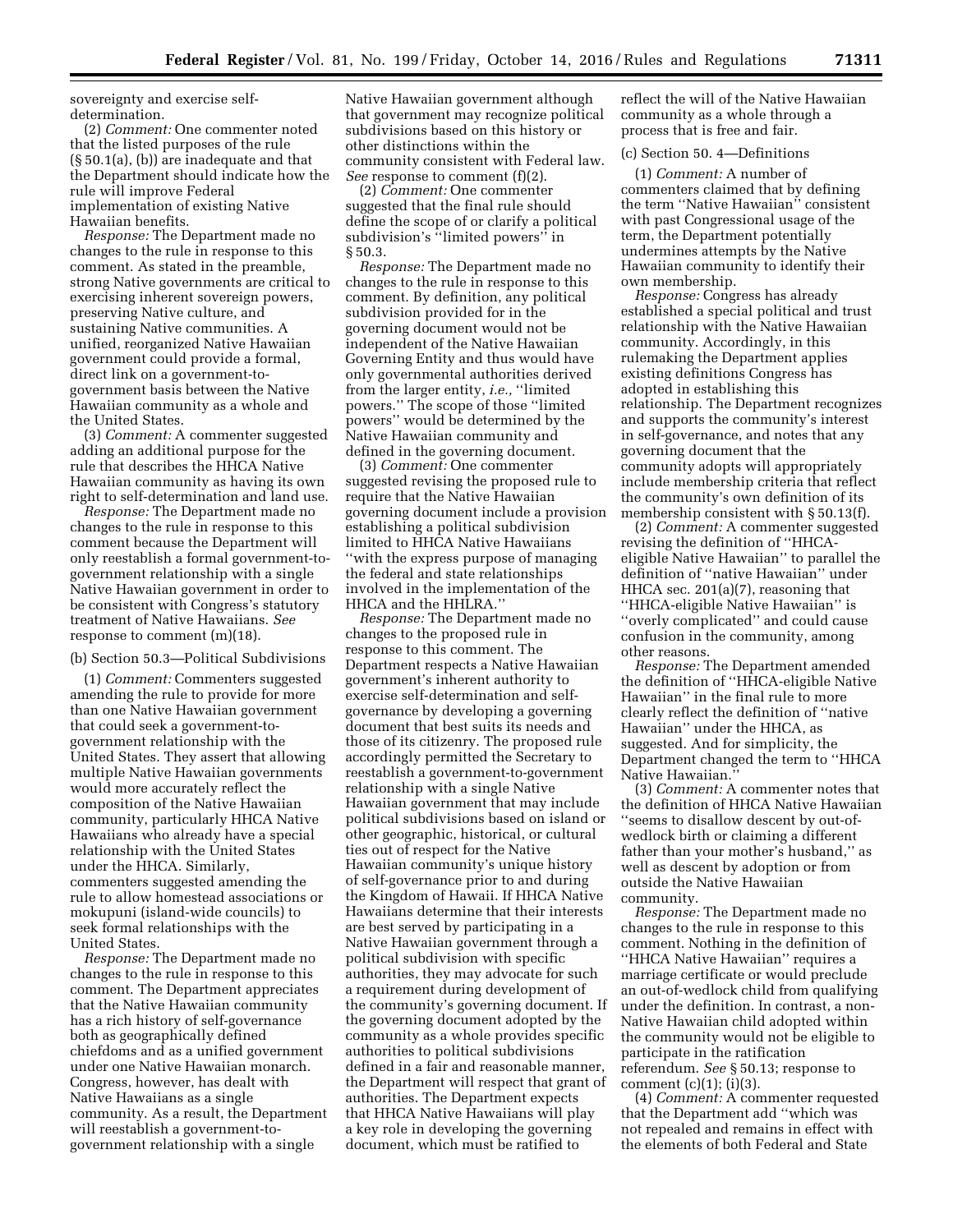law'' to the definition of ''HHCA'' in the definitions section of subpart C in order to clarify that this law was not repealed two years after Hawaii became a state.

*Response:* The Department agrees that the HHCA remains in effect and has elements of both Federal and State law. It is unnecessary to include clarifying language to that effect in the final rule.

(5) *Comment:* A commenter requested that the Department add definitions for the terms ''Secretary,'' ''Rehabilitation of native Hawaiians'' and ''State.''

*Response:* The Department made no changes to the definition of Secretary. The Department chose not to define ''rehabilitation of Native Hawaiians'' because the term is not used in the rule and is outside of the scope of the rulemaking. The Department added a definition of "State."

(6) *Comment:* A commenter asked whether the term ''Native Hawaiian community'' refers to ''the Hawaiian Nation'' as defined to mean ''a large aggregate of people united by common descent, history, culture, or language inhabiting a particular country or territory.''

*Response:* The term ''Hawaiian Nation'' has a variety of different meanings and the Department is not aware of any single, authoritative definition of that term. The term ''Native Hawaiian community'' is defined in the final rule as ''the distinct Native Hawaiian indigenous political community that Congress, exercising its plenary power over Native American affairs, has recognized and with which Congress has implemented a special political and trust relationship.'' The term ''Native Hawaiian community'' includes the entire community recognized by Congress and excludes all individuals outside of that community.

(7) *Comment:* One commenter was concerned that the proposed rule indicated that individuals with leaseholds on Hawaiian home lands were, by definition, considered ''Native Hawaiian,'' and that such a definition was problematic because some individuals have Hawaiian home land leaseholds because they lived on lands that were subject to the Hawaiian Homes Commission Act. In short, these individuals became lessees simply because of the location of their ancestral homestead, not due to their ancestry. Examples included lands that currently make up the Papakolea community (including Papakolea, Kewalo, and Auwailimu).

*Response:* Ancestry is a crucial component to the definitions of ''Native Hawaiian'' and ''HHCA Native Hawaiian'' in the rule, and a non-Native Hawaiian lessee would not meet these definitions.

(8) *Comment:* One commenter expressed concern that the proposed rule defines ''Native Hawaiian'' in the same terms the Supreme Court found to be racial in *Rice* v. *Cayetano,* 528 U.S. 495 (2000). Numerous commenters stated, more generally, that the Department's proposed action was unconstitutional and violated the Equal Protection Clause of the U.S. Constitution.

*Response:* The Department disagrees that it defines ''Native Hawaiian'' in racial terms. Rather, it defines ''Native Hawaiian'' consistent with the special political and trust relationship Congress acknowledged and recognized in over 150 statutes. The final rule sets out procedures to reestablish a formal government-to-government relationship with a distinct indigenous political community recognized by Congress, and therefore does not violate the Equal Protection Clause of the U.S. Constitution for the same reasons that the Supreme Court found provisions of Title 25 of the United States Code relating to Indians and Indian tribes constitutional in *Morton* v. *Mancari,* 417 U.S. at 554 (''The preference, as applied, is granted to Indians not as a discrete racial group, but, rather, as members of quasi-sovereign tribal entities whose lives and activities are governed by the BIA in a unique fashion.''). The rule is distinguishable from the provisions found unconstitutional in *Rice* v. *Cayetano.* In *Rice,* the Court expressly recognized that *Mancari* and its progeny authorize distinct treatment of tribes and their members. 528 U.S. at 518–19.

(9) *Comment:* Several commenters noted that the proposed definition of ''HHCA-eligible Native Hawaiian'' does not include individuals who obtained their homestead leases through either Section 208 or 209 of the HHCA, that is, through valid successorship or transfer pursuant to federally approved amendments to the HHCA.

*Response:* The Department made no changes to the rule in response to these comments. The State proposed an amendment to the HHCA to allow certain relatives of HHCA lessees to receive a lease through successorship or transfer; and Congress approved that amendment, making it law. In general, the amendment permits a homestead lessee to designate a husband, wife, child, or grandchild who is at least onequarter Native Hawaiian ancestry to receive a lease through succession or transfer. Congress also approved amendments to permit succession to certain others who meet the definition of ''native Hawaiian'' in HHCA sec.

201(a)(7). Notably, these amendments do not expand the definition of ''native Hawaiian'' in HHCA sec. 201(a)(7), and only permit certain individuals to receive leases through successorship or transfer. Further, Congress in enacting the HHLRA, defined ''beneficiary'' in terms of the HHCA definition of ''native Hawaiian'' without reference to these transfer and successorship amendments. Congress also provided that the Department ''advance the interest of the beneficiaries'' in administering the HHLRA and HHCA. The Department therefore concludes that the HHCA definition in sec. 201(a)(7), as originally enacted, remains the controlling Congressional definition for purposes of this rulemaking.

(10) *Comment:* A commenter suggested that in lieu of eliminating the U.S. citizenship requirement, the Department could consider amending the definition in § 50.4 to read that Native Hawaiians must be ''eligible to be considered within the Citizenship clause of the U.S. Constitution.'' The commenter stated that this amendment would allow the Native Hawaiian government to include individuals who may have reasonable concern about being classified as a U.S. citizen, given the history of the overthrow, but who would otherwise be eligible for such status under the Constitution.

*Response:* The Department eliminated the U.S. citizenship requirement from the rule as unnecessary and inconsistent with many Federal statutes concerning Native Hawaiians.

## (d) Section 50.10—Elements of a Request

(1) *Comment:* A commenter suggested that the final rule permit an appointed interim Native Hawaiian governing body to submit a request for reestablishment of a formal governmentto-government relationship, noting that ''Federal law and policy respects the rights of Native people in determining their own political priorities.'' Others agreed and suggested such a governing body could additionally assist in organizing the organic activities of the reorganized government.

*Response:* The Department made no changes to the rule in response to this comment. Section 50.10(f)–(g) requires that an officer of the Native Hawaiian government submit and certify a duly enacted resolution of the governing body requesting a formal government-togovernment relationship. This provision presupposes that government officers would be elected and seated before a request to reestablish a formal government-to-government relationship could be ''duly'' enacted and submitted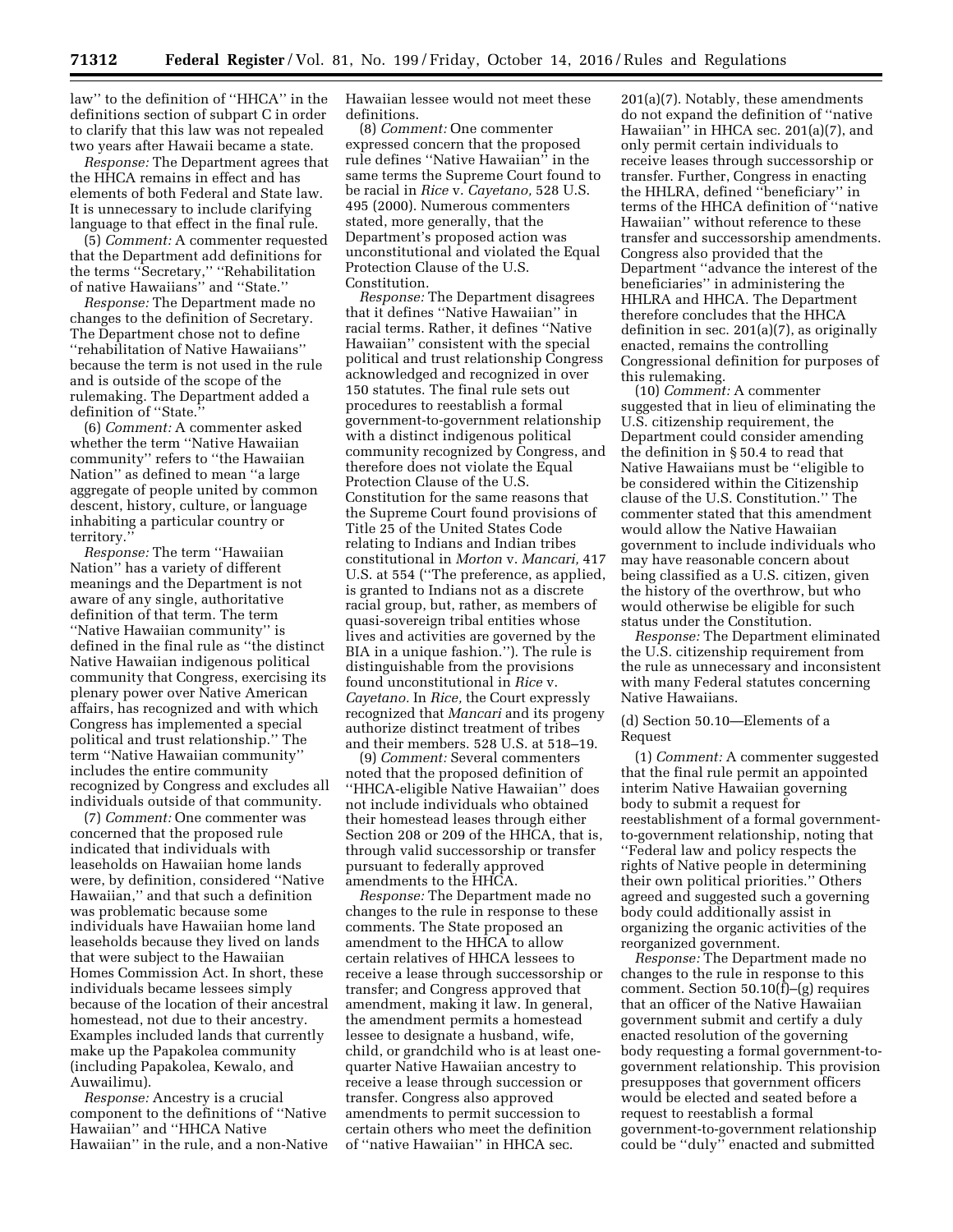under the rule. To ensure that it is the will of the Native Hawaiian community to present a request to reestablish a formal government-to-government relationship, the requester must be an elected governing body, not an appointed one.

(2) *Comment:* A commenter noted that because elections for government offices would occur prior to submission of a request to the Department, those elections seemed ''premature'' since the Department could reject the governing document that sets out the elections process and procedures.

*Response:* The Department made no changes to the proposed rule in response to this comment. As stated below, the Department is committed to providing technical assistance at the request of the Native Hawaiian community. In the event the Department does not accept a governing document as a basis for a formal government-togovernment relationship, the elected officials' status as officers would presumptively be unaffected, however, the text of the governing document would ultimately determine if the election of officers was premature. Similarly, if the Secretary denies a request to reestablish a formal government-to-government relationship, that decision would not affect the authority of the governing document within the community.

(e) Section 50.11—Process for Drafting Governing Document

(1) *Comment:* Commenters suggested amending the rule to provide the criteria or types of evidence that the Secretary will consider in a finding that the minimum standards for demonstrating ''meaningful input'' from ''representative segments of the Native Hawaiian community'' were met.

*Response:* The Department made no changes to the rule in response to this comment. The Native Hawaiian community itself is in the best position to determine how to obtain and implement ''meaningful input'' from its diverse membership. The Department anticipates deferring to reasonable approaches adopted by the community to implement this standard.

(2) *Comment:* A commenter asked whether the Department would consult with the Native Hawaiian government on laws or policies it proposed for enactment in order to determine whether they could conflict with State or Federal law.

*Response:* The Department is willing to provide technical assistance to facilitate compliance with the final rule and with other Federal law, upon request for assistance, but encourages

the Native Hawaiian community to seek guidance as to State law from appropriate State officials and other non-Federal sources.

(f) Section 50.12—Documents That Demonstrate who Participates in Ratification Referendum

(1) *Comment:* One commenter suggested removing proposed § 50.12(b) to accommodate Native Hawaiians who object to State-led efforts to compile a roll of Native Hawaiians, such as the Kanaiolowalu, to ''encourage a more fair and inclusive referendum for Native Hawaiians of all political views.'' By contrast, another commenter suggested amending this provision of the proposed rule to specify the NHRC as responsible for compiling and certifying the roll.

*Response:* The Department revised § 50.12 to make clear that the Native Hawaiian community must develop its own voter list but may rely on a roll of Native Hawaiians prepared by others, provided certain conditions are met. Since it is the Native Hawaiian community's voter list, the Department rejected the suggestion that the final rule place responsibility for carrying out the conditions set forth in § 50.12 on the NHRC.

(3) *Comment:* To accommodate Native Hawaiians who lack traditional ''paper'' documentation of their status, one commenter recommended enhancing the rule's criteria for demonstrating Native Hawaiian and HHCA Native Hawaiian status for ratification purposes to include ''verification by kupuna (elders) or kamaaina (long term community residents)'' which some Federal laws currently provide.

*Response:* The Department made changes to § 50.12 to enhance the ability of individuals who may not have traditional documentation to document descent. It is for the Native Hawaiian community to determine in the first instance whether this commenter's suggestions should be adopted as ''[o]ther similarly reliable means'' under § 50.12(b)(5) and (c)(4), and the Department would expect to give deference to the community's judgment.

(4) *Comment:* The DHHL expressed concern that the integrity of its processes for certifying eligibility for HHCA programs and benefits could be negatively impacted if alternative methods for certification of ''HHCAeligible Native Hawaiian'' status are accepted as proposed in § 50.12(a)(2)(ii). Moreover, citing ''significant administrative burden'' and its ''responsibility and . . . obligation to lessees, wait-listers, and applicants to maintain the confidentiality and security of their personally identifiable

information,'' among other concerns, DHHL objected to being identified as a source to demonstrate ''HHCA Native Hawaiian'' status in the proposed rule at §  $50.12(a)(1)(i)$  and  $(a)(2)(i)$ .

*Response:* The proposed rule did not intend to burden or assign a role for DHHL in the verification process, and nothing in the rule mandates such involvement. For instance, DHHL may be willing to certify to an individual that he or she is a Native Hawaiian lessee under HHCA sec. 201(a)(7), but the rule does not require DHHL to do so. Individuals who are enumerated on a DHHL roll or list as HHCA-eligible should have some kind of documentation from DHHL indicating their status under HHCA sec. 201(a)(7) and such documents are sufficient proof of their status as ''HHCA Native Hawaiians'' without further involvement by DHHL. Further, the Department sees no reason to require such individuals to resubmit ancestry documentation that DHHL previously found acceptable to those compiling the list of eligible voters. The Department also finds that persons who meet the definition of ''native Hawaiian'' in HHCA sec. 201(a)(7) should be permitted to document such status by using other records or documentation demonstrating such eligibility, *see* final rule § 50.12(c), even if they have not applied to DHHL or their application has not been acted upon by DHHL.

Finally, as to DHHL's concern about collateral effects on its certification processes, a determination by the Native Hawaiian community that an individual is an ''HHCA Native Hawaiian'' for purposes of compliance with this rule would not have any collateral effect on eligibility determinations made by DHHL for its own purposes under its own processes, which may rely on a distinct methodology or distinct documentation standards.

# (g) Section 50.13—Contents of Governing Documents

(1) *Comment:* Commenters objected to the proposed rule's requirement excluding non-Native Hawaiians from membership. They expressed their belief that the Native Hawaiian government should have the opportunity to decide whether to include non-Native Hawaiians in the formulation of its governing documents.

*Response:* The Department made no changes to the rule in response to this comment. Federal law requires a demonstration of Native ancestry to be eligible for membership. See response to comment (i)(3).

(2) *Comment:* A commenter suggested either eliminating § 50.13(j)'s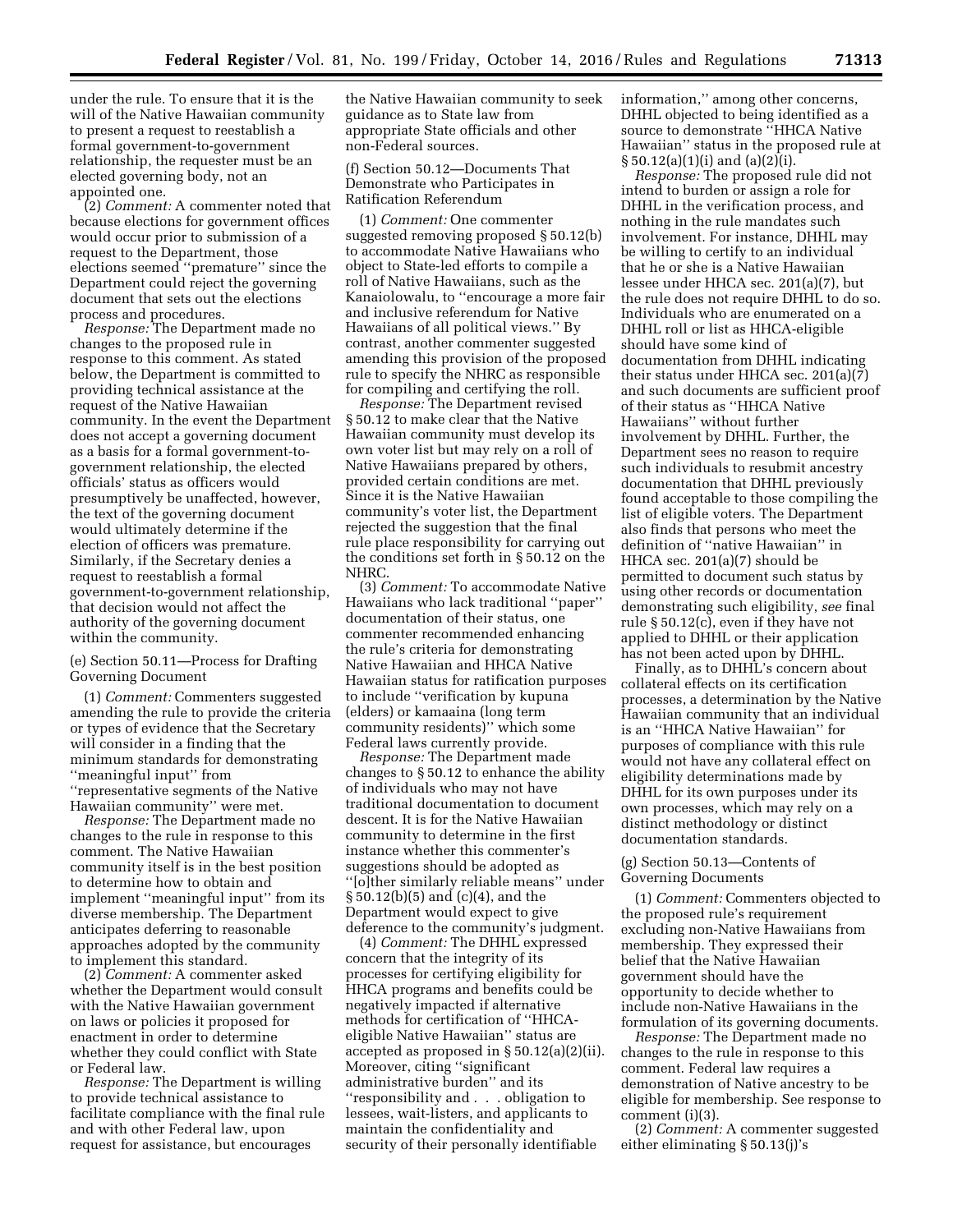requirement that the Native Hawaiian governing document ''[n]ot contain provisions contrary to Federal law'' or amending it to read: ''Not contain provisions contrary to *current* Federal law'' (emphasis added).

*Response:* The Department made no changes to the rule in response to this comment. The ordinary reading of § 50.13(j) is that the governing document must comply with thenapplicable Federal law. The comment is correct, however, in noting that Federal law can change over time, and the result may be to broaden or narrow the scope of Native governments' ability to exercise their inherent sovereign authorities, including authorities identified in their governing documents. *See United States* v. *Lara,* 541 U.S. 193 (2004). Thus, if a governing document contains a provision that may not be exercised because it is inconsistent with Federal law, that provision will not necessarily render that document ''contrary to Federal law'' for purposes of this section. The result instead would be that the provision will not be enforceable.

(3) *Comment:* One commenter asked for guidance on the meaning of § 50.13(b), which requires the Native Hawaiian governing document to ''prescribe the manner in which the government exercises its sovereign powers.''

*Response:* This language is intended to refer to a governing document's enumeration of powers of the respective branches of government and of officials, and establishment of the processes by which governmental power is exercised. It is intended to be read together with § 50.13(c), which references establishment of ''the institutions and structure of the government, and of its political subdivisions (if any).''

(4) *Comment:* One commenter expressed the opinion that the Department would be unable to ''enforce'' the terms of the Native Hawaiian Governing Entity's initial governing document because the entity, like an Indian tribe, would be able to amend this document without Secretarial approval.

*Response:* The Department made no changes to the rule in response to this comment. § 50.13 provides minimum requirements for a governing document, including that it must ''[d]escribe the procedures for proposing and ratifying amendments to the governing document.'' Section 50.13(i). Under this rule, the Department does not have a responsibility to approve or disapprove amendments to the governing document that are ratified after the formal

government-to-government relationship has been reestablished.

## (h) Section 50.14—Ratification Referendum

(1) *Comment:* One commenter suggested adding a provision requiring verified Native Hawaiians and HHCA Native Hawaiians to ''indicate[] a willingness to participate in the referendum by enrolling on the referendum voter list acknowledging U.S. citizenship and the Native status recognized by Congress. A willingness to participate, regardless of a vote for or against ratification, is a key baseline criteria that should be included'' in the final rule. Others echoed the substance of this comment requiring that the voter list be created through an ''opt-in'' process.

*Response:* The Department made no changes to the rule in response to these comments. The proposed and final rules provide that the voter list exclude any individual who requests to be removed, which can be characterized as the ability to ''opt-out.'' Whether ''opt-in'' or ''opt-out,'' each process ensures that individuals are empowered to exclude themselves from the list. The Native Hawaiian community, however, may not impose additional criteria, as suggested by the commenter, which could result in excluding individuals recognized by Congress as part of the Native Hawaiian community.

(2) *Comment:* One commenter observed that while the proposed rule requires a written narrative of the Native Hawaiian government's ratification process and procedures, there is no ''real review'' by the Department until after the ratification concludes. This commenter suggested the final rule include authority for the Native Hawaiian government to submit its proposed ratification procedures for the Department's review prior to implementation as an ''intermediate step'' that could potentially prevent avoidable delay or disapproval of the request on procedural grounds.

*Response:* The Department made no changes to the rule in response to this comment. Section 50.21 of the rule authorizes technical assistance to facilitate compliance with the final rule and other Federal law upon request by the Native Hawaiian community. Technical assistance could, for instance, include providing Departmental expertise related to the community's ratification process and other technical matters.

# (i) Section 50.16—Secretarial Criteria

*Comment:* One commenter requested that the requirement that the ratification referendum and elections for public office were ''conducted in a manner not contrary to Federal law'' be revised to refer to ''then established Federal law'' because of the possibility that Federal law would change at some point following the ratification referendum.

*Response:* The Department notes that Federal law imposes fairly few limitations on a referendum or election conducted by a Native sovereign. The Voting Rights Act does not apply to such elections, for example. *See Akina*  v. *Hawaii,* 141 F. Supp. 3d 1106, 1125– 26 (D. Haw. 2015); *Gardner* v. *Ute Tribal Court Chief Judge,* 36 Fed. App'x 927, 928 (10th Cir. 2002); *Cruz* v. *Ysleta Del Sur Tribal Council,* 842 F. Supp. 934, 935 (W.D. Tex. 1993). The reference to Federal law may therefore have a fairly limited application. Moreover, the Department believes that the ordinary reading of this provision is that the referendum and election must comply with then-applicable Federal law. The Department accordingly believes that no revision to this provision of the rule text is necessary, as this is the most natural interpretation of the existing language.

### (j) Section 50.21—Technical Assistance

*Comment:* Commenters requested that the Department be required to provide technical assistance on all aspects of the rule, from drafting of organic documents to compliance with various standards articulated in the proposed rule, and that such technical assistance include Federal grants.

*Response:* The Department made no changes to the rule in response to this comment. The Department is committed to assisting the Native Hawaiian community's efforts to exercise selfdetermination and reorganize its government, and therefore will provide technical assistance upon request of the Native Hawaiian community. Regulations, however, cannot independently authorize Federal grants; statutory authority is required. The Native Hawaiian community may seek financial assistance from various funding sources.

### (k) Section 50.30 to 50.32—Public Comment/Deadline Extension

(1) *Comment:* A few commenters stated that the 30-day public comment period on a request submitted under the proposed rule was insufficient for substantive review of any request. These commenters urged the Department to increase the public comment period to 90 days. Others urged the Department to limit the number of days by which a deadline may be extended and the number of times those deadline extensions may be granted. These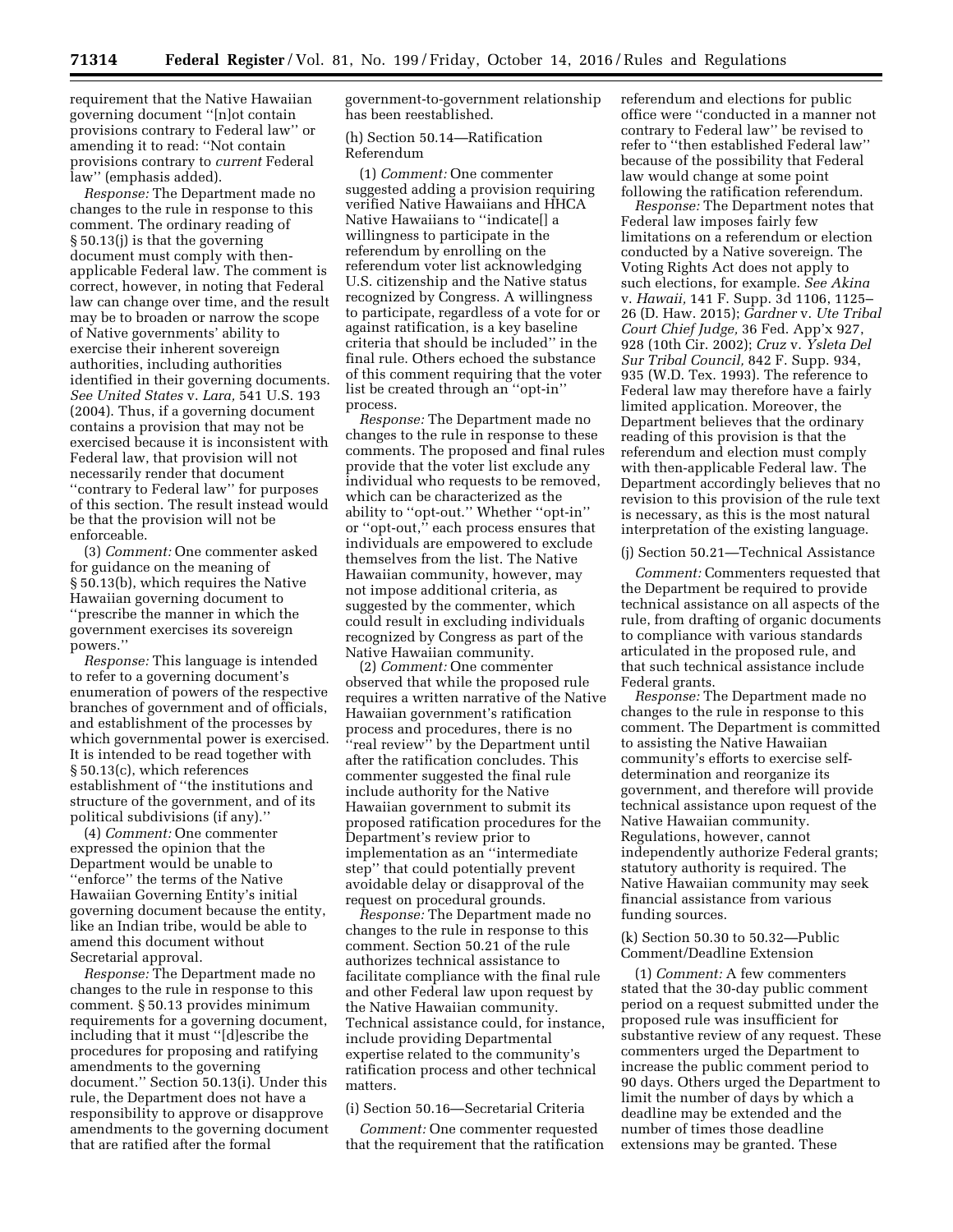commenters specifically urged that deadlines should only be extended by 30 or 60 days, and that deadlines should only be extended once or twice.

*Response:* The Department agrees that more time for substantive review of any request submitted under this Part is warranted. The final rule allows 60 days for the public to submit any comments on the request and permits a single extension by a maximum of 90 days for good cause. Similarly, the requester will have 60 days to respond to any comment or evidence, which may be extended by up to 90 days for good cause. Accordingly, the amount of time the Department has for posting any comments received during this period is extended to a total of 20 days in § 50.30(b).

(2) *Comment:* A commenter urged limiting the Secretary to a maximum of 210 days to review any request, including any extensions granted. Others added that the Department should not be given complete discretion to extend its own deadlines and that it should be required to seek the requester's consent prior to issuing an extension to itself. Finally, commenters urged amendment of the proposed rule to mandate action within the allowable timeframes so that the Secretarial review process is not ''unduly delayed.''

*Response:* The Department appreciates the importance of timely review of and action on a request. In response to the comments, the final rule requires notice to the requester, including an estimate of when the decision will issue, if the Secretary is unable to act within 120 days. The Department made no further changes to the rule in response to this comment.

### (l) Section 50.40—Secretary's Decision

*Comment:* Commenters urged that the final rule impose a limit to the Secretary's decision-making time frame, and if the Secretary fails to act within that time frame, the request should be deemed approved.

*Response:* The Department clarified that the Secretary may request additional documentation and explanation from the requester and the public with respect to the material submitted, including whether the request is consistent with this part. The Department made no further changes to the rule in response to this comment. The significance of reestablishing a formal government-to-government relationship requires an affirmative act by the Secretary, so that there can be no question about the status of that formal relationship.

(m) Section 50.44—Implementation of Government-to-Government Relationship

(1) *Comment:* Commenters requested that the final rule be amended by adding: ''Nothing in this part explicitly or implicitly abrogates, affects, or impairs any claim or claims of the Native Hawaiian people under Federal law or International law or affects the ability of the Native Hawaiian people or their representatives to pursue such claim or claims in Federal or International forums.'' Similarly, other commenters requested that the final rule include a provision stating that the rule itself shall not serve as a settlement of any such claims.

*Response:* The Department made no changes to the final rule in response to these comments. As stated above, this rule does not address any existing claims that the Native Hawaiian people, either individually or collectively, may assert for redress under Federal or international law. All such claims are outside the scope of this rulemaking, as also discussed above.

(2) *Comment:* Commenters suggest amending § 50.44(a) to make express that the Native Hawaiian Governing Entity will have the same privileges and immunities as federally-recognized Indian tribes in the continental United States. Another commenter suggested amendments to the contrary, urging the Department to eliminate language in the rule that ''may unduly imply that the Native Hawaiian Governing Entity must be exactly the same as an Indian tribe in all respects.''

*Response:* Section 50.44(a) states that the Native Hawaiian Governing Entity would have the same inherent sovereign governmental authorities as do federally-recognized tribes in the continental United States and the same government-to-government relationship under the U.S. Constitution and Federal law. Accordingly, the Native Hawaiian Governing Entity would have the same inherent privileges and immunities as do federally-recognized tribes in the continental United States. *See* response to comment (1)(m)(12). As to the question whether the Native Hawaiian Governing Entity is ''exactly the same as an Indian tribe in all respects,'' the Department responds that Congress systematically treats the Native Hawaiian community separately from tribes in the continental United States. The Native Hawaiian Governing Entity will have the inherent sovereign governmental authorities of a tribe, except to the extent that Federal law constrains those authorities. For example, because there is no land in

Hawaii meeting the definition of ''Indian country'' and no authority to take land into trust, the Native Hawaiian Governing Entity will necessarily have limited territorial authority in the absence of Congressional action to establish such authority.

(3) *Comment:* A commenter expressed concern that the rule did not provide a ''list of permitted powers'' that the Native Hawaiian Governing Entity could exercise, such as powers that federallyrecognized Indian tribes in the continental United States exercise.

*Response:* The Native Hawaiian Governing Entity may exercise all its inherent sovereign powers, and all powers vested in it by Congress, subject to the limitations in its governing document or established by Federal law.

(4) *Comment:* One commenter stated that the proposed rule's restriction on Native Hawaiians' eligibility for Federal Indian programs, services, and benefits would be unenforceable because the Native Hawaiian Governing Entity would be able to amend its initial governing document without Federal approval just as federally-recognized Indian tribes in the continental United States are able to do under 25 CFR part 81.

*Response:* The Native Hawaiian Governing Entity may not alter Congress's approach that distinguishes between programs, services, and benefits provided to federallyrecognized tribes in the continental United States and programs, services, and benefits provided to Native Hawaiians by amending its governing document after a government-togovernment relationship is reestablished. This rulemaking carefully adheres to Congress's separate treatment of federally-recognized tribes in the continental United States and the Native Hawaiian community for purposes of funding programs, services, and benefits. Congress's approach binds the Department and the community. *See*  response to comment  $(1)(g)(4)$ .

# (C) Tribal Summary Impact Statement

Consistent with sections 5(b)(2)(B) and 5(c)(2) of Executive Order 13175, and because the Department consulted with tribal officials in the continental United States prior to publishing this rule, the Department seeks to assist tribal officials, and the public as a whole, by including in this preamble the three key elements of a tribal summary impact statement. Specifically, the preamble to this rule (1) describes the extent of the Department's prior consultation with tribal officials; (2) summarizes the nature of their concerns and the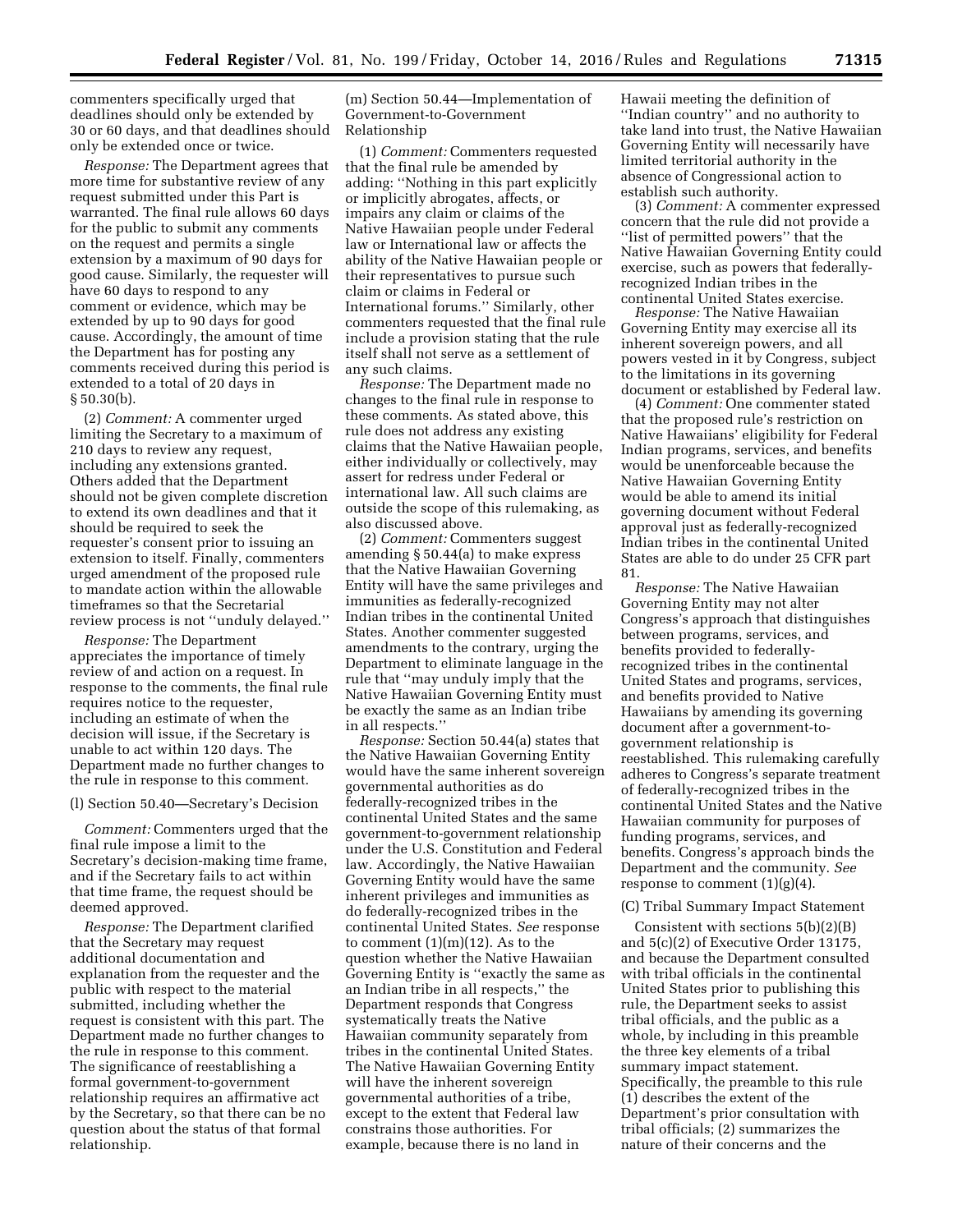Department's position supporting the need to issue the rule; and (3) states the extent to which tribal officials' concerns have been met. The ''Public Meetings and Tribal Consultations'' section below describes the Department's prior consultations.

Comments regarding access to Federal programs, services, and benefits available to federally-recognized Indian tribes: The Department received comments strongly supporting Federal rulemaking to reestablish a formal government-to-government relationship between the United States and the Native Hawaiian community. Comments expressed concern about the rule's potential impact, if any, on Federal Indian programs, services, and benefits—that is, federally funded or authorized special programs, services, and benefits provided by Federal agencies (such as the Bureau of Indian Affairs and the Indian Health Service) to federally-recognized Indian tribes in the continental United States. Comments expressed an understanding that Native Hawaiians are ineligible for Federal Indian programs and services absent express Congressional declarations to the contrary, and recommended that existing and future programs, services, and benefits for a reorganized Native Hawaiian government remain separate from programs and services dedicated to tribes in the continental United States.

*Response:* The Department agrees with these comments. Native Hawaiians are ineligible for Federal Indian programs and services absent express Congressional declarations to the contrary.

When creating programs, services, and benefits, Congress systematically distinguishes between programs, services, and benefits to Indian tribes in the continental United States and those provided to the Native Hawaiian community. Congress enacted programs and services expressly and specifically for the Native Hawaiian community that are in many respects parallel and analogous to—but distinct from—the programs and services enacted for federally-recognized tribes in the continental United States. Federal Native Hawaiian programs and services are provided to Native Hawaiians as an indigenous Native Hawaiian community under the Indian affairs power, just as Federal Indian programs and services are provided to Indian tribes in the continental United States under the Indian affairs power.

In some instances, Congress expressly provided for Native Hawaiians to receive benefits as part of a program provided to Native Americans generally; in others, Congress has provided a

distinct program or set of programs, parallel to those that exist for other Native American communities. To the extent that Native Hawaiians are not eligible for certain programs under current law, it follows that this treatment reflects a conscious decision by Congress. Moreover, because of the structure of many Federal programs, treating a Native Hawaiian Governing Entity or its members as eligible for programs provided generally to federally-recognized Indian tribes in the continental United States or their members could result in duplicative services or benefits.

Congress's systematic provision of separate benefits for Native Hawaiians gives rise to a presumption that Congress did not intend that Native Hawaiians would also receive essentially duplicative programs, services, and benefits through programs available to tribes in the continental United States.7 The Department accordingly concludes that, absent Congressional action that provides Federal programs directed towards Indians to include Native Hawaiians, the Native Hawaiian community cannot be treated as ''eligible for the special programs and services provided by the United States to Indians because of their status as Indians.'' 25 U.S.C. 479a–1(a).

The distinction between Federal Native Hawaiian programs and services and Federal Indian programs and services is apparent in the List Act, which requires the Secretary to publish in the **Federal Register** a list of those Indian tribes that ''the Secretary recognizes to be eligible for the special programs and services provided by the United States to Indians because of their status as Indians.'' 25 U.S.C. 479a–1(a). A comparison of the definition of ''Indian tribe'' in 25 U.S.C. 479a(2), with the narrower specification of which tribes may appear on the list itself, *see*  25 U.S.C. 479a–1(a), indicates that the reference to ''programs and services'' in section 479a–1(a) is limited to those Federal programs and services available to tribes *generally, i.e.,* those in the continental United States, as opposed to Federal programs and services identified for specific tribes or communities, such as the Native Hawaiian community.8 As explained

above, Congress provides a separate suite of programs and services targeted directly to Native Hawaiians, and not through programs broadly applicable to Indians. Congress thus makes plain that Native Hawaiians receive a distinct set of Federal programs and services so that they are not eligible for general Indian programs and services.9

This unique provision of separate programs and services removes Native Hawaiians from the scope of the **Federal Register** list published under the List Act. Therefore, following any reestablishment of a formal governmentto-government relationship with the United States, the Native Hawaiian community would not be recognized by the Secretary ''to be eligible for the special programs and services provided by the United States to Indians because of their status as Indians,'' 25 U.S.C. 479a–1(a), and the Native Hawaiian Governing Entity would not appear on the list compiled under the List Act.

Section 50.44(c)–(d) of the final rule similarly implements Congress's longstanding distinction between Native Hawaiian programs and services and

9Even before adoption of the List Act, the Department maintained a list of tribes that were generally eligible for BIA programs and services. *See* Indian Tribal Entities That Have a Governmentto-Government Relationship with the United States, 44 FR 7235 (1979). The List Act ratified and codified the process for preparing that list. Notably, 25 CFR part 83, ''Procedures for Federal Acknowledgment of Indian Tribes,'' contains a provision stating that its purpose is to ''determine whether a petitioner is an Indian tribe eligible for the special programs and services provided by the United States to Indians because of their status as Indians.'' 25 CFR 83.2. Hawaii is outside the scope of part 83, which further demonstrates the Department's longstanding conclusion that Native Hawaiians fall outside the scope of these general programs and services. *See* 25 CFR 83.3 (stating that ''this part applies only to indigenous entities that are not federally recognized Indian tribes''); 25 CFR 83.1 (defining ''indigenous'' to mean ''native to the continental United States in that at least part of the petitioner's territory at the time of first sustained contact extended into what is now the continental United States'').

<sup>7</sup>*Cf. Kahawaiolaa,* 386 F.3d at 1283 (noting Congress's intent to treat Native Hawaiians and members of Indian tribes ''differently'' and reasoning that allowing Native Hawaiians to apply for Federal recognition under part 83 could ''allow native Hawaiians to obtain greater benefits than the members of all American Indian tribes'').

<sup>8</sup>The definition in 25 U.S.C. 479a(2) specifies that the term ''Indian tribe'' includes an ''Indian or Alaska Native tribe'' because Congress wished to

remove any doubt that Alaska Natives were included within the scope of that term. Indeed, the definition makes clear that an Alaska Native tribe could be acknowledged by the Secretary ''to exist as an Indian tribe.'' And the use of the term ''Indian'' in section 479a–1(a) confirms that the term was being used broadly and must necessarily include Alaska Natives. 25 U.S.C. 479a–1(a) (instructing the Secretary to publish a list of ''all Indian tribes which the Secretary recognizes to be eligible for the special programs and services provided by the United States *to Indians* because of *their status as Indians''* (emphasis added)); *see also* 25 U.S.C. 1212–1215 (provisions enacted together with the List Act that reaffirmed the eligibility of an Alaska Native tribe, and which refer to a ''federally recognized Indian tribe'' and an ''Alaska Native tribe'' interchangeably); H.R. Rep. No. 103–781 at 5 (noting that the List Act ''requires that the Secretary continue the current policy of including Alaska Native entities on the list of federally-recognized Indian tribes which are eligible to receive services'').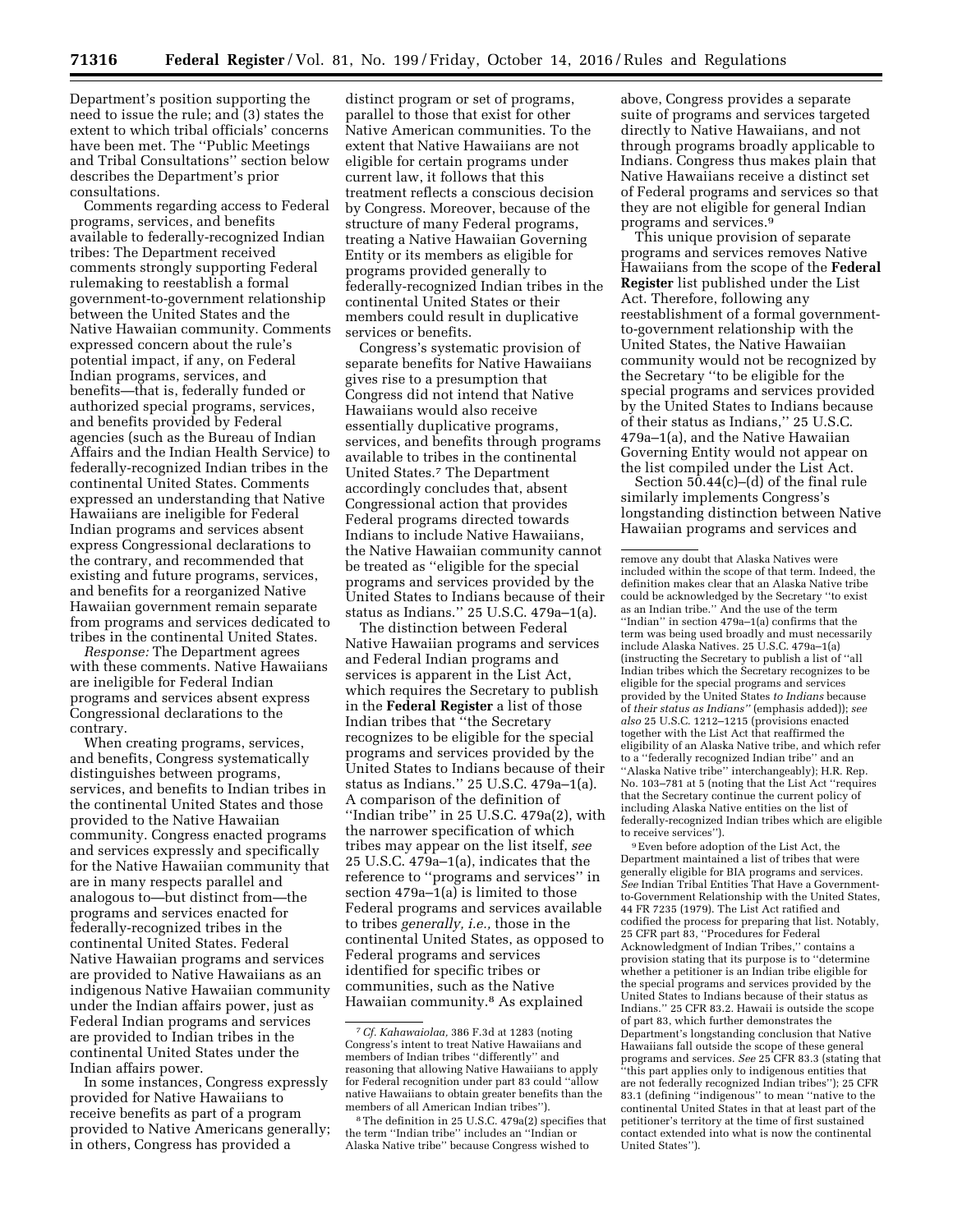general Indian programs and services for tribes in the continental United States.10 The List Act's central purpose is to provide ''various departments and agencies of the United States'' with an ''accurate, regularly updated, and regularly published'' list that they could use ''to determine the eligibility of certain groups [in the continental United States] to receive services from the United States.'' List Act findings, sec. 103(7) (codified at 25 U.S.C. 479a note). The List Act is mandatory and prescriptive, stating that the Secretary ''*shall* publish'' a list of ''*all* Indian tribes which the Secretary recognizes to be eligible for the special programs and services provided by the United States to Indians because of their status as Indians.'' 25 U.S.C. 479a–1(a) (emphasis added); *see also* List Act findings, sec. 103(8). In enacting the List Act, Congress specifically sought to eliminate inconsistencies, to ensure uniformity in the treatment of federallyrecognized tribes in the continental United States, and to accord those tribes and their membership access to the same Federal programs and services. *See* H.R. Rep. No. 103–781. It follows that federally-recognized tribes in the continental United States are all ''eligible for the special programs and services provided by the United States to Indians because of their status as Indians,'' and that the Secretary has no authority to exclude a federallyrecognized tribe in the continental United States from the list compiled under the List Act.

The vast bulk of Federal Indian statutes providing programs and services expressly state that they cover only those Indian tribes that the Secretary deems eligible for the special programs and services that the United States provides to Indians because of their status as Indians. Such statutes include the Indian Self-Determination and Education Assistance Act (ISDEAA), 25 U.S.C. 450b(e). These Federal Indian statutes do not currently cover the Native Hawaiian community, nor would they cover that governing entity with which the United States reestablishes the formal government-togovernment relationship.

Some Federal statutes, however, extend to all Indian tribes without expressly stating that they cover only those Indian tribes that the Secretary deems eligible for the special programs and services that the United States provides to Indians in the continental

United States. Unless the statute's text, structure, purpose, or legislative history is to the contrary, these statutes would cover the Native Hawaiian Governing Entity. *See, e.g.,* 25 U.S.C. 1301(1)–(2) (Indian Civil Rights Act definitions) (covering ''any tribe, band, or other group of Indians subject to the jurisdiction of the United States and recognized as possessing powers of selfgovernment,'' which include ''all governmental powers possessed by an Indian tribe, executive, legislative, and judicial, and all offices, bodies, and tribunals by and through which they are executed''); 25 U.S.C. 2801(6) (using the same definition, in the law-enforcement context); 28 U.S.C. 1362 (providing Federal-court jurisdiction over Federal claims ''brought by any Indian tribe or band with a governing body duly recognized by the Secretary of the Interior'').

For certain Federal statutes there may be additional indicators that particular provisions should or should not be available to the Native Hawaiian Governing Entity or its members. The Department's interpretation of a Federal statute providing programs and services to tribes and their members typically will turn on the statute's definition of the term ''Indian tribe,'' but a clear expression of Congressional intent will control. Also, a Federal agency administering a statute will have authority to resolve any question that may arise as to the meaning of that statute and the scope of available programs, services, and benefits.

This determination that the Native Hawaiian Governing Entity is not eligible for general Federal Indian programs, services, and benefits also comports with Congress's express intent that the Department's Assistant Secretary for Policy, Management and Budget (PMB), not the Assistant Secretary for Indian Affairs, oversee Native Hawaiian matters, as stated in the HHLRA, sec. 206, 109 Stat. 363.

# **(V) Public Meetings and Tribal Consultations**

The Department held public meetings to gather testimony at both the ANPRM and proposed rule stages of this rulemaking. In June and July 2014, staff from the Departments of the Interior and Justice traveled to Hawaii to conduct 15 public meetings on the ANPRM across the State. Hundreds of stakeholders and interested parties attended sessions on the islands of Hawaii, Kauai, Lanai, Maui, Molokai, and Oahu. Also during that time, staff conducted extensive, informal outreach with Native Hawaiian organizations, groups, and community leaders. Following the public meetings

in Hawaii, the Department held five U.S. mainland regional consultations in Indian country, supplemented with targeted community outreach in locations with significant Native Hawaiian populations. To build on the extensive record gathered during the ANPRM, in October and November 2015, the Department held four threehour teleconferences on the NPRM: two teleconferences that were open to the public, one specifically targeted to Native Hawaiian organizations, and one specifically targeted to tribal leaders. Transcripts from all public meetings held during the ANPRM and NPRM stages are available in the online docket as well as on the Department's Web site (*[www.doi.gov/hawaiian](http://www.doi.gov/hawaiian)*).

# **(VI) Procedural Matters**

*A. Regulatory Planning and Review (Executive Orders 12866 and 13563)* 

Executive Order (E.O.) 12866 provides that the Office of Information and Regulatory Affairs (OIRA) at the Office of Management and Budget (OMB) will review all significant rules. OIRA determined that this final rule is significant because it may raise novel legal or policy issues arising out of legal mandates, the President's priorities, or the principles set forth in the Executive Order.

E.O. 13563 reaffirms the principles of E.O. 12866 while calling for improvements in the Nation's regulatory system to promote predictability, to reduce uncertainty, and to use the best, most innovative, and least burdensome tools for achieving regulatory ends. The Executive Order directs agencies to consider regulatory approaches that reduce burdens and maintain flexibility and freedom of choice for the public where these approaches are relevant, feasible, and consistent with regulatory objectives. E.O. 13563 emphasizes further that regulations must be based on the best available science and that the rulemaking process must allow for public participation and an open exchange of ideas. The Department developed this final rule in a manner consistent with these requirements.

# *B. Regulatory Flexibility Act*

The Department certifies that this final rule will not have a significant economic effect on a substantial number of small entities under the Regulatory Flexibility Act (5 U.S.C. 601 *et seq.*).

Under the Regulatory Flexibility Act (as amended by the Small Business Regulatory Enforcement Fairness Act (SBREFA) of 1996; 5 U.S.C. 601 *et seq.*), whenever a Federal agency is required to publish a notice of rulemaking for

<sup>10</sup>*See* § 50.4 of the final rule defining the terms ''Federal Indian programs, services, and benefits'' separately from ''Federal Native Hawaiian programs, services, and benefits.''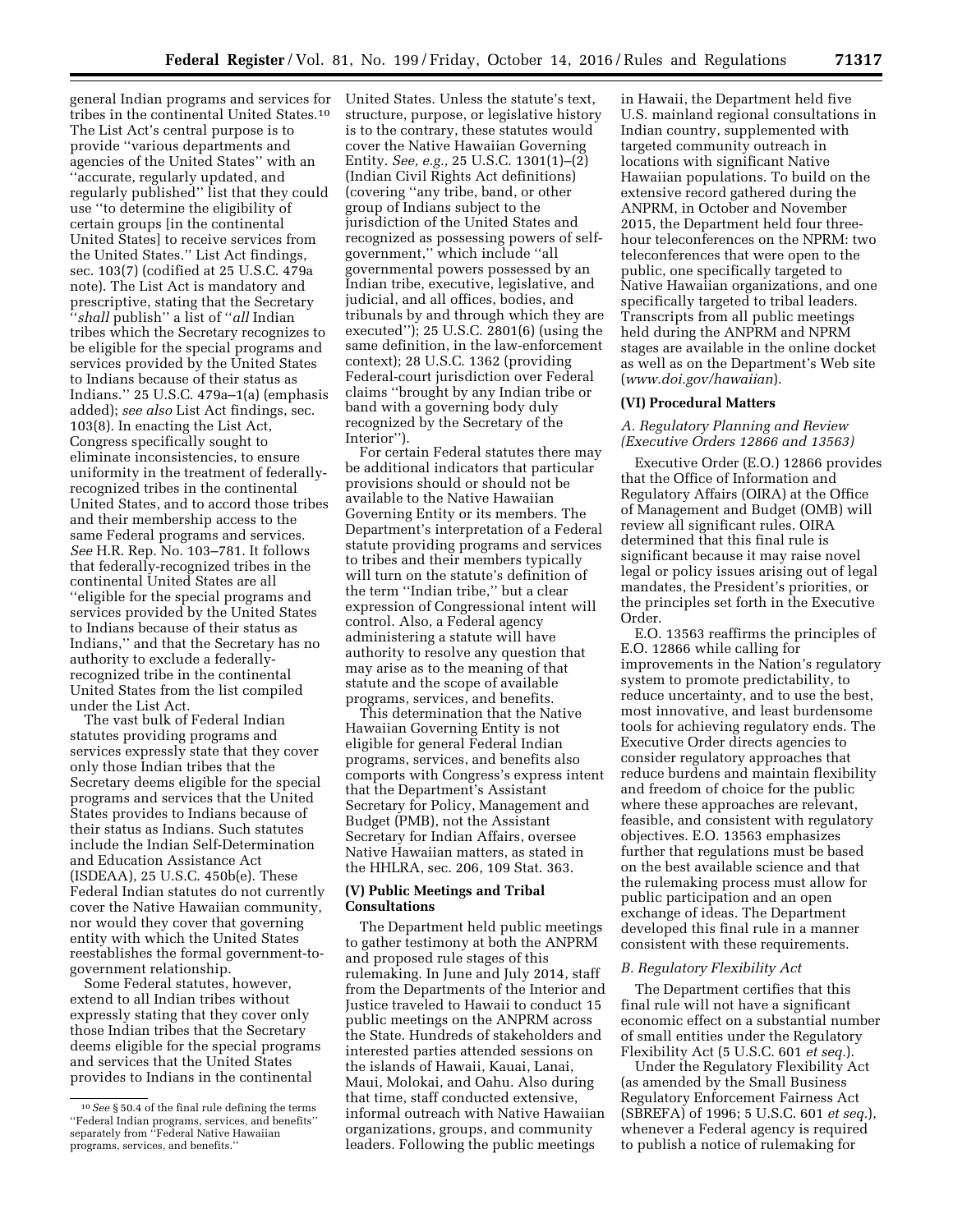any proposed or final rule, it must prepare, and make available for public comment, a regulatory flexibility analysis that describes the effect of the rule on small entities (*i.e.,* small businesses, small organizations, and small government jurisdictions). However, no regulatory flexibility analysis is required if the head of an agency, or his designee, certifies that the rule will not have a significant economic impact on a substantial number of small entities. SBREFA amended the Regulatory Flexibility Act to require Federal agencies to provide a statement of the factual basis for certifying that a rule will not have a significant economic impact on a substantial number of small entities. The Department certified that the proposed rule to implement these changes to 43 CFR part 50 regulations would not have a significant economic impact on a substantial number of small entities (80 FR 59113). The Department did not receive any information during the public comment period that changes this certification.

The Regulatory Flexibility Act, as amended, requires that Federal agencies evaluate the potential incremental impacts of rulemaking only on those entities directly regulated by the rulemaking itself and, therefore, not on indirectly regulated entities. If a reorganized Native Hawaiian government decides to seek a formal government-to-government relationship with the United States, the rule provides the requirements for submitting a written request to the Secretary of the Interior. The rule would directly affect any such Native Hawaiian government. A small governmental jurisdiction is the government of a city, town, township, village, school district, or special district, with a population of less than fifty thousand, unless the agency establishes a different definition that is appropriate to the activities of the agency by notice and comment. *See* 5 U.S.C. 601(5). The Department has not established a different definition by notice and comment. Therefore, a Native Hawaiian government would not be considered a small entity under the Regulatory Flexibility Act. *See* 5 U.S.C. 601(6). No other small entities would be directly affected by the rule, thus no small entities will be affected by this rule.

# *C. Small Business Regulatory Enforcement Fairness Act (SBREFA)*

This final rule is not a major rule under 5 U.S.C. 804(2), the Small Business Regulatory Enforcement Fairness Act. It will not result in the expenditure by state, local, or tribal

governments in the aggregate, or by the private sector, of \$100 million or more in any one year. The rule's requirements will not cause a major increase in costs or prices for consumers, individual industries, Federal, state, or local government agencies, or geographic regions. Nor will this rule have significant adverse effects on competition, employment, investment, productivity, innovation, or the ability of U.S.-based enterprises to compete with foreign-based enterprises.

# *D. Unfunded Mandates Reform Act*

This final rule does not impose an unfunded mandate on state, local, or tribal governments or the private sector of more than \$100 million per year. The rule does not have a significant or unique effect on state, local, or tribal governments or the private sector. A statement containing the information required by the Unfunded Mandates Reform Act (2 U.S.C. 1531 *et seq.*) is not required.

# *E. Takings (E.O. 12630)*

Under the criteria in Executive Order 12630, this final rule does not affect individual property rights protected by the Fifth Amendment nor does it involve a compensable ''taking.'' A takings implications assessment therefore is not required.

### *F. Federalism (E.O. 13132)*

Under the criteria in Executive Order 13132, this final rule has no substantial and direct effect on the States, on the relationship between the national government and the States, or on the distribution of power and responsibilities among the various levels of government. A federalism implications assessment therefore is not required.

#### *G. Civil Justice Reform (E.O. 12988)*

This final rule complies with the requirements of Executive Order 12988. Specifically, this rule has been reviewed to eliminate errors and ambiguity and written to minimize litigation; and is written in clear language and contains clear legal standards.

# *H. Consultation With Indian Tribes (E.O. 13175)*

Under Executive Order 13175, the Department held several consultation sessions with federally-recognized tribes in the continental United States. Details on these consultation sessions and on comments the Department received from tribes and intertribal organizations are described above. The Department considered each of those comments and

addressed them, where possible, in the final rule.

# *I. Paperwork Reduction Act*

This final rule does not require an information collection from ten or more parties, and a submission under the Paperwork Reduction Act of 1995, 44 U.S.C. 3501 *et seq.,* is not required. An OMB form 83–I is not required.

### *J. National Environmental Policy Act*

This final rule does not constitute a major Federal action significantly affecting the quality of the human environment because it is of an administrative, technical, or procedural nature. *See* 43 CFR 46.210(i). No extraordinary circumstances exist that would require greater review under the National Environmental Policy Act of 1969.

## *K. Information Quality Act*

In developing this final rule we did not conduct or use a study, experiment, or survey requiring peer review under the Information Quality Act (Pub. L. 106–554).

# *L. Effects on the Energy Supply (E.O. 13211)*

This final rule is not a significant energy action under the definition in Executive Order 13211. A Statement of Energy Effects is not required. This rule will not have a significant effect on the nation's energy supply, distribution, or use.

# **List of Subjects in 43 CFR Part 50**

Administrative practice and procedure, Indians—tribal government.

For the reasons stated in the preamble, the Department of the Interior amends title 43 of the Code of Federal Regulations by adding part 50 as set forth below:

# **PART 50—PROCEDURES FOR REESTABLISHING A FORMAL GOVERNMENT-TO-GOVERNMENT RELATIONSHIP WITH THE NATIVE HAWAIIAN COMMUNITY**

# Sec.

# **Subpart A—General Provisions**

- 50.1 What is the purpose of this part?
- 50.2 How will reestablishment of this formal government-to-government relationship occur?
- 50.3 May the Native Hawaiian community reorganize itself based on island or other geographic, historical, or cultural ties?
- 50.4 What definitions apply to terms used in this part?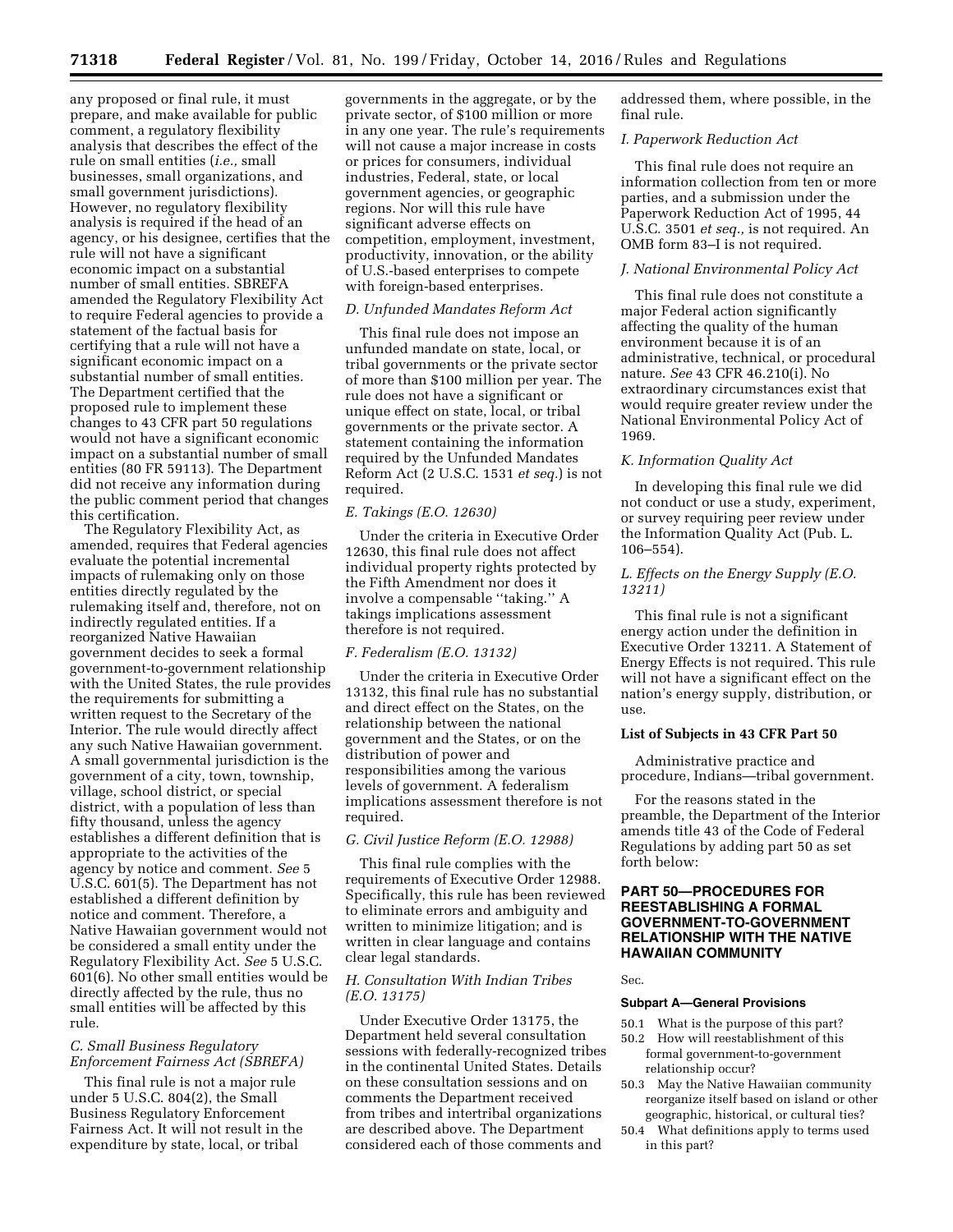#### **Subpart B—Criteria for Reestablishing a Formal Government-to-Government Relationship**

- 50.10 What are the required elements of a request to reestablish a formal government-to-government relationship with the United States?
- 50.11 What process is required in drafting the governing document?
- 50.12 What documentation is required to demonstrate how the Native Hawaiian community determined who could participate in ratifying the governing document?
- 50.13 What must be included in the governing document?
- 50.14 What information about the ratification referendum must be included in the request?
- 50.15 What information about the elections for government offices must be included in the request?
- 50.16 What criteria will the Secretary apply when deciding whether to reestablish the formal government-to-government relationship?

## **Subpart C—Process for Reestablishing a Formal Government-to-Government Relationship**

#### **Submitting a Request**

- 50.20 How may a request be submitted?
- 50.21 Is the Department available to
- provide technical assistance?

## **Public Comments and Responses to Public Comments**

- 50.30 What opportunity will the public have to comment on a request?
- 50.31 What opportunity will the requester have to respond to comments?
- 50.32 May the deadlines in this part be extended?

### **The Secretary's Decision**

- 50.40 When will the Secretary issue a decision?
- 50.41 What will the Secretary's decision include?
- 50.42 When will the Secretary's decision take effect?
- 50.43 What does it mean for the Secretary to grant a request?
- 50.44 How will the formal government-togovernment relationship between the United States Government and the Native Hawaiian Governing Entity be implemented?

**Authority:** 5 U.S.C. 301; 25 U.S.C. 2, 9; 25 U.S.C. 479a, 479a–1 (2015) (reclassified to 25 U.S.C. 5130, 5131 (2016)); 43 U.S.C. 1457; Pub. L. 67–34, 42 Stat. 108, as amended; Pub. L. 86–3, 73 Stat. 4; Pub. L. 103–150, 107 Stat. 1510; sec. 148, Pub. L. 108–199, 118 Stat. 445; 112 Departmental Manual 28.

## **Subpart A—General Provisions**

## **§ 50.1 What is the purpose of this part?**  This part sets forth the Department's

administrative procedure and criteria for reestablishing a formal governmentto-government relationship between the United States and the Native Hawaiian community that will allow:

(a) The Native Hawaiian community to more effectively exercise its inherent sovereignty and self-determination; and

(b) The United States to more effectively implement and administer:

(1) The special political and trust relationship that exists between the United States and the Native Hawaiian community, as recognized by Congress; and

(2) The Federal programs, services, and benefits that Congress created specifically for the Native Hawaiian community (*see, e.g.,* 12 U.S.C. 1715z– 13b; 20 U.S.C. 80q *et seq.;* 20 U.S.C. 7511 *et seq.;* 25 U.S.C. 3001 *et seq.;* 25 U.S.C. 4221 *et seq.;* 42 U.S.C. 2991 *et seq.;* 42 U.S.C. 3057g *et seq.;* 42 U.S.C. 11701 *et seq.;* 54 U.S.C. 302706).

### **§ 50.2 How will reestablishment of this formal government-to-government relationship occur?**

A Native Hawaiian government seeking to reestablish a formal government-to-government relationship with the United States under this part must submit to the Secretary a request as described in § 50.10. Reestablishment of a formal government-to-government relationship will occur if the Secretary grants the request as described in §§ 50.40 through 50.43.

### **§ 50.3 May the Native Hawaiian community reorganize itself based on island or other geographic, historical, or cultural ties?**

The Secretary will reestablish a formal government-to-government relationship with only one sovereign Native Hawaiian government, which may include political subdivisions with limited powers of self-governance defined in the Native Hawaiian government's governing document.

# **§ 50.4 What definitions apply to terms used in this part?**

As used in this part, the following terms have the meanings given in this section:

*Continental United States* means the contiguous 48 states and Alaska.

*Department* means the Department of the Interior.

*DHHL* means the Department of Hawaiian Home Lands, or the agency or department of the State of Hawaii that is responsible for administering the HHCA.

*Federal Indian programs, services, and benefits* means any federally funded or authorized special program, service, or benefit provided by the United States to any Indian or Alaska Native tribe, band, nation, pueblo, village, or community in the continental United States that the Secretary of the Interior acknowledges to exist as an

Indian tribe, or to its members, because of their status as Indians.

*Federal Native Hawaiian programs, services, and benefits* means any federally funded or authorized special program, service, or benefit provided by the United States to a Native Hawaiian government, its political subdivisions (if any), its members, the Native Hawaiian community, Native Hawaiians, or HHCA Native Hawaiians, because of their status as Native Hawaiians.

*Governing document* means a written document (*e.g.,* constitution) embodying a government's fundamental and organic law.

*Hawaiian home lands* means all lands given the status of Hawaiian home lands under the HHCA (or corresponding provisions of the Constitution of the State of Hawaii), the HHLRA, or any other Act of Congress, and all lands acquired pursuant to the HHCA.

*HHCA* means the Hawaiian Homes Commission Act, 1920 (Act of July 9, 1921, 42 Stat. 108), as amended.

*HHCA Native Hawaiian* means a Native Hawaiian individual who meets the definition of ''native Hawaiian'' in HHCA sec. 201(a)(7).

*HHLRA* means the Hawaiian Home Lands Recovery Act (Act of November 2, 1995, 109 Stat. 357), as amended.

*Native Hawaiian* means any individual who is a descendant of the aboriginal people who, prior to 1778, occupied and exercised sovereignty in the area that now constitutes the State of Hawaii.

*Native Hawaiian community* means the distinct Native Hawaiian indigenous political community that Congress, exercising its plenary power over Native American affairs, has recognized and with which Congress has implemented a special political and trust relationship.

*Native Hawaiian Governing Entity*  means the Native Hawaiian community's representative sovereign government with which the Secretary reestablishes a formal government-togovernment relationship.

*Request* means an express written submission to the Secretary asking for recognition as the Native Hawaiian Governing Entity.

*Requester* means the government that submits to the Secretary a request seeking to be recognized as the Native Hawaiian Governing Entity.

*Secretary* means the Secretary of the Interior or that officer's authorized representative.

*Sponsor* means an individual who makes a sworn statement that another individual is:

(1) A Native Hawaiian or an HHCA Native Hawaiian; and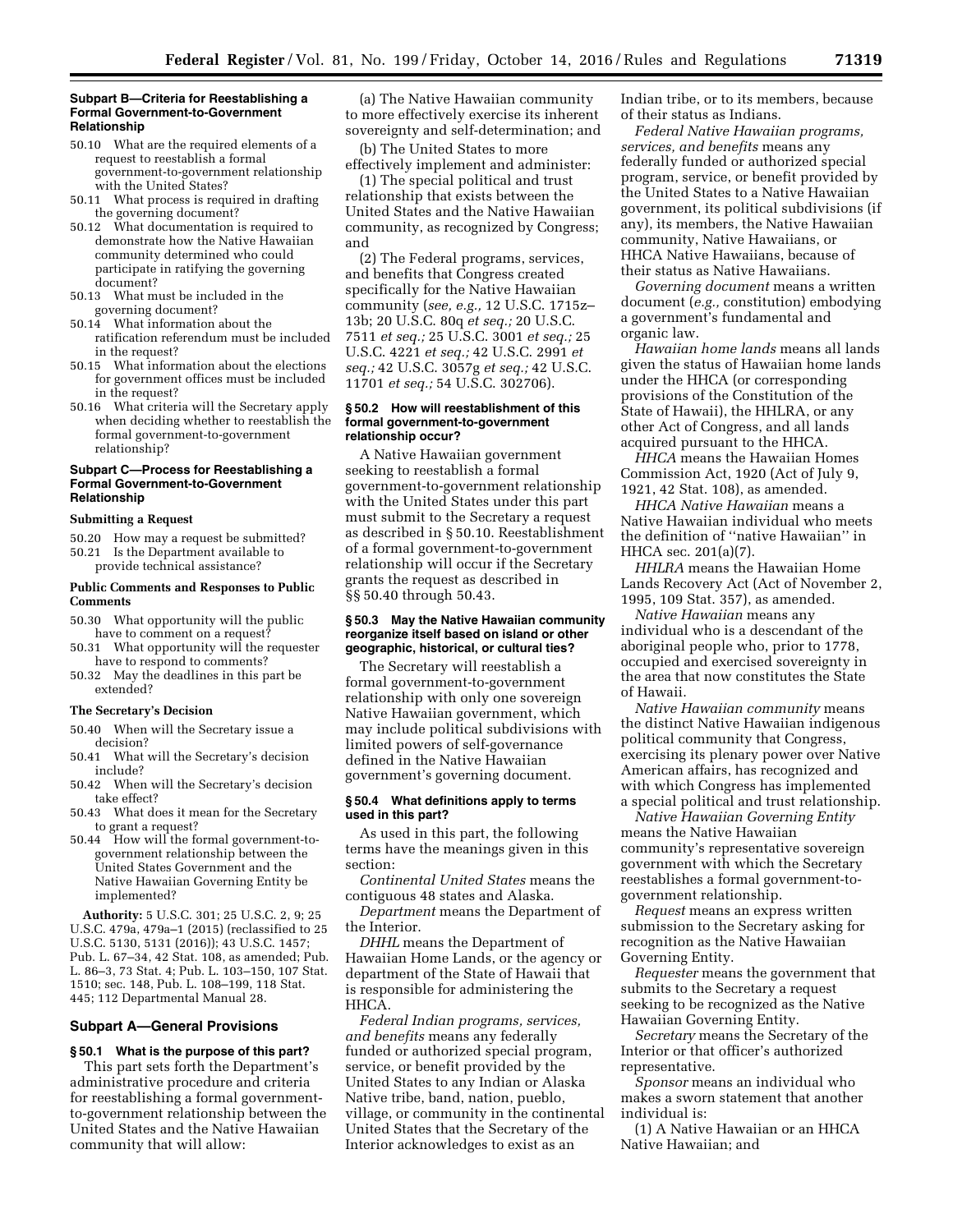(2) The sponsor's parent, child, sibling, grandparent, grandchild, aunt, uncle, niece, nephew, or first cousin.

*State* means the State of Hawaii, including its departments and agencies.

*Sworn statement* means a statement based on personal knowledge and made under oath or affirmation which, if false, is punishable under Federal or state law.

## **Subpart B—Criteria for Reestablishing a Formal Government-to-Government Relationship**

### **§ 50.10 What are the required elements of a request to reestablish a formal government-to-government relationship with the United States?**

A request must include the following seven elements:

(a) A written narrative with supporting documentation thoroughly describing how the Native Hawaiian community drafted the governing document, as described in § 50.11;

(b) A written narrative with supporting documentation thoroughly describing how the Native Hawaiian community determined who could participate in ratifying the governing document, consistent with § 50.12;

(c) The duly ratified governing document, as described in § 50.13;

(d) A written narrative with supporting documentation thoroughly describing how the Native Hawaiian community adopted or approved the governing document in a ratification referendum, as described in § 50.14;

(e) A written narrative with supporting documentation thoroughly describing how and when elections were conducted for government offices identified in the governing document, as described in § 50.15;

(f) A duly enacted resolution of the governing body authorizing an officer to certify and submit to the Secretary a request seeking the reestablishment of a formal government-to-government relationship with the United States; and

(g) A certification, signed and dated by the authorized officer, stating that the submission is the request of the governing body.

### **§ 50.11 What process is required in drafting the governing document?**

The written narrative thoroughly describing the process for drafting the governing document must describe how the process ensured that the document was based on meaningful input from representative segments of the Native Hawaiian community and reflects the will of the Native Hawaiian community.

### **§ 50.12 What documentation is required to demonstrate how the Native Hawaiian community determined who could participate in ratifying the governing document?**

The written narrative thoroughly describing how the Native Hawaiian community determined who could participate in ratifying the governing document must explain how the Native Hawaiian community prepared its list of eligible voters consistent with paragraph (a) of this section. The narrative must explain the processes the Native Hawaiian community used to verify that the potential voters were Native Hawaiians consistent with paragraph (b) of this section, and to verify which of those potential voters were also HHCA Native Hawaiians, consistent with paragraph (c) of this section, and were therefore eligible to vote. The narrative must explain the processes, requirements, and conditions for use of any sworn statements and explain how those processes, requirements, and conditions were reasonable and reliable for verifying Native Hawaiian descent.

(a) *Preparing the voter list for the Ratification Referendum.* The Native Hawaiian community must prepare a list of Native Hawaiians eligible to vote in the ratification referendum.

(1) The list of Native Hawaiians eligible to vote in the ratification referendum must:

(i) Be based on reliable proof of Native Hawaiian descent;

(ii) Be made available for public inspection;

(iii) Be compiled in a manner that allows individuals to contest their exclusion from or inclusion on the list;

(iv) Include adults who demonstrated that they are Native Hawaiians in accordance with paragraph (b) of this section;

(v) Include adults who demonstrated that they are HHCA Native Hawaiians in accordance with paragraph (c) of this section;

(vi) Identify voters who are HHCA Native Hawaiians;

(vii) Not include persons who will be younger than 18 years of age on the last day of the ratification referendum; and

(viii) Not include persons who requested to be removed from the list. (2) The community must make

reasonable and prudent efforts to ensure the integrity of its list.

(3) Subject to paragraphs (a)(1) and (2) of this section, the community may rely on a roll of Native Hawaiians prepared by the State under State law.

(b) *Verifying that a potential voter is a Native Hawaiian.* A potential voter may meet the definition of a Native Hawaiian by:

(1) Enumeration on a roll or other list prepared by the State under State law, where enumeration is based on documentation that verifies Native Hawaiian descent;

(2) Meeting the requirements of paragraph (c) of this section; (3) A sworn statement by the potential voter that he or she:

(i) Is enumerated on a roll or other list prepared by the State under State law, where enumeration is based on documentation that verifies Native Hawaiian descent;

(ii) Is identified as Native Hawaiian (or some equivalent term) on a birth certificate issued by a state or territory;

(iii) Is identified as Native Hawaiian (or some equivalent term) in a Federal, state, or territorial court order determining ancestry;

(iv) Can provide records documenting current or prior enrollment as a Native Hawaiian in a Kamehameha Schools program; or

(v) Can provide records documenting generation-by-generation descent from a Native Hawaiian ancestor;

(4) A sworn statement from a sponsor who meets the requirements of paragraph  $(b)(1)$ ,  $(2)$ , or  $(3)$  of this section that the potential voter is Native Hawaiian; or

(5) Other similarly reliable means of establishing generation-by-generation descent from a Native Hawaiian ancestor.

(c) *Verifying that a potential voter is an HHCA Native Hawaiian.* A potential voter may meet the definition of an HHCA Native Hawaiian by:

(1) Records of DHHL, including enumeration on a roll or other list prepared by DHHL, documenting eligibility under HHCA sec. 201(a)(7);

(2) A sworn statement by the potential voter that he or she:

(i) Is enumerated on a roll or other list prepared by DHHL, documenting eligibility under HHCA sec. 201(a)(7);

(ii) Is identified as eligible under HHCA sec. 201(a)(7) in specified State or territorial records;

(iii) Is identified as eligible under HHCA sec. 201(a)(7) in a Federal, state, or territorial court order; or

(iv) Can provide records documenting eligibility under HHCA sec. 201(a)(7) through generation-by-generation descent from a Native Hawaiian ancestor or ancestors;

(3) A sworn statement from a sponsor who meets the requirements of paragraph (c)(1) or (2) of this section that the potential voter is an HHCA Native Hawaiian; or

(4) Other similarly reliable means of establishing eligibility under HHCA sec. 201(a)(7).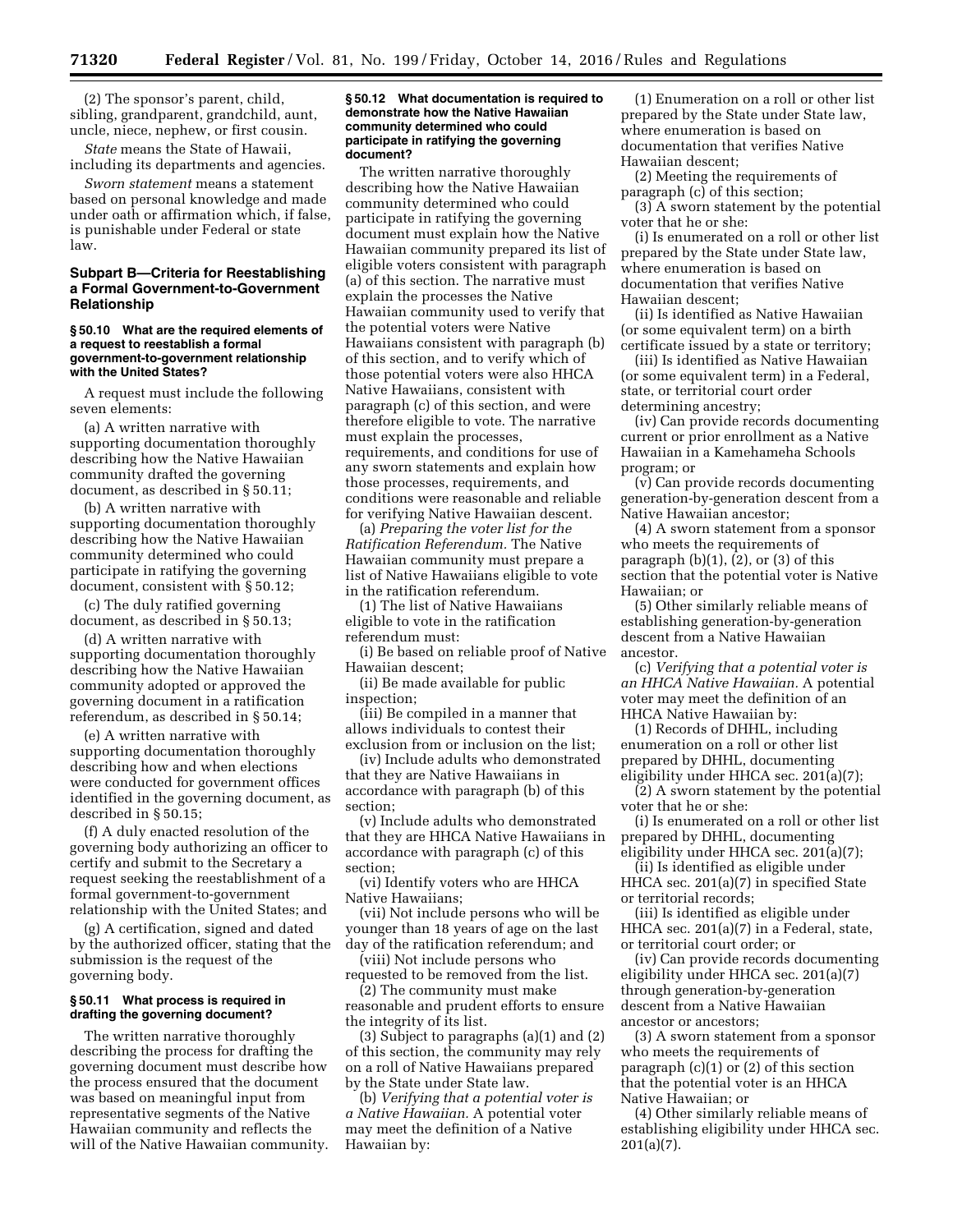### **§ 50.13 What must be included in the governing document?**

The governing document must: (a) State the government's official name;

(b) Prescribe the manner in which the government exercises its sovereign powers;

(c) Establish the institutions and structure of the government, and of its political subdivisions (if any) that are defined in a fair and reasonable manner;

(d) Authorize the government to negotiate with governments of the United States, the State, and political subdivisions of the State, and with nongovernmental entities;

(e) Provide for periodic elections for government offices identified in the governing document;

(f) Describe the criteria for membership, which:

(1) Must permit HHCA Native Hawaiians to enroll;

(2) May permit Native Hawaiians who are not HHCA Native Hawaiians, or some defined subset of that group that is not contrary to Federal law, to enroll;

(3) Must exclude persons who are not Native Hawaiians;

(4) Must establish that membership is voluntary and may be relinquished voluntarily; and

(5) Must exclude persons who voluntarily relinquished membership;

(g) Protect and preserve Native Hawaiians' rights, protections, and benefits under the HHCA and the HHLRA;

(h) Protect and preserve the liberties, rights, and privileges of all persons affected by the government's exercise of its powers, *see* 25 U.S.C. 1301 *et seq.;* 

(i) Describe the procedures for proposing and ratifying amendments to the governing document; and

(j) Not contain provisions contrary to Federal law.

## **§ 50.14 What information about the ratification referendum must be included in the request?**

The written narrative thoroughly describing the ratification referendum must include the following information:

(a) A certification of the results of the ratification referendum including:

(1) The date or dates of the ratification referendum;

(2) The number of Native Hawaiians, regardless of whether they were HHCA Native Hawaiians, who cast a vote in favor of the governing document;

(3) The total number of Native Hawaiians, regardless of whether they were HHCA Native Hawaiians, who cast a ballot in the ratification referendum;

(4) The number of HHCA Native Hawaiians who cast a vote in favor of the governing document; and

(5) The total number of HHCA Native Hawaiians who cast a ballot in the ratification referendum.

(b) A description of how the Native Hawaiian community conducted the ratification referendum that demonstrates:

(1) How and when the Native Hawaiian community made the full text of the proposed governing document (and a brief impartial description of that document) available to Native Hawaiians prior to the ratification referendum, through the Internet, the news media, and other means of communication;

(2) How and when the Native Hawaiian community notified Native Hawaiians about how and when it would conduct the ratification referendum;

(3) How the Native Hawaiian community accorded Native Hawaiians a reasonable opportunity to vote in the ratification referendum;

(4) How the Native Hawaiian community prevented voters from casting more than one ballot in the ratification referendum; and

(5) How the Native Hawaiian community ensured that the ratification referendum:

(i) Was free and fair;

(ii) Was held by secret ballot or equivalent voting procedures;

(iii) Was open to all persons who were verified as satisfying the definition of a Native Hawaiian (consistent with § 50.12) and were 18 years of age or older, regardless of residency;

(iv) Did not include in the vote tallies votes cast by persons who were not Native Hawaiians; and

(v) Did not include in the vote tallies for HHCA Native Hawaiians votes cast by persons who were not HHCA Native Hawaiians.

(c) A description of how the Native Hawaiian community verified whether a potential voter in the ratification referendum was a Native Hawaiian and whether that potential voter was also an HHCA Native Hawaiian, consistent with § 50.12.

## **§ 50.15 What information about the elections for government offices must be included in the request?**

The written narrative thoroughly describing how and when elections were conducted for government offices identified in the governing document, including members of the governing body, must show that the elections were:

(a) Free and fair;

(b) Held by secret ballot or equivalent voting procedures; and

(c) Open to all eligible Native Hawaiian members as defined in the governing document.

### **§ 50.16 What criteria will the Secretary apply when deciding whether to reestablish the formal government-to-government relationship?**

The Secretary will grant a request if the Secretary determines that each criterion on the following list of eight criteria has been met:

(a) The request includes the seven required elements described in § 50.10;

(b) The process by which the Native Hawaiian community drafted the governing document met the requirements of § 50.11;

(c) The process by which the Native Hawaiian community determined who could participate in ratifying the governing document met the requirements of § 50.12;

(d) The duly ratified governing document, submitted as part of the request, meets the requirements of § 50.13;

(e) The ratification referendum for the governing document met the requirements of § 50.14(b) and (c) and was conducted in a manner not contrary to Federal law;

(f) The elections for the government offices identified in the governing document, including members of the governing body, were consistent with § 50.15 and were conducted in a manner not contrary to Federal law;

(g) The number of votes that Native Hawaiians, regardless of whether they were HHCA Native Hawaiians, cast in favor of the governing document exceeded half of the total number of ballots that Native Hawaiians cast in the ratification referendum: *Provided,* that the number of votes cast in favor of the governing document in the ratification referendum was sufficiently large to demonstrate broad-based community support among Native Hawaiians; *and Provided Further,* that, if fewer than 30,000 Native Hawaiians cast votes in favor of the governing document, this criterion is not satisfied; *and Provided Further,* that, if more than 50,000 Native Hawaiians cast votes in favor of the governing document, the Secretary shall apply a presumption that this criterion is satisfied; and

(h) The number of votes that HHCA Native Hawaiians cast in favor of the governing document exceeded half of the total number of ballots that HHCA Native Hawaiians cast in the ratification referendum: *Provided,* that the number of votes cast in favor of the governing document in the ratification referendum was sufficiently large to demonstrate broad-based community support among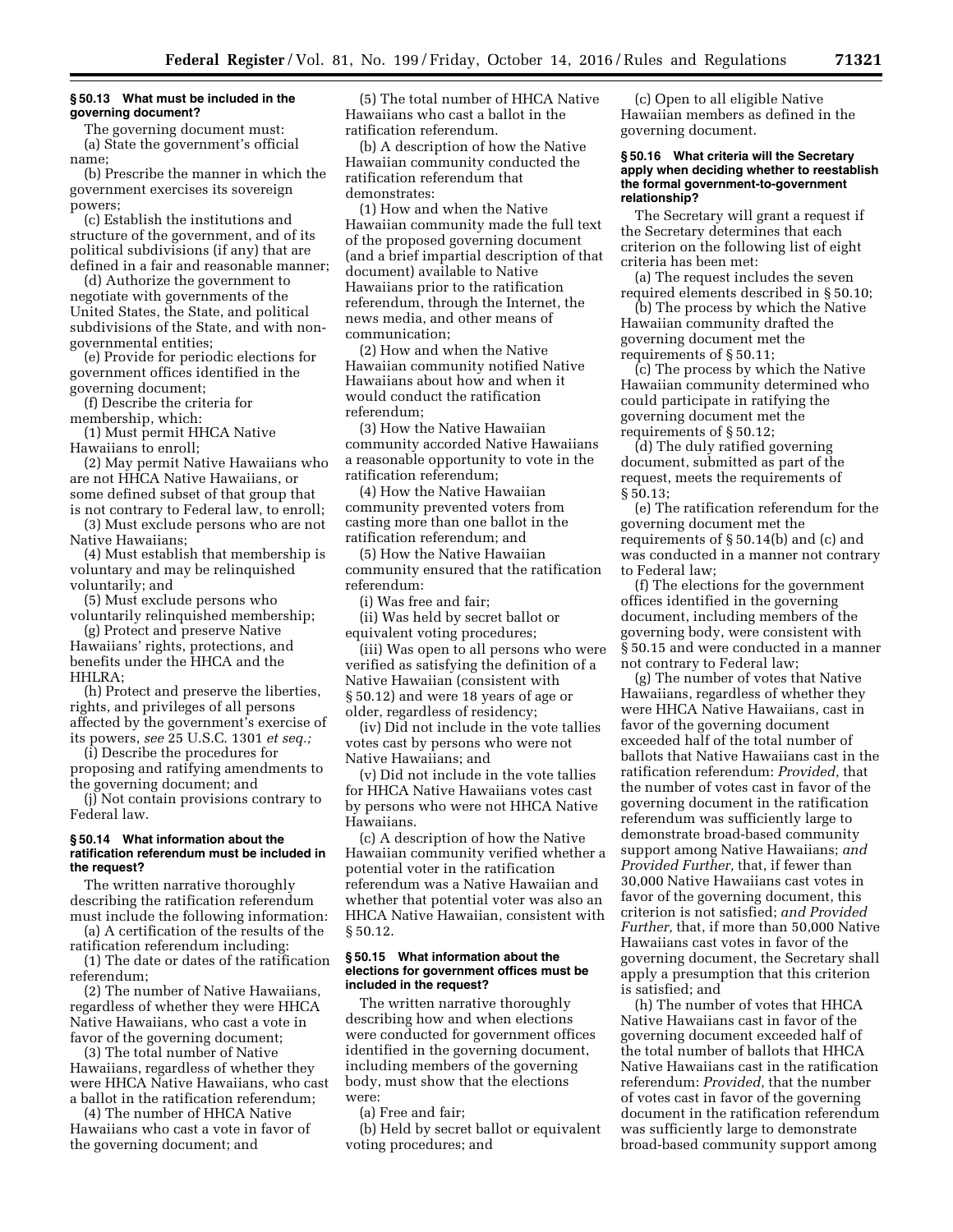HHCA Native Hawaiians; *and Provided Further,* that, if fewer than 9,000 HHCA Native Hawaiians cast votes in favor of the governing document, this criterion is not satisfied; *and Provided Further,*  that, if more than 15,000 HHCA Native Hawaiians cast votes in favor of the governing document, the Secretary shall apply a presumption that this criterion is satisfied.

# **Subpart C—Process for Reestablishing a Formal Government-to-Government Relationship**

# **Submitting a Request**

### **§ 50.20 How may a request be submitted?**

If the Native Hawaiian community seeks to reestablish a formal government-to-government relationship with the United States, the request under this part must be submitted to the Secretary, Department of the Interior, 1849 C Street NW., Washington, DC 20240.

# **§ 50.21 Is the Department available to provide technical assistance?**

Yes. The Department may provide technical assistance to facilitate compliance with this part and with other Federal law, upon request for assistance.

# **Public Comments and Responses to Public Comments**

# **§ 50.30 What opportunity will the public have to comment on a request?**

(a) Within 20 days after receiving a request that appears to the Department to be consistent with §§ 50.10 and 50.16(g) and (h), the Department will:

(1) Publish in the **Federal Register**  notice of receipt of the request and notice of the opportunity for the public, within 60 days following publication of the **Federal Register** notice, to submit comment and evidence on whether the request meets the criteria described in § 50.16; and

(2) Post on the Department Web site: (i) The request, including the

governing document;

(ii) The name and mailing address of the requester;

(iii) The date of receipt; and

(iv) Notice of the opportunity for the public, within 60 days following publication of the **Federal Register**  notice, to submit comment and evidence on whether the request meets the criteria described in § 50.16.

(b) Within 20 days after the close of the comment period, the Department will post on its Web site any comment or notice of evidence relating to the request that was timely submitted to the Department in accordance with

paragraphs  $(a)(1)$  and  $(a)(2)(iv)$  of this section.

# **§ 50.31 What opportunity will the requester have to respond to comments?**

Following the Web site posting described in § 50.30(b), the requester will have 60 days to respond to any comment or evidence that was timely submitted to the Department in accordance with § 50.30(a)(1) and  $(a)(2)(iv).$ 

# **§ 50.32 May the deadlines in this part be extended?**

Yes. Upon a finding of good cause, the Secretary may extend any deadline in § 50.30 or § 50.31 by a maximum of 90 days and post on the Department Web site the length of and the reasons for the extension: *Provided,* that any request for an extension of time is in writing and sets forth good cause.

### **The Secretary's Decision**

### **§ 50.40 When will the Secretary issue a decision?**

The Secretary will apply the criteria described in § 50.16 and endeavor to either grant or deny a request within 120 days of determining that the requester's submission is complete and after receiving all the information described in §§ 50.30 and 50.31. The Secretary may request additional documentation and explanation from the requester or the public with respect to the material submitted, including whether the request is consistent with this part. If the Secretary is unable to act within 120 days, the Secretary will provide notice to the requester, and include an explanation of the need for more time and an estimate of when the decision will issue.

### **§ 50.41 What will the Secretary's decision include?**

The decision will respond to significant public comments and summarize the evidence, reasoning, and analyses that are the basis for the Secretary's determination regarding whether the request meets the criteria described in § 50.16 and is consistent with this part.

# **§ 50.42 When will the Secretary's decision take effect?**

The Secretary's decision will take effect 30 days after the publication of notice in the **Federal Register**.

### **§ 50.43 What does it mean for the Secretary to grant a request?**

When a decision granting a request takes effect, the requester will immediately be identified as the Native Hawaiian Governing Entity (or the official name stated in that entity's

governing document), the special political and trust relationship between the United States and the Native Hawaiian community will be reaffirmed, and a formal government-togovernment relationship will be reestablished with the Native Hawaiian Governing Entity as the sole representative sovereign government of the Native Hawaiian community.

### **§ 50.44 How will the formal government-togovernment relationship between the United States Government and the Native Hawaiian Governing Entity be implemented?**

(a) Upon reestablishment of the formal government-to-government relationship, the Native Hawaiian Governing Entity will have the same formal government-to-government relationship under the United States Constitution and Federal law as the formal government-to-government relationship between the United States and a federally-recognized tribe in the continental United States, in recognition of the existence of the same inherent sovereign governmental authorities, subject to the limitation set forth in paragraph (d) of this section.

(b) The Native Hawaiian Governing Entity will be subject to the plenary authority of Congress to the same extent as are federally-recognized tribes in the continental United States.

(c) Absent Federal law to the contrary, any member of the Native Hawaiian Governing Entity presumptively will be eligible for current Federal Native Hawaiian programs, services, and benefits.

(d) The Native Hawaiian Governing Entity, its political subdivisions (if any), and its members will not be eligible for Federal Indian programs, services, and benefits unless Congress expressly and specifically has declared the Native Hawaiian community, the Native Hawaiian Governing Entity (or the official name stated in that entity's governing document), its political subdivisions (if any), its members, Native Hawaiians, or HHCA Native Hawaiians to be eligible.

(e) Reestablishment of the formal government-to-government relationship will not authorize the Native Hawaiian Governing Entity to sell, dispose of, lease, tax, or otherwise encumber Hawaiian home lands or interests in those lands, or to diminish any Native Hawaiian's rights, protections, or benefits, including any immunity from State or local taxation, granted by:

(1) The HHCA; (2) The HHLRA;

(3) The Act of March 18, 1959, 73 Stat. 4; or